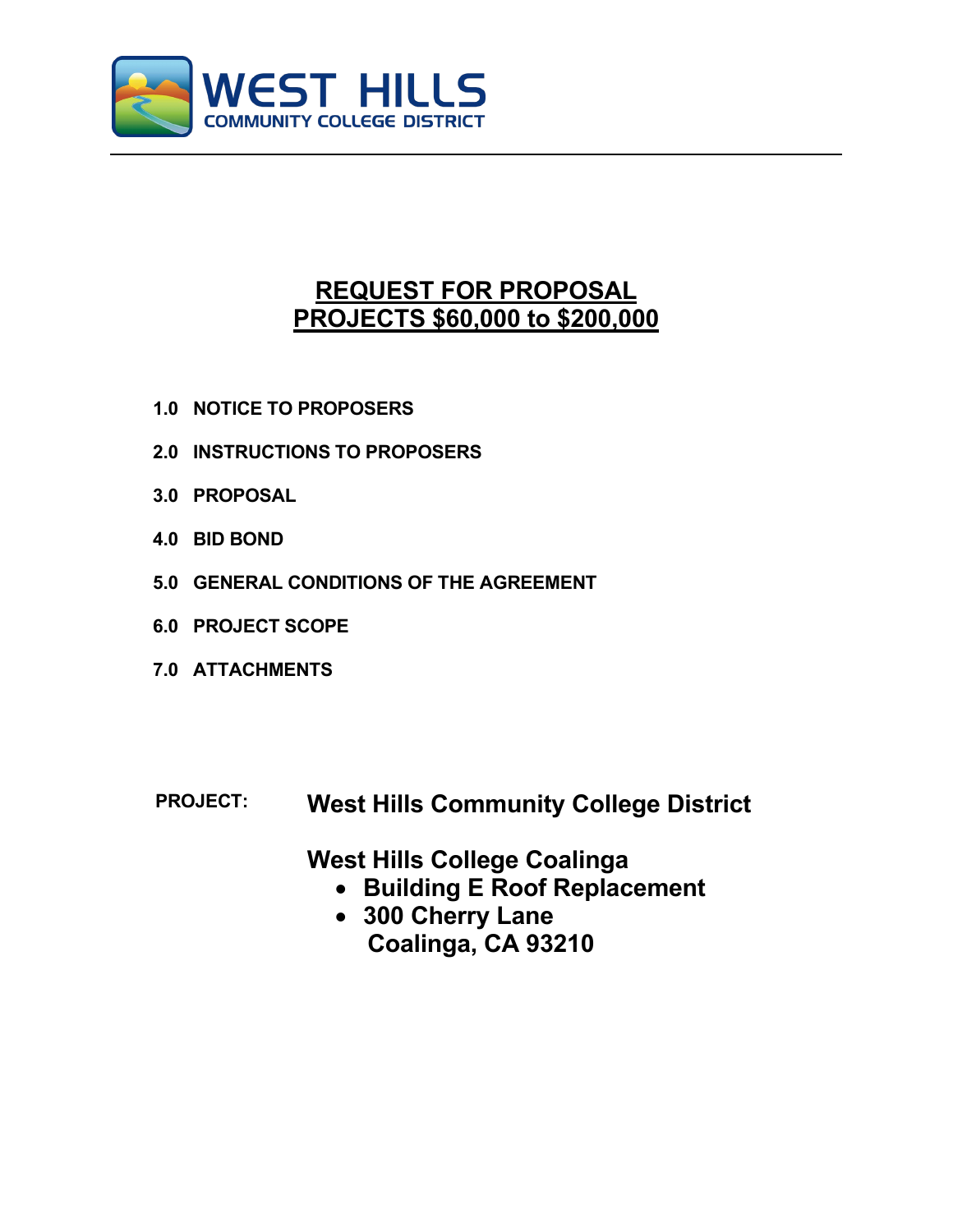# **1.0 NOTICE TO PROPOSERS Request for Proposal**

## **DATE: January 28, 2022**

- **TO:** Qualified Proposers
- **FROM:** Shaun Bailey West Hills College Coalinga 300 Cherry Lane. Coalinga, CA 93210

## **PROJECT: Building E Roof Replacement Project**

 West Hills College Coalinga West Hills Community College District

**PROJECT DESCRIPTION:** This project will require the removal and replacement of the existing roof at Building E. The Contractor will include all labor, materials, and equipment to complete the work.

**LICENSE REQUIRED: C-39**

**PROPOSAL DATE/TIME: February 18, 2022 at 2:00pm**

**PROPOSAL LOCATION:** West Hills College Coalinga 300 Cherry Lane Coalinga, CA 93210 Attn: Shaun Bailey, Director, Maintenance/Operations

**BID SECURITY BOND:** Required 10% Bid Bond if proposal is \$15,000 or over.

**PERFORMANCE AND PAYMENT BOND:** Required if proposal is \$25,000 or over.

## **PREVAILING WAGE PROJECT: Yes**

**CONTRACT DOCUMENTS AND SPECIFICATIONS MAY BE OBTAINED AT ADDRESS BELOW:**

**CONTACT PERSON:** Shaun Bailey (559) 934-2254 E-mail: [shaunbailey@whccd.edu](mailto:shaunbailey@whccd.edu)

**MANDATORY SITE VISIT: February 7, 2022 at 2:00pm. West Hills College Coalinga M&O Building**

REQUEST FOR PROPOSAL **Page 2 of 22**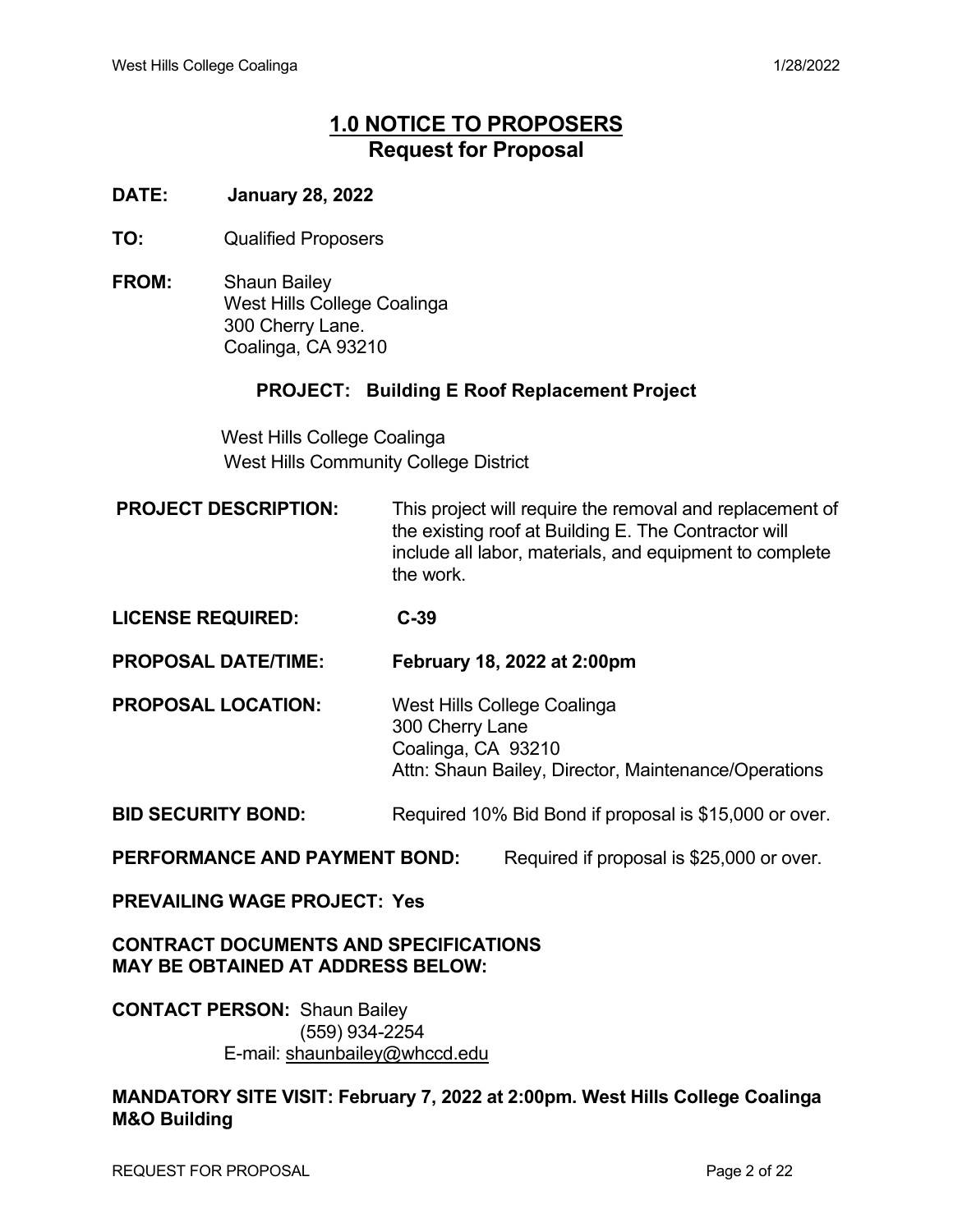# **2.0 INSTRUCTIONS TO PROPOSER**

#### PART 1 - GENERAL

#### A. SECURING DOCUMENTS:

- 1. Contractors obtaining these plans and project manual for the purpose of submitting proposals for this work shall notify the District of their intentions, together with mailing address and telephone number, so they may be fully advised of any addenda to the construction documents being figured, or of any corrections, additions or omissions. Failure to so notify the District will make the contractor liable for the inclusion of all information according to the addenda in this contract, whether received or not.
- 2. Construction documents will not be issued to contractors who are not licensed to do business in the State of California, and the District will not consider or accept any proposal or proposals from such contractors.
- 3. Proposers shall have a generally recognized record for satisfactory execution of contracts of a similar size and character.

#### B. EXAMINATION OF PROPOSAL DOCUMENTS:

1. Each proposer shall examine the proposal documents carefully prior to date for receipt for proposals, shall make written request for interpretation and/or correction of any ambiguity, inconsistency or error therein which he may discover. Any interpretation and/or correction will be issued as an Addendum. Only a written

interpretation and/or correction by Addenda shall be binding. No proposer shall rely upon any interpretation and/or correction given by any other method.

- 2. By submitting a proposal, the proposer implies that he has thoroughly investigated and is satisfied as to the character quality and quantities of work to be performed and materials to be furnished, and as to all the stipulations and requirements of the Contract and construction documents.
- 3. The Proposer shall diligently investigate existing conditions to ascertain work required and include all necessary cutting and patching and refinishing in his proposal. He shall provide for and exercise every precaution to protect the existing facilities against dust, dirt, water, trash, interruption of personnel activities, etc., due to operations under this Contract.
- 4. The District will not be responsible for any omissions, errors, etc., which may result from the<br>Contractor's procurement of incomplete documents. It shall be the Contractor's Contractor's procurement of incomplete documents. responsibility to review and ascertain all of the required work, materials, etc., to be provided by him in performing all work as required and/or called for by the Contract Documents.

#### C. INTERPRETATION OF DOCUMENTS:

Should a proposer find discrepancies in, and/or omissions from the drawings and specifications, and/or should he be in doubt as to their meaning, he shall at once notify the District and should it be found necessary, a written addendum or clarification will be sent to all Proposers. The District will not be responsible for oral instructions.

- 1. Questions during proposal period shall be submitted in writing to Shaun Bailey. Email or Fax copies will be accepted.
- 2. No questions will be answered 48 hours prior to proposal opening.
- 3. E-mail questions will be accepted within the above time limits. [shaunbailey@whccd.edu](mailto:shaunbailey@whccd.edu)

#### D. PROPOSALS:

Proposals to receive consideration shall be made in accordance with the following instructions:

1. Proposals shall be made upon the proposal forms, properly executed and with all items filled out; numbers shall be stated both in writing and in figures. The complete proposal form shall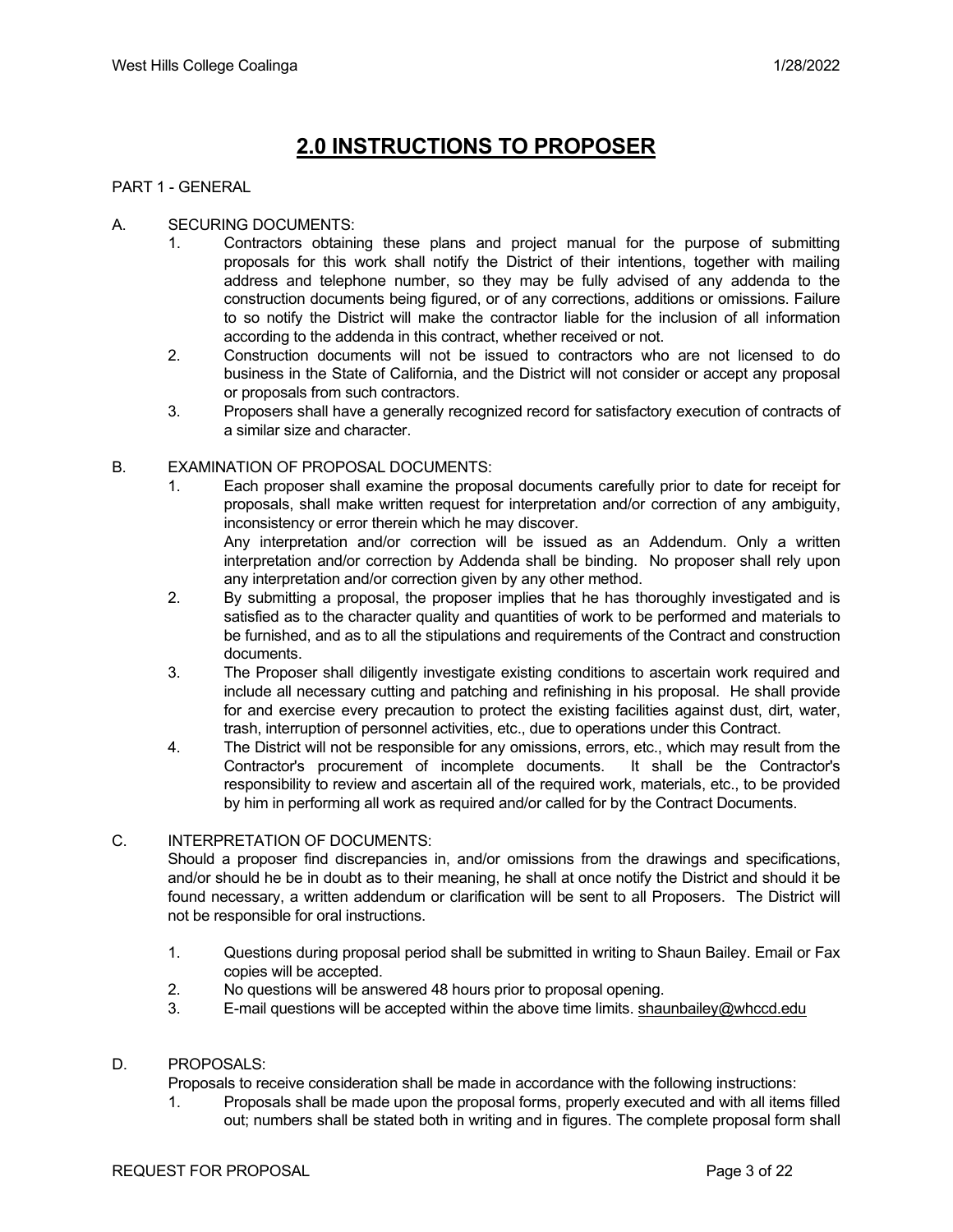be without alterations to content, form, and scope project; and the signatures of all persons signing shall be in longhand.

- 2. Alternate proposals will not be considered unless called for. No oral, telegraphic or telephonic proposals or modifications will be considered.
- 3. Before submitting proposals for this work, including RFP's, each proposer will be held to have examined the project premises and satisfied himself as to the existing conditions under which he will be obliged to operate, and that no changes will be made subsequently in this connection or in behalf of the Contractor for any error or negligence on his part, and he shall include in the proposal a sum to cover the cost of all items included in the contract and/or subsequent RFP's. No additional cost will be considered for price increases of any materials, labors, methods and/or procedures. The Contractor shall make allowances for any and all price changes occurring during this project from proposal through final completion and project acceptance by District.
- 4. Proposals will be delivered to the District at locations and time noted on "Bid Proposal" on or before the day and hour set for the opening of proposals. Proposal forms shall be enclosed in an envelope and bear the title of work and the name of the proposer. It is the sole responsibility of the proposer to see that his proposal is received in proper time and location. Any proposal received after the scheduled closing time for receipt of proposals will be returned to the proposer. Emailed or Faxed Proposals are acceptable as well. Email proposals to [shaunbailey@whccd.edu](mailto:shaunbailey@whccd.edu) of fax to 559-934-2874.
- 5. Each proposer shall include with Proposal a Non-Collusion Affidavit, Prevailing Wage Compliance Certificate, required bond documents, and Certification of Workmen's Compensation to be executed by proposer and submitted with proposal. Form is included in "Bid Proposal" section. Form shall be fully executed and included with Proposal.
- 6. General Information:
	- a. The District reserves the right to reject any or all proposals and/or waive any irregularities or informalities in any proposals and/or in the proposals process.
	- b. The District has determined the general prevailing rate of per diem wages in the locality in which this work is to be performed for each craft or type of worker needed to execute this Contract. These rates are available on the Internet at the following address: [www.dir.ca.gov/DLSR/statistics\\_research.html.](http://www.dir.ca.gov/DLSR/statistics_research.html) Copies may be downloaded by the Contractor.
	- c. The schedule of per diem wages is based upon a working day of eight hours. The rate for holiday and overtime work shall be at least time and one half.
	- d. It shall be mandatory upon the Contractor to whom the Contract is awarded (Contractor), and upon any subcontractor under him, to pay not less than the specified rates to all workers employed by them in the execution of the Contract. It is Contractor's responsibility to determine any rate change which may have or will occur during the intervening period between each issuance of written rates by the Director of Industrial Relations.
	- e. If awarded, proposal will be awarded to the lowest qualified proposal.

## E. WITHDRAWAL OF PROPOSAL: Proposals may be withdrawn by the Proposer prior to, but not later than, the time fixed for opening of proposals.

#### F. CORPORATION AS PROPOSER:

In case a proposal is submitted by a corporation, it shall be signed in the name of such corporation by a dully authorized officer or agent thereof.

#### G. SALES TAXES:

Sales taxes and any or all taxes and any other City, County, State, or Federal, except property taxes shall be included in the proposal. All proposals shall include all license fees, permit fees, and other fees to complete this project. See herein for permits, inspections, and assessments required for this project.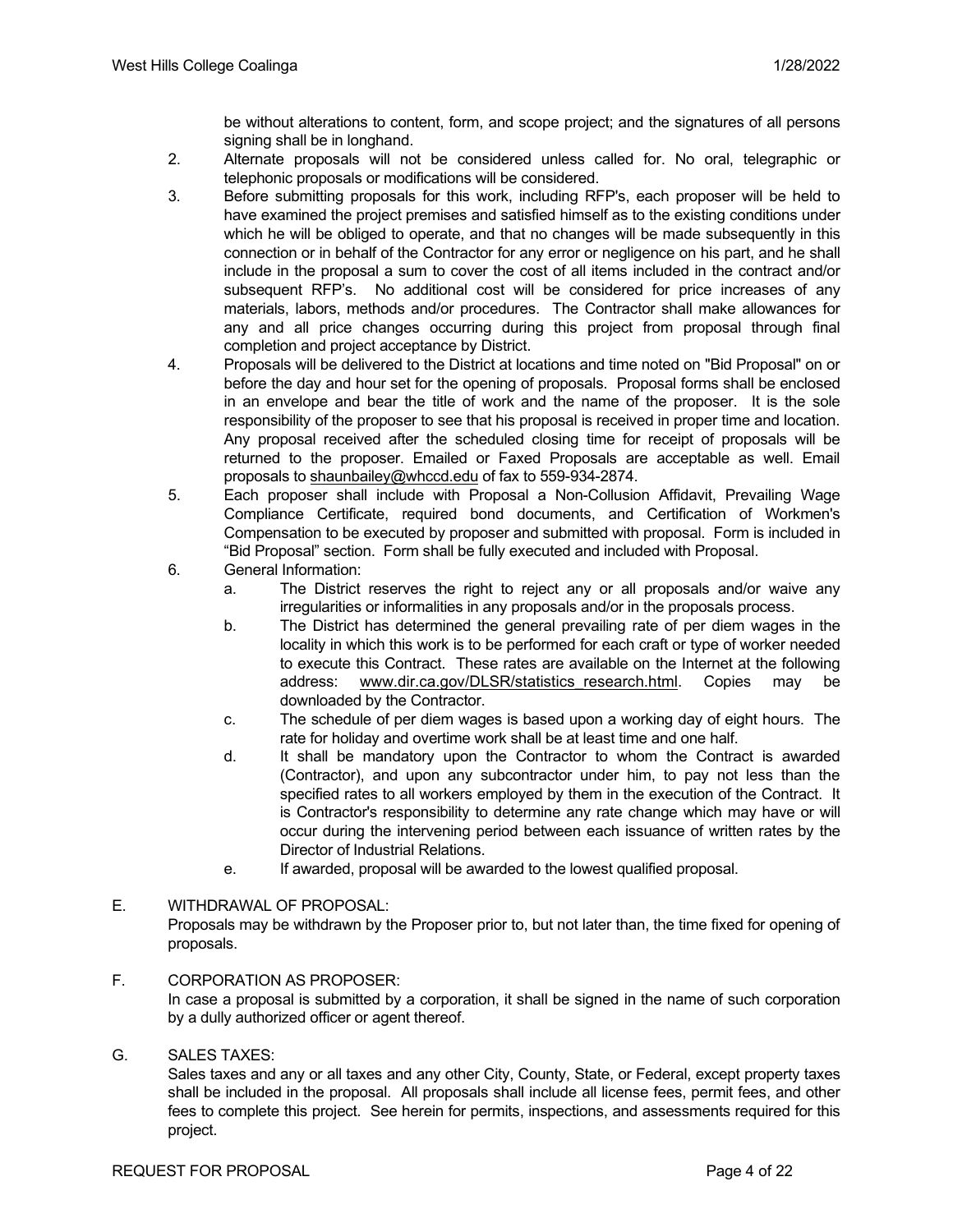#### H. ADHERENCE:

No proposal will be considered that does not strictly adhere to all requirements of these instructions to Proposers.

#### I. PROPOSALS TO BE ACCEPTED BY DISTRICT:

The successful contractor shall be determined by the lowest total aggregate proposal of any or all proposals accepted by the District. The District reserves the right to select the proposals and/or aggregate of proposals it deems advantageous to the District.

#### J. AWARD OR REJECTION OF PROPOSALS:

The contract shall be awarded to the responsible proposer complying with these instructions. The District reserves the right to reject any and all proposals and to waive any informality or irregularity in proposals received. The award, if made, will be made within sixty (60) calendar days after the opening of the proposals.

#### K. EXAMINATION OF SITE:

The Proposer shall carefully examine the site of the contemplated work prior to submitting a proposal and shall have satisfied himself as to the existing conditions and the conditions under which he will be obligated to operate, and/or that will in any manner affect the work under the contract. No allowance will be made subsequently in this connection for items that could be reasonably be inferred to be required to complete project scope from a careful examination of site of the contemplated work.

#### L. ADDENDA AND BULLETINS:

Any addenda or bulletin items issued during the time of proposals shall be an integral part of the Contract Documents used by the Proposer for the preparation of his proposal, all items of addenda and/or bulletins shall be included in the Proposal and shall be made part of the Contract. Delivery of any Addenda or Bulletin in person to the individual or to a member of the firm or to an officer of the corporation for whom it is intended, delivery by mail to the last known business address of the Contractor, or fax transmittal with telephone confirmation of complete receipt and or email will be considered to be proper service of said documents.

## M. PERMITS, INSPECTIONS AND ASSESSMENTS, ETC.: No building permits required for this project.

List of fees/assessments:

1. None.

#### N. FORMAL PROTEST OF PROPOSAL:

Any proposer submitting a proposal to the District or a third party may file a protest against District awarding contract on this project provided that protestor meet all of the following requirements:

- 1. Protest shall be submitted in writing and received on or before 72 hours after proposal opening time. Protest received after that shall not be recognized.
- 2. Protest of any proposals shall be filed and received by the Chief Business Officer, of the District by certified mail or by personal delivery during normal working hours, for administrative appeal.
- 3. Protest Submittal shall contain the following:
	- a. The written proposal protest sets forth, in detail, all grounds for the proposal protest, including without limitation all facts, supporting documentation, legal authorities and argument in support of the grounds for the proposal protest; any matters not set forth in written proposal protest shall be deemed waived. All factual contentions must be supported by competent, admissible and creditable evidence.
	- b. Name, address, phone number of person(s), company and/or organization that is making protest and name of project protest is for.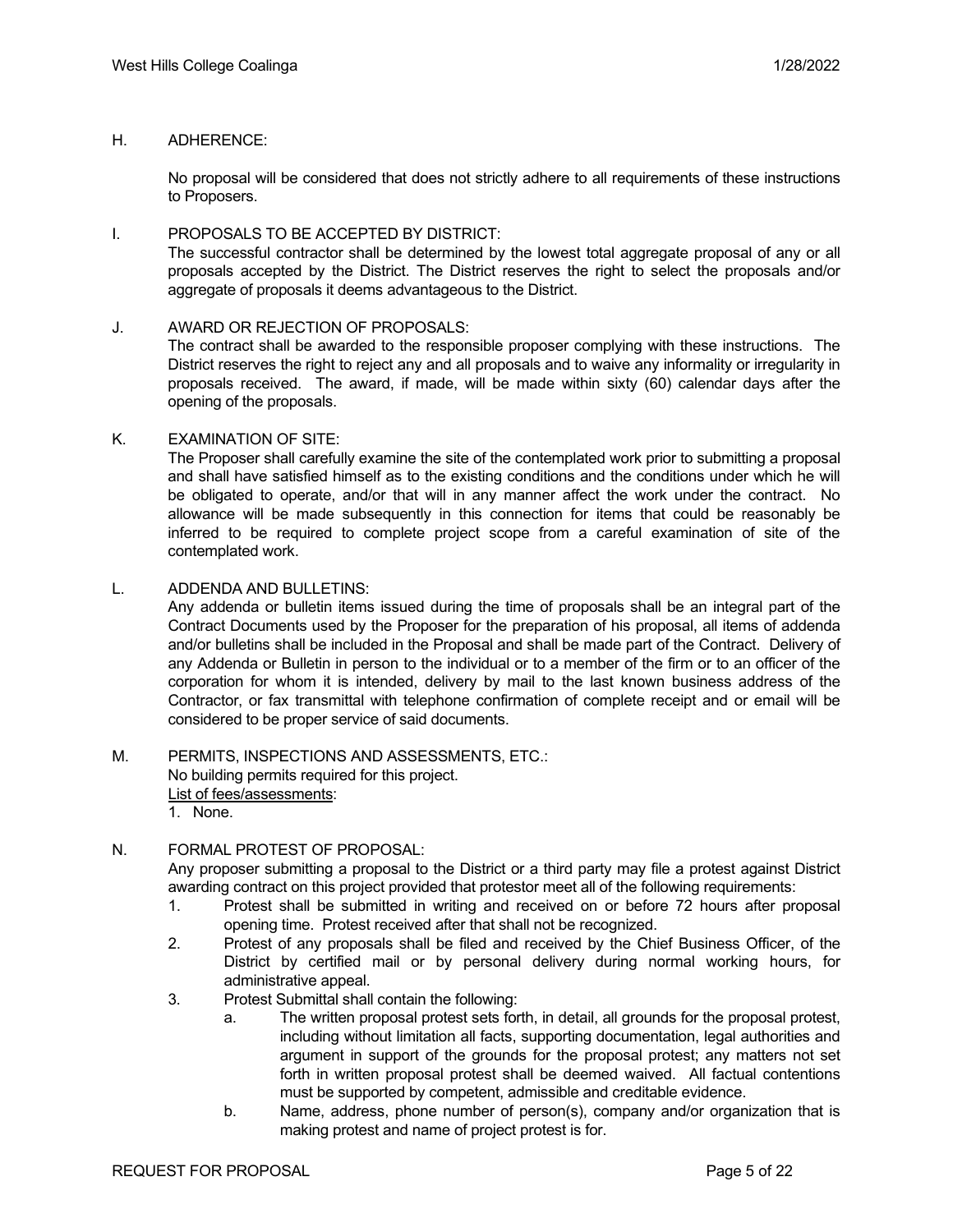- 4. Any proposal protests not conforming to the foregoing shall be rejected by the Owner as invalid. Provided that a proposal protest is filed in conformity with the foregoing, the Owner's Chief Business Officer or such individual(s) as may be designated by the Chief Business Officer, in his discretion, shall review and evaluate the basis of the proposal protest, and shall provide a written decision to the proposer submitting the proposal protest concurring with or denying the proposal protest. The written decision of the Chief Business Officer shall be considered an administration appeal.
- **5.** The protest decision by the Chief Business Officer may be appealed to the Board of Trustees as a judicial appeal. This request must be filed with the Chief Business Officer within 72 hours of receipt of the written decision of the Chief Business Officer. Said appeal shall be accompanied with reason for appeal. The judicial appeal will be calendared within 31 days or less of receipt. The final decision of the Board of Trustees is not subject to arbitration, mediation or reconsideration/appeal.

#### O. STARTING WORK:

All documents shall be submitted and approved prior to starting work. Failure to provide complete information prior to days indicated shall be considered non-responsive, bid bond will be forfeited, and Contractor shall be declared in default.

- 1. All insurance certificates 10 days- Following award
- 2. Proof of Contractor's/Subcontractor's license 10 days -Following award
- 

3. Start work 5 days from notice to proceed and/or purchase order

## PART 2 - PERFORMANCE OF WORK UNDER CONTRACT

#### A. SUPERVISION:

The General Contractor and all subcontractors engaged by general contractor will be required to designate one responsible on-site person with authority to receive directions and issue instructions for the orderly prosecution of the work.

- B BUILDING CODE REQUIREMENTS:
	- 1. All work performed under this Contract shall conform to the applicable portions and editions of the following current codes:
		- a. California Building Code--CCR, T24 Parts 1-9.
		- b. Public Health Code of the California State Department of Public Health and Local Health Department.
		- c. California Occupational Safety and Health Act (CAL/OSHA).
		- d. Rules and regulations of the State and Local Fire Marshals.
		- e. Safety Orders of the Industrial Accident Commission, State of California.
		- f. National Electric Code.
		- g. Uniform Plumbing Code.
		- h. All laws governing the employment of labor, posting of minimum wage rates, and accident prevention.
		- i. Americans with Disabilities Act, Federal law.
	- 2. Requirements of enforcing authorities may supersede requirements of the above laws and regulations, and nothing in the Contract Documents shall be construed to permit work not conforming to applicable codes.
	- 3. All of the above laws and regulations are as much a part of this contract as if they were incorporated in their entirety herein.

#### C. BID AND PAYMENT BOND:

General Contractor shall take out and maintain Bid and Labor/Payment bonds as indicated herein. The Bond requirement will vary based on the project proposal. The following criteria will determine Bond Requirements.

1. Bid Bond/Security. Proposals shall be accompanied with a Bid security 10% of project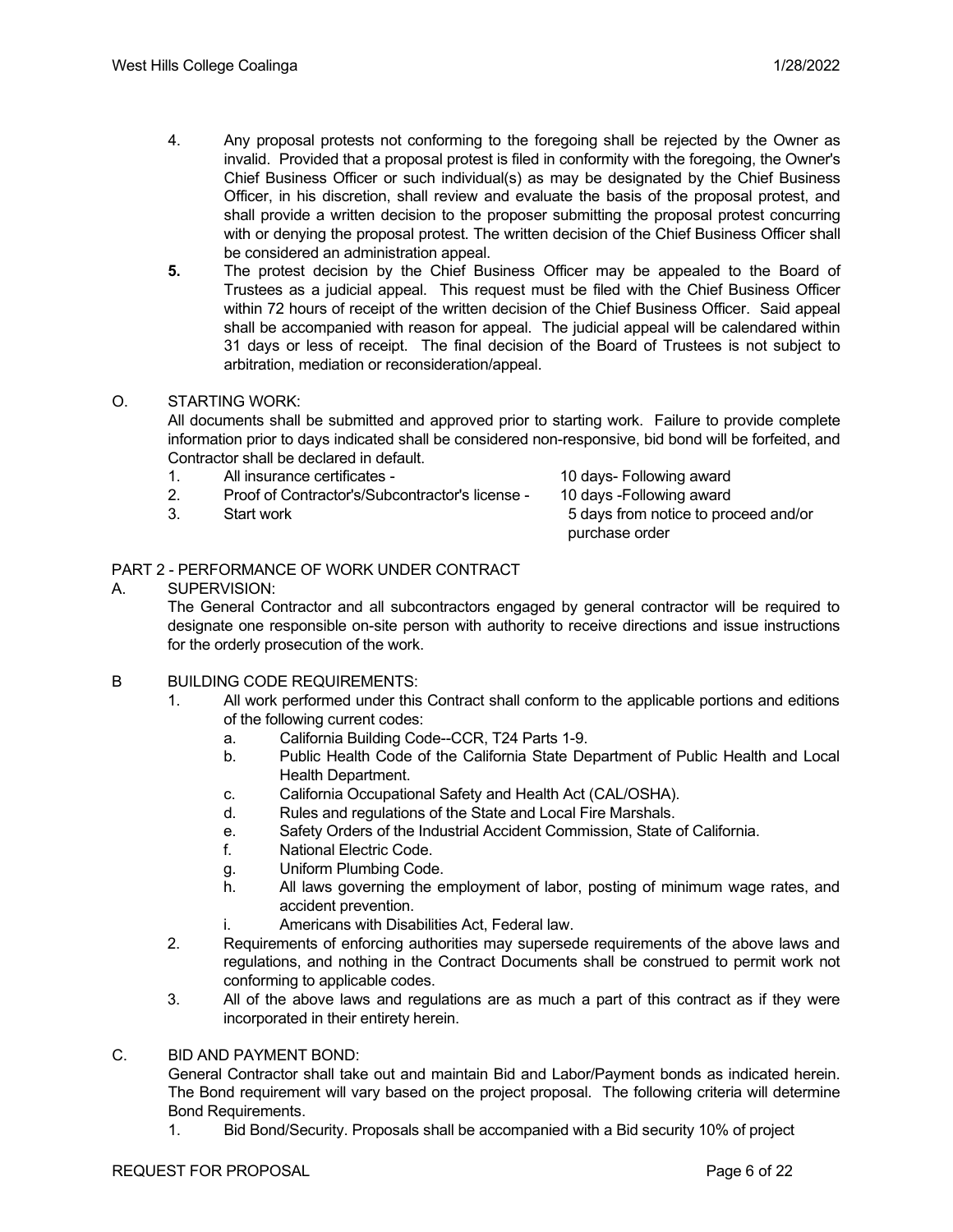amount for all contacts \$15,000 or more.

- a. Each bid/proposal shall be accompanied by a bid security pursuant to Public Contracts Code 20674, in cash, a certified or cashier's check, or bid bond in an amount not less than 10 percent of the total bid price payable to the Owner. The bid security shall be given as a guarantee that if awarded the contract the bidder will execute and return the Construction Agreement within 10 working days after award of the contract and will furnish on the prescribed forms a satisfactory Payment
- b. (Labor and material) Bond and separate Performance Bond, in accordance with the Contract Documents and Civil Code Section 3248, and certificates evidencing that the required insurance is in effect in the amounts set forth in the Contract Documents. In case of refusal or failure to timely execute the Construction Agreement and furnish the required bonds and insurance certificates, the bid security shall be forfeited to the Owner. If the bidder elects to furnish a bid bond as its bid security, the bidder shall use the bid bond form included in the Contract Documents, unless the Owner elects to waive the use of the form provided, in its sole discretion.
- 2. Payment and Performance Bond. 100% of contract amount for all contracts \$25,000 or more.
	- a. The Payment and Performance Bonds which the successful bidder as Contractor will be required to execute are included in the Contract Documents and should be carefully examined by the bidder. The Payment Bond shall be in an amount not less than 100 percent of the amount of the contract in accordance with Civil Code Section 3248. The successful bidder as Contractor will also be required to furnish a separate Performance Bond in the amount of 100 percent of the contract amount. Sufficient bonds shall be fully executed and returned to Owner with the executed Construction Agreement.
- D. INSURANCE REQUIREMENTS:
	- 1. Evidence of Insurance: Before the work is started, the Contractor shall forward to the District Certificates of Insurance and all the Contractual Liability coverage called for in the Contract Documents is in force, and specifically covers this particular Contract with the Owner, including the hold harmless requirements. In addition, the Certificates shall contain the following:
		- 1) "No cancellation of this policy or endorsement of same shall be effective until; until the thirtieth (30th) day following the receipt of notice of such cancellation of the policy or endorsements by the Owner."
		- 2) Certificates of Insurance shall contain transcripts from the policies authenticated by the proper office of the Insurer, evidencing in particular those insured, the extent of the insurance, the location of and the operations to which the insurance applies, the expiration date and the thirty (30) day NOTICE OF CANCELLATION CLAUSE.
		- 3) Acceptance of the Certificates of Insurance shall not relieve or decrease the liability of the Contractor.
		- 4) In the absence of contrary written instructions from the District, the Contractor at the Contractor's expense, shall obtain and maintain insurance at all times during the prosecution of the Contract, in companies and through agencies approved by the District, and with limits not less than those stated hereinafter.
		- 5) The Contractor shall not commence work under this Contract until he has obtained and paid for all insurance required herein and such insurance has been approved by the Owner, nor shall the Contractor allow any Subcontractor to commence work on his Subcontract until such insurance required of the Subcontractor has been so obtained and approved.
	- 2. Provide the following items with evidence of insurance for all insurance policies for this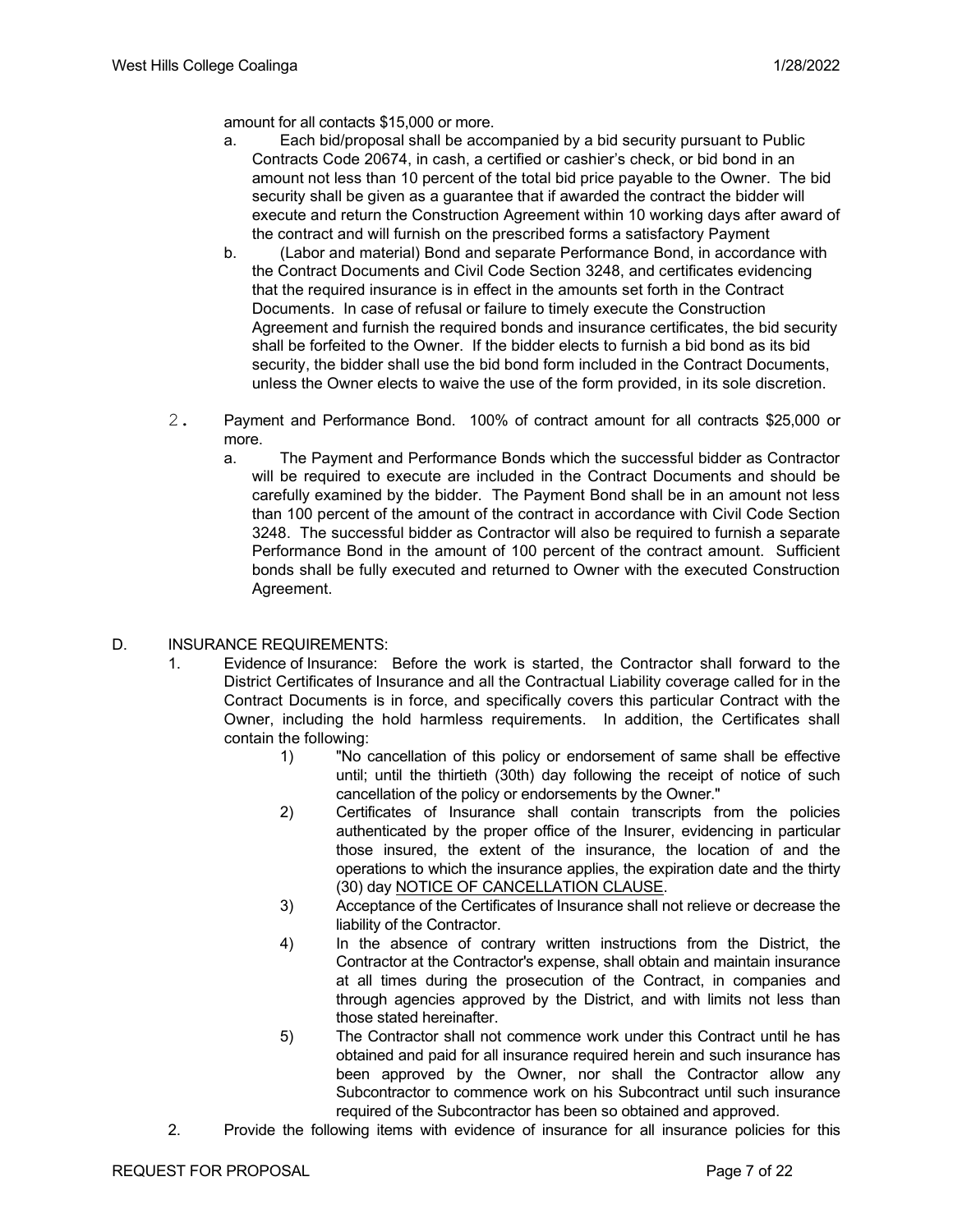project: The insurance required must be written by a Best Key Rating Guide "A" or better rated carrier admitted to write insurance in the state where the work is located at the time the policy is issued.

- 3. Indemnification
	- a. To the fullest extent permitted by law, the Contractor shall indemnify and hold harmless the District and the Consultants and their employees from and against all claims, damages, losses and expenses, including attorneys' fees arising out of or resulting from the performance of the Work, provided that any such claim, damage, loss of expense is attributable to bodily injury to or destruction of tangible property (other than the Work itself) including the loss of use resulting there from but only to the extent caused in whole or in part by any negligent act or omission of the Contractor, any Subcontractor, anyone directly or indirectly employed by any of them or anyone for whose acts any of them may be liable, regardless of whether or not it is caused in part by a party indemnified hereunder.
	- b. In any and all claims against the District or the Consultants, or any of their employees by any employee of the Contractor, any Subcontractor, anyone directly or indirectly employed by any of them or anyone for whose acts any of them may be liable, the indemnification obligation under this Paragraph shall not be limited in any way by any limitation on the amount or type of damages, compensation or benefits payable by or for the Contractor or by any Subcontractor under workers compensation acts, disability benefit acts or other employee benefit acts.
	- c. The obligations of the Contractor under this Paragraph shall not extend to the liability of the consultants or any of their agents or employees arising out of 1) The preparation or approval of maps, drawings, opinions, reports, surveys, change orders, designs or specifications, or, 2) the giving of or the failure to give directions or instructions by the consultants or any of their agents or employees, provided such giving or failure to give is the primary cause of the injury or damage.
	- d. The Contractor to name the District, the consultants, its agents and employees as additional insured on the Contractor's policy or policies of comprehensive general liability insurance. Such insurance shall include products and completed operations and contractual liability coverages, shall be primary and non-contributing with any insurance maintained by consultants, or its agents and employees, and shall provide that the Consultant be given thirty days, unqualified written notice prior to any cancellation thereof.
- 4. Worker's Compensation Insurance

Contractor shall provide, during the term of this Contract, Worker's Compensation Insurance for all of his employees engaged in Work under this Contract, on or at the site of the project, and in case any of his work is sublet, Contractor shall require the Subcontractor to provide Worker's Compensation Insurance for all of his employees. Any class of employee or employees not covered by a Subcontractor's insurance shall be covered by the Contractor's insurance. In case any class of employees engaged in work under this Contract, on or at the site of the project, is not protected under the Worker's Compensation laws, Contractor shall provide or cause a Subcontractor to provide, adequate insurance coverage for the protection of those employees not otherwise protected. Contractor shall file, with the Owner, certificates of insurance.

- a) The Worker's Compensation Insurance shall be written by a company California admitted in the State of California and shall be written for not less than the following, as established by the Owner, or greater if required by law.
- b) Provide employer's liability endorsements:
	- 1) State workers' compensation statutory benefits policy limits of not less than \$1,000,000.00.
	- 2) Employer's Liability policy limits of not less than \$1,000,000.00.
- 5. Comprehensive General Liability Insurance Commercial General Liability Insurance in Contractor's name, with personal injury limits indicated herein for combined Single Limit per occurrence coverage and annual aggregate.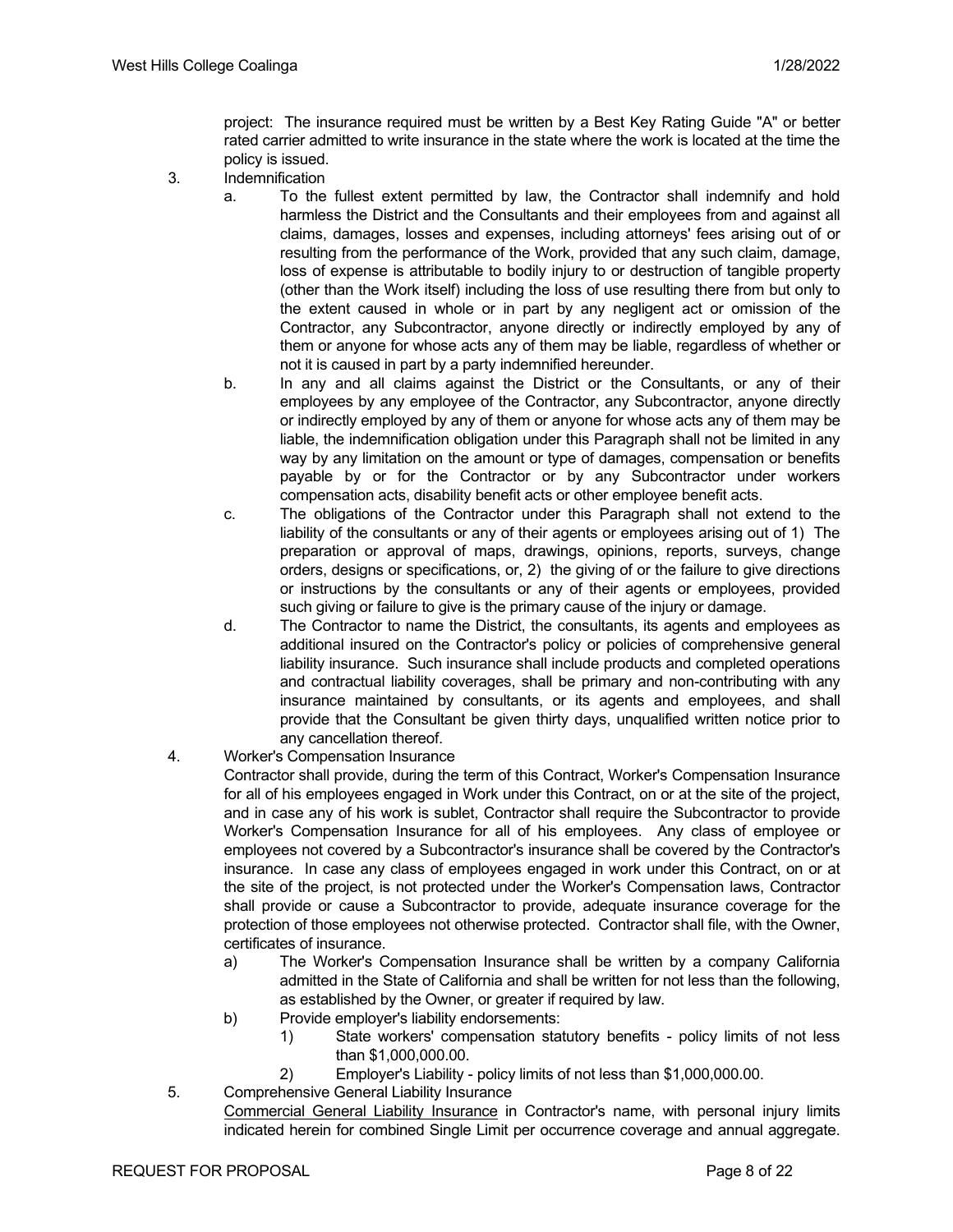The policy is to be on a Comprehensive General Liability form and must include Contractual Liability endorsed to specifically cover an Indemnity Agreement contained in the Contract. The Comprehensive General Liability coverage may be provided on an "occurrence" form or a "claims made" basis. If the coverage is on a "claims made" basis, the policy shall provide for a non-cancelable 5 year extended reporting period.

- a) The Contractor shall carry such public liability and property damage insurance that will protect the Contractor, Owner, Architect and Engineers from claims for damages for bodily injury, including accidental death, as well as for claims for property damages, which may arise from operations under the contract whether such operations be by the Contractor or by any Subcontractor or anyone directly or indirectly employed by either party. The limits of coverage shall be as stated herein.
- b) In the event that any suits, actions, or claims are brought against the Owner, Architect, and/or Architect's Consultants, money equal to the "claim amount may be withheld from payments due the Contractor under and by virtue of this contract as may be considered necessary by the Owner for such purpose. Money due the Contractor will not be withheld when the Contractor produces satisfactory evidence that adequate public liability and property damage insurance has been obtained.
- c) The policy shall include coverage for the following:
	- 1) Premises operations
	- 2) Contractual liability
	- 3) Products
	- 4) Completed operations<br>5) Broad form PD and inc
	- Broad form PD and including X, C and U coverage
	- 6) Personal injury
	- 7) Owners, contractor's protective
- 6. Automobile Liability Insurance: Automobile Liability Insurance with an Employer's Non-Ownership Liability Endorsement in the Contractor's name. Limits of liability shall not be less than amount indicated herein for Combined Single Limit per occurrence. Provide CSL, BI and PD coverage for owned, non-owned and hired autos.
	- a) Provide owned, non-owned and hired automobile insurance endorsement.
- 7. Insurance Schedule
	- a) Worker's Compensation Insurance per State of California policy limits of not less than \$1,000,000.00.
		- 1) Employer's Liability Endorsement \$1,000,000 min.
	- b) Comprehensive General Liability:
		- 1) Combined single limits for bodily injury and property damage:
			- \$1,000,000 Each Occurrence
			- \$2,000,000 Annual Aggregate
			- 2) Personal Injury, with Employment Exclusion deleted.
			- 3) Include coverage of the following:
				- i) Premises operations
				- ii) Contractual liability
				- iii) Products
				- iv) Completed operations
				- v) Broad form PD and including X, C and U coverage
				- vi) Personal injury
				- vii) Owners, contractors protective
- E. ASBESTOS-CONTAINING PRODUCTS:
	- 1. Contractor agrees that asbestos-containing products or materials will not be used or substituted in performing work under the Agreement.
	- 2. At the completion of work under this Agreement, Contractor will certify in writing to the Owner that, to the best of Contractor's knowledge, no asbestos-containing products or materials were used or substituted in performing work under the Agreement.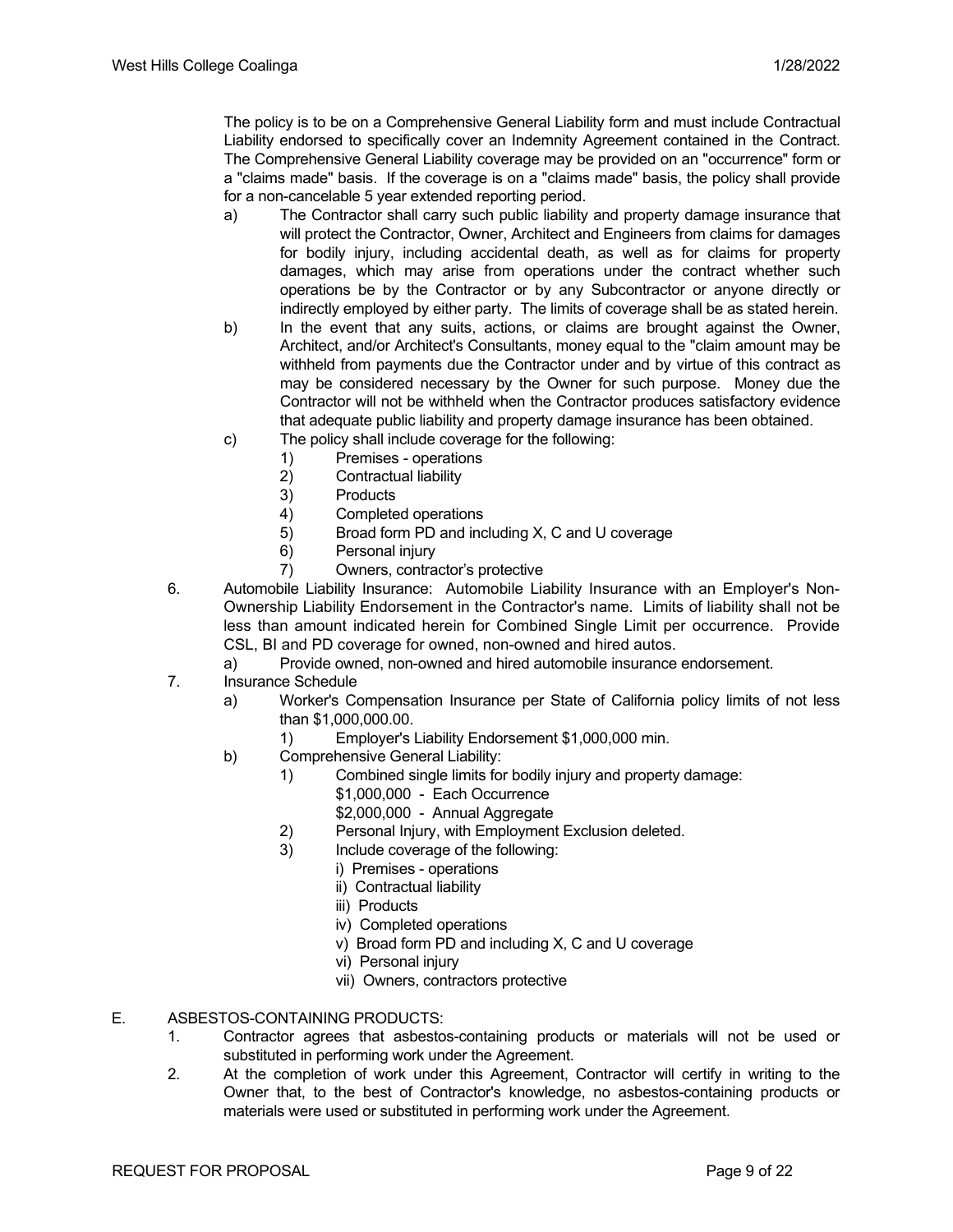- F. PCB-CONTAINING PRODUCTS & LEAD PLUMBING ITEMS:
	- 1. Contractor agrees that lead plumbing domestic water items, asbestos, PCB, -containing products or materials will not be used or substituted in performing work under the Agreement.
	- 2. At the completion of work under this Agreement, Contractor will certify in writing to the Owner that, to the best of Contractor's knowledge, no lead plumbing domestic water items, asbestos/PCB-containing products or materials were used or substituted in performing work under the Agreement.
- G. PREVAILING WAGE RATES AND APPRENTICESHIP REQUIREMENTS All proposals that exceed \$1,000 shall be prevailing wage.
	- 1. Wages and Employer Payments:
		- a) The general prevailing wage rates and employer payments for Health and Welfare, Pension, Vacation and similar purposes in the county in which the work is to be done shall be in accordance with the Labor Code of the State of California, Section 1770, et seq.
		- b) Copies of all collective bargaining agreements relating to the work as set forth in the aforementioned Labor Code are on file and are available for inspection in the Office of the Division of Labor Statistics and Research of the Department of Industrial Relations.
		- c) Employer payments as defined in Section 1773.1 of the Labor Code are to be paid in accordance with the terms of the collective bargaining agreement applicable to the type of classification of the workmen employed on the project and shall be the prevailing wage rate of the county in which the work is to be performed. Overtime shall be paid for the hours worked in excess of the working day and for time worked on Saturdays, Sundays and the seven (7) holidays which are to-wit:
			- New Year's Day, Memorial Day, July Fourth,

Labor Day, Veteran's Day, Thanksgiving Day

and Christmas.

The Contractor and any subcontractor under him shall comply with the requirements of Sections 1773.3, 1777.5, 1776 and 1777.6 in the employment of apprentices.

- 1) The predetermined (double asterisk) changes are no longer a part of the general prevailing rates of per diem wages. The rates at the time of the proposal advertisement date of a project will remain in effect for the life of project.
- 2) The definition of prevailing rate states that when there is no single rate paid to a majority of workers, then the prevailing rate is a weighted average.
- d) Not less than the general prevailing wage rate for each classification of work State or Federal which is higher shall be paid by the general contractor and all subcontractors under him shall be paid to all laborers, worker and mechanics employed in the execution of such contract or subcontract there under, including rates for overtime and general holidays in the locality in which the work is to be performed.
- e) The Contractor and all subcontractors under him shall make travel and subsistence payments to each workman needed to execute all the work as such travel and subsistence payments are defined in the applicable collective bargaining agreements filed in accordance with Section 1773.8 of the Labor Code.
- 2. Eight Hour Day: Contractor shall not permit any person employed by him to work overtime other than pursuant to express provisions of Section 1810 of the California Labor Code.
- 3. Records of Hours Worked and Citizenship: The Contractor shall maintain records of the hours worked by his employees and their citizenship and they shall be open at all times for inspection by the County, Client and/or the Division of Labor Statistics and Law Enforcement, in accordance with Sections 1814 and 1552 of the California Labor Code.
	- a) The General Contractor shall maintain all certified payroll documents at their office.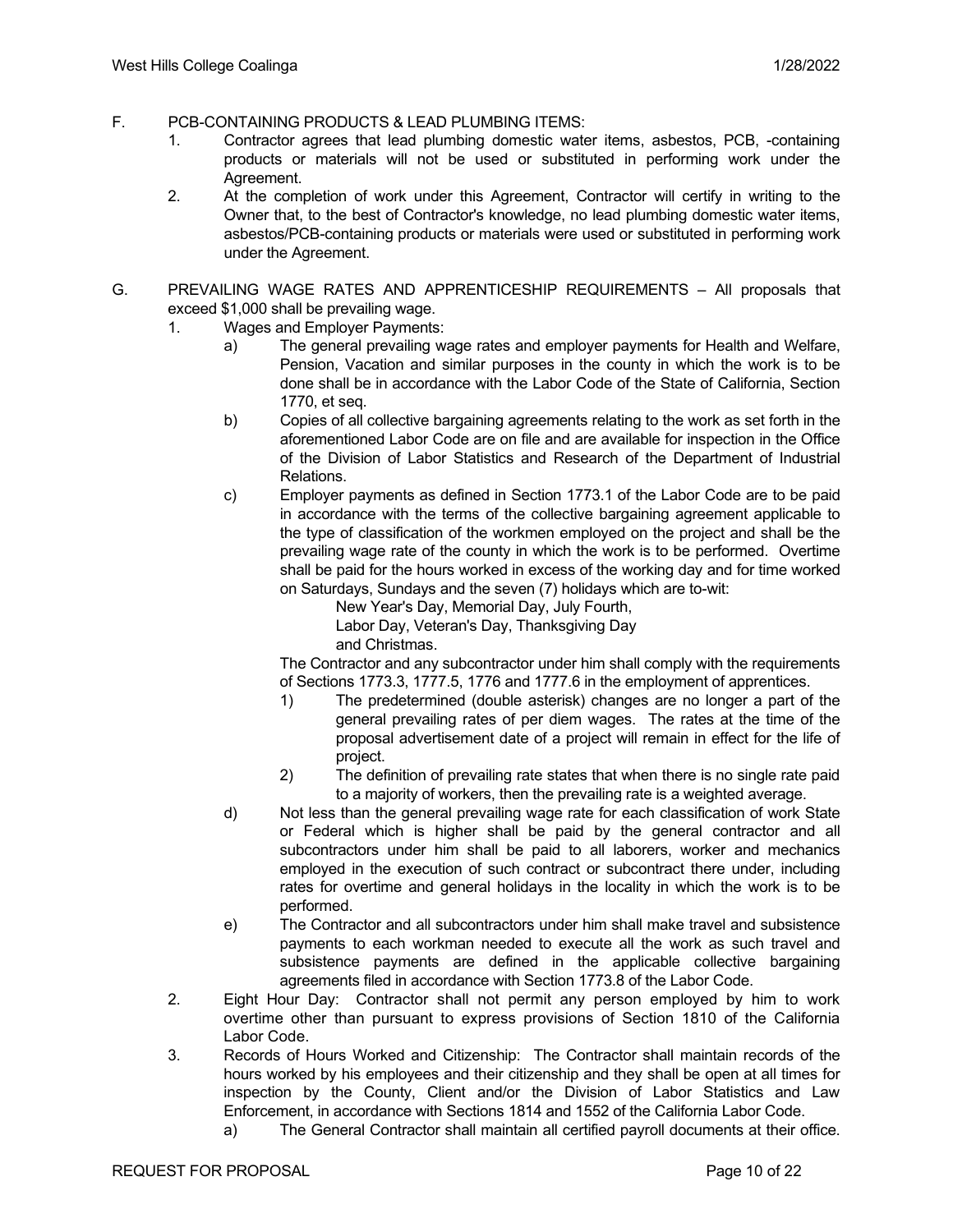Copies shall be provided to anyone who provides a request and Owner approves that request. Contractor shall provide copies within ten (10) days of approved request. Contractor shall provide copies, shipping cost, and all other related cost to provide this information at no cost to Owner. Contractor shall maintain certified payroll documents for seven (7) years after Notice of Completion.

- 4. Penalties: The Contractor shall forfeit as a penalty to said Owner, Fifty Dollars (\$50.00) for each laborer, workman or mechanic paid less than the above stipulated rates for any work under this Contract by him or any Subcontractor under him.
- 5. Enforcement and Verification off Requirements:
	- a) The records by the Contractor may be checked periodically by an independent enforcement agency to verify compliance with the labor codes and related items.
	- b) Jobsite interviews may be conducted periodically throughout the duration of the project. The Contractor shall allow access to the project and access to workers during working hours to confirm prevailing wage rates and apprenticeship requirements are followed.
	- c) Prior to executing the agreement, the Contractor shall provide verification of enrollment in an apprenticeship program per Sections 1773.3, 1777.5, 1776 and 1777.6 within the last 12 months.

#### H. Contractor License and DIR Registration Required.

 To perform the work required for this project, Bidder must possess the type of contractor's license specified in the Notice to Proposers (Request for Proposal), and must be registered with the Department of Industrial Relations (DIR) as a public works contractor. Contractor registration can be accomplished through the portal https://efiling.dir.ca.gov/PWCR/. No CONTRACTOR or subcontractor shall be qualified to bid on, be listed in a bid proposal, subject to the requirements of § 4104 of the Public Contract Code, for a public works project (submitted on or after March 1, 2015) unless currently registered with the DIR and qualified to perform public work pursuant to Labor Code § 1725.5. No CONTRACTOR or subcontractor may be awarded a contract for public work on a public works project (awarded after April 1, 2015) unless registered with the DIR.

#### I. AWARD

District shall issue a purchase order, which shall be the notice to proceed. This will be issued only after receipt of required documents.

#### J. PRELIMINARY NOTICE:

Preliminary Notices must be filed with the Owner with a copy mailed to both the Consultants and the Contractor.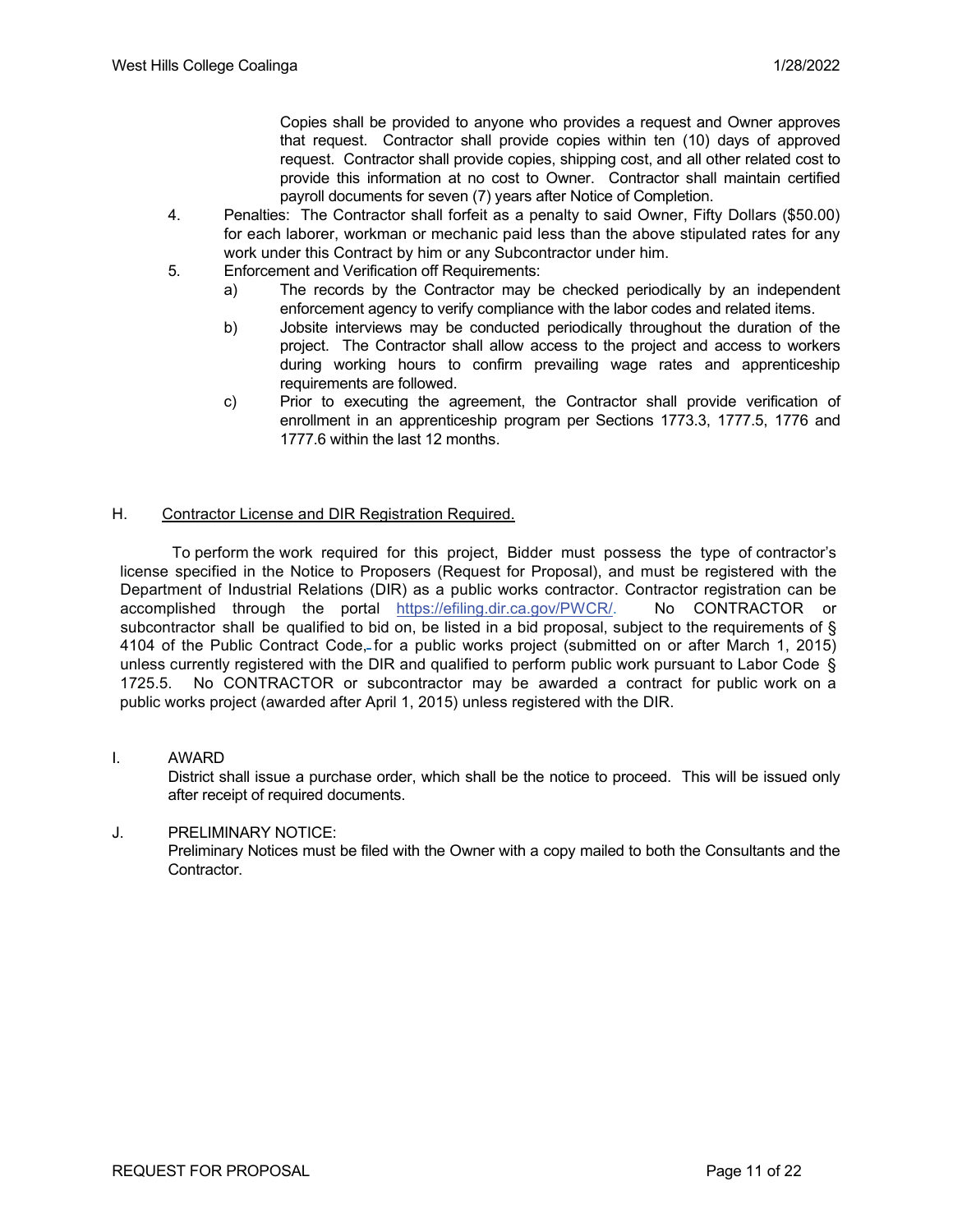# **3.0 P R O P O S A L**

Proposals will be received at the West Hills College Coalinga Maintenance & Operations Office, 300 Cherry Lane; Coalinga, CA 93210 up to **February 18, 2022 at 2:00 pm**

| Submitted to:                      | Submitted by: |  |
|------------------------------------|---------------|--|
| <b>West Hills College Coalinga</b> |               |  |
| Coalinga, California               | Name of Firm  |  |

Having carefully examined the Proposal and Contract Documents and General Requirements, as well as the premises and the conditions affecting the work, including Addenda (a) No (s) example the conditions of the work, including Addenda (a) No (s) the Undersigned proposes to furnish all material and labor called for by all documents for the "entire work", in accordance with said documents for the sum of:

#### **BASE AMOUNT – Bid shall be determined on BASE BID plus allowance only**

| <b>Building E Roof Replacement</b> |  |        |  |
|------------------------------------|--|--------|--|
|                                    |  |        |  |
| \$20,000 Owners Allowance          |  | 10,000 |  |
|                                    |  |        |  |
| <b>Total Bid Amount</b>            |  |        |  |

The undersigned understands that the time required to complete the work is the essence of the Contract and agrees to commence the work within ten (10) calendar days of the Contract date. The undersigned further agrees that this proposal may not be withdrawn for a period of sixty (60) days after the date set for the opening thereof unless otherwise required by law.

The undersigned agrees, if awarded the Contract, to complete all work between, **May 31, 2022 – July 31, 2022** or as otherwise mutually scheduled by College and Contractor.

#### **The undersigned has checked carefully all the above figures and understands that the District will not be responsible for any errors or omissions on the part of the undersigned in making up this proposal.**

The undersigned hereby certifies that this proposal is genuine and not sham or collusive or made in the interest or in behalf of any person not herein named, and that the undersigned has not directly or indirectly induced or solicited any other proposer to refrain from submitting a proposal, and that the undersigned has not in any manner sought by collusion to secure for himself any advantage over any other proposer.

#### **PREVAILING WAGE COMPLIANCE CERTIFICATION:**

In submitting this proposal, I hereby certify that I will conform to the State of California Public Works Contract Requirements regarding wages; benefits; on-site audits with 48-hour notice; payroll records; and, apprentice and trainee employment requirements.

Contractor (type or print) Date Date Contractor's signature Contractor's signature Date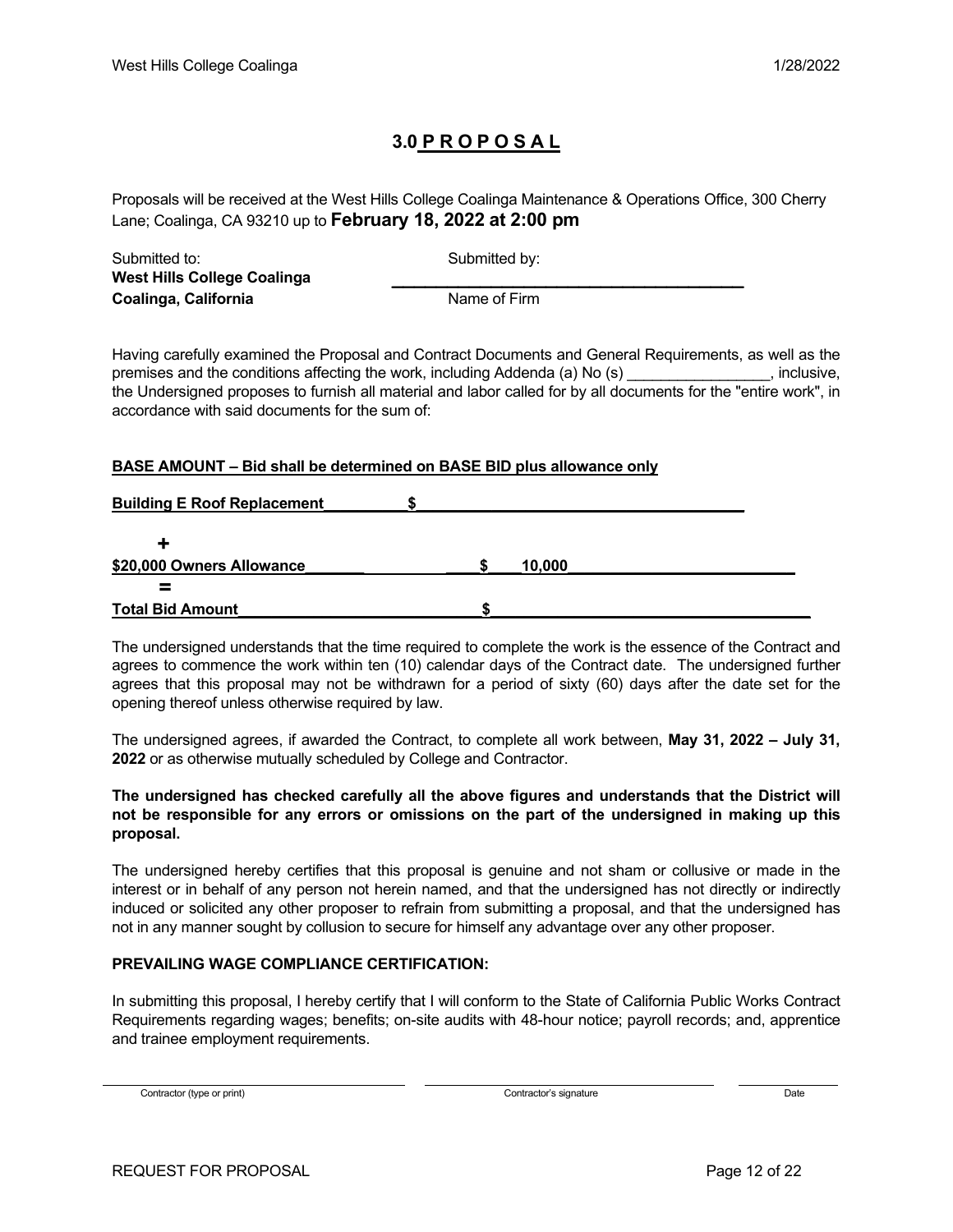#### **CONTRACTOR'S CERTIFICATE REGARDING WORKER'S COMPENSATION:**

Labor Code Section 3700 provides:

"Every employer except the State and all political subdivision or institutions thereof, shall secure the payment of compensation in one or more of the following ways:

- "(a) By being insured against liability to pay compensation in one or more insurers duly authorized to write compensation insurance in this State.
- "(b) By securing from the Director of Industrial Relations a certificate of consent to self-insure, which may be given upon furnishing proof satisfactory to the Director of Industrial Relations of ability to self-insure and to pay any compensation that may become due to his employees."

I am aware of the provisions of Section 3700 of the Labor Code which require every employer to be insured against liability for Workers Compensation or to undertake self-insurance in accordance with the provisions of that Code, and I will comply with those provisions before commencing the performance of the work of this contract.

CONTRACTOR:

By (type or print) and the Dated Control of the Dated Control of the Dated Control of the Dated Control of the Dated Control of the Dated Control of the Dated Control of the Dated Control of the Dated Control of the Dated

(In accordance with Article 5 [commencing at Section 1860], Chapter 1, Part 7, Division 2 of the Labor Code, this certificate must be signed and filed with the awarding body prior to performing any work under this contract.)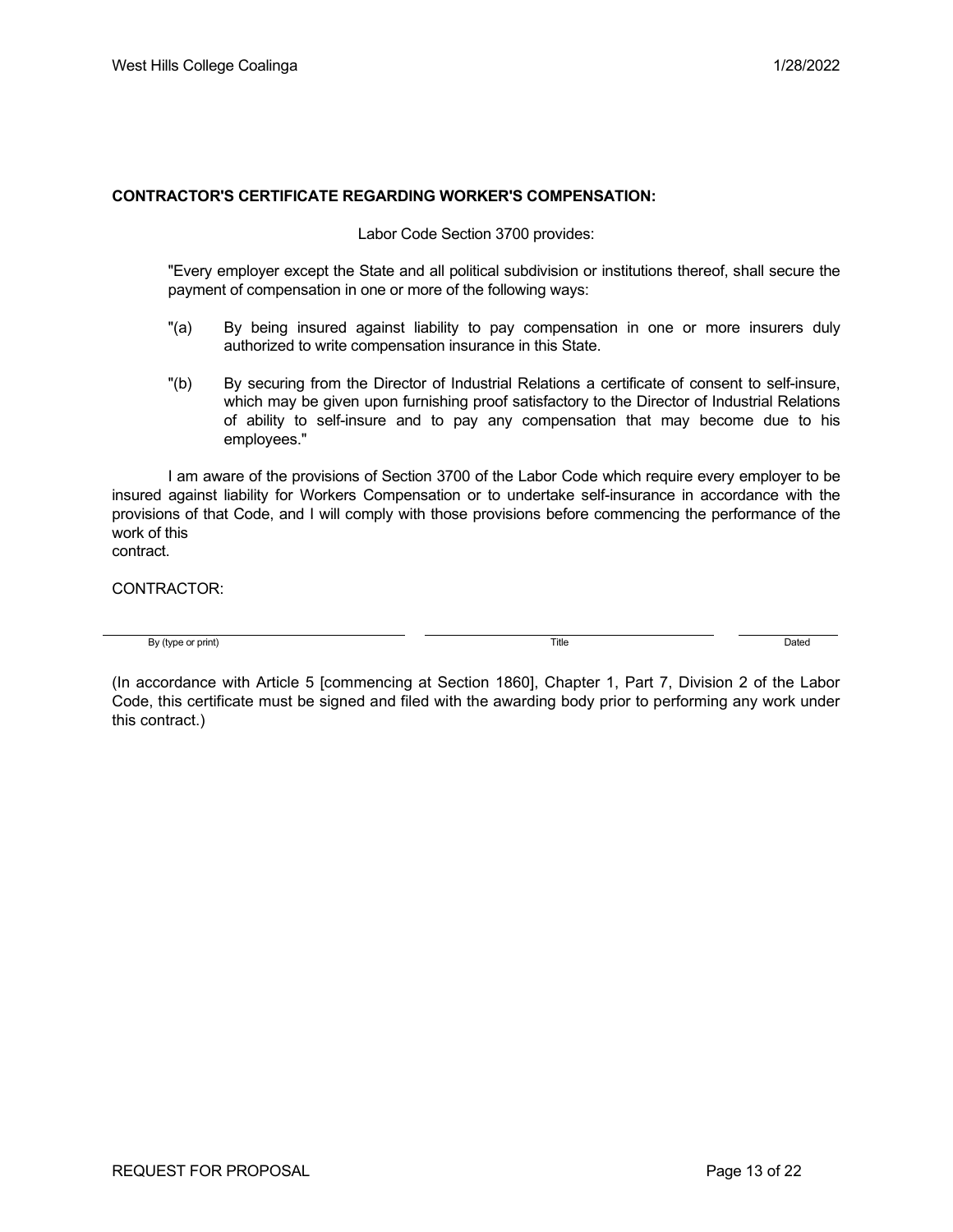#### **NON-COLLUSION AFFIDAVIT:**

State of California )

County of **Exercise 20** 

) ss.

\_\_\_\_\_\_\_\_\_\_\_\_\_\_\_\_\_\_\_\_\_, being duly sworn, deposes and says:

That he or she is the \_\_\_\_\_\_\_\_\_\_\_\_\_\_\_\_\_\_\_\_\_\_\_\_\_\_\_\_\_\_\_\_\_\_\_\_\_\_\_\_\_\_\_\_\_\_\_\_\_\_\_\_\_\_\_\_\_(position)

of \_\_\_\_\_\_\_\_\_\_\_\_\_\_\_\_\_\_\_\_\_\_\_\_\_\_\_\_\_\_\_\_\_\_\_\_\_\_\_\_\_\_\_\_\_\_\_\_\_\_\_\_\_\_\_\_\_\_\_\_\_\_\_\_\_\_\_\_\_\_(name of proposer), the party making the proposal; that the proposal is not made in the interest of, or on behalf of any undisclosed person, partnership, company, association, organization or corporation; that the proposal is genuine and not collusive or sham; that the proposer has not directly or indirectly induced or solicited any other proposer to put in a false or sham proposal, and has not directly or indirectly colluded, conspired, connived, or agreed with any proposer or anyone else to put in a sham proposal, or that anyone shall refrain from submitting a proposal; that the proposer has not in any manner, directly or indirectly, sought by agreement, communication, or conference with anyone to fix the proposal price of the proposer or any other proposer, or to fix any overhead, profit, or cost element of the proposal price, or of that of any other proposer, or to secure any advantage against the public body awarding the contract of anyone interested in the proposed contract; that all statements contained in the proposal are true; and, further, that the proposer has not, directly or indirectly, submitted his or her proposal price or any price breakdown, or their contents, or divulged relative information or data, or paid, and will not pay, any fee to any corporation, partnership, company, association, organization, proposal depository, or to any member or agent thereof to effectuate a collusive or sham proposal.

|                    |                                      | (Firm Name)                       |      |
|--------------------|--------------------------------------|-----------------------------------|------|
|                    |                                      | (Printed Name - Authorized Agent) |      |
|                    | Subscribed and sworn to before me on | (Signature - Authorized Agent)    | . 20 |
|                    |                                      | Notary Public                     |      |
| <b>NOTARY SEAL</b> |                                      |                                   |      |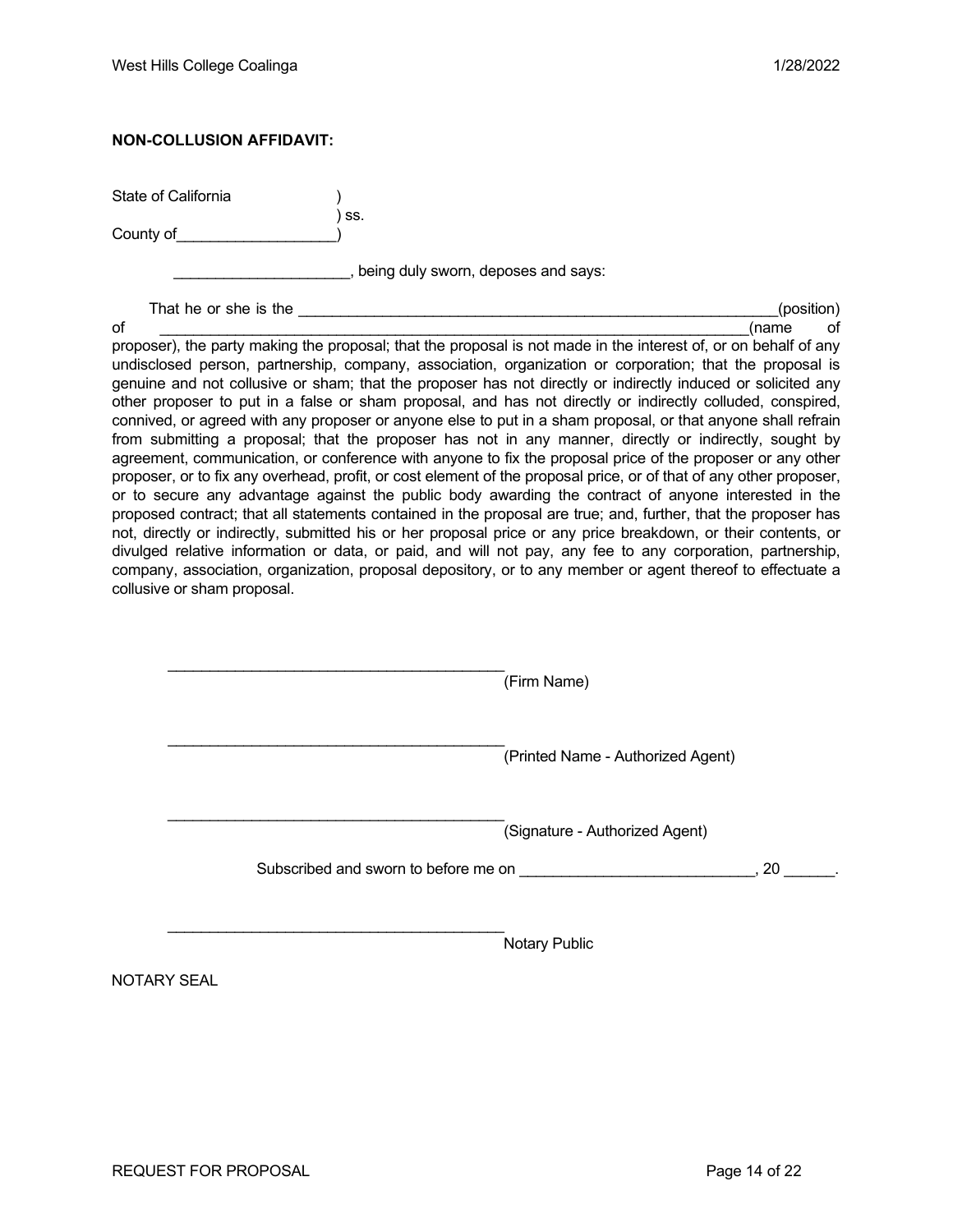#### **SUBCONTRACTOR LIST:**

Pursuant to the Provisions of the Public Contracts Code Sections 4100 to 4107 inclusive, every proposer shall set forth the name and location of the place of business of each subcontractor who will perform work or labor in or about the construction of the work or improvement in an amount in excess of one-half of one percent (1/2 of 1%) of the Proposers total proposal. If a Contractor is not listed and the work is more than one-half of one percent (1/2 of 1%) of the Proposers total proposal, he agrees to perform that portion himself. The following is the list of subcontractors:

| <b>PORTION</b><br><b>OF WORK</b>            | <b>SUBCONTRACTOR</b>                                                                                          | <b>LOCATION</b><br>OF BUSINESS  |  |
|---------------------------------------------|---------------------------------------------------------------------------------------------------------------|---------------------------------|--|
|                                             |                                                                                                               |                                 |  |
|                                             |                                                                                                               |                                 |  |
|                                             | I declare, under penalty of perjury, that information provided, and representations made in this proposal are |                                 |  |
| __________________, California.<br>(county) |                                                                                                               |                                 |  |
| Respectfully submitted,<br>Name of Firm     |                                                                                                               | Corporate Seal<br>If Applicable |  |
| Individual, Partnership, Corp.              | $\mathsf{Fax}(\_\_\_\_\_)\_\_\_\_\_\_\_\_\_$                                                                  |                                 |  |
|                                             | License Type & Number/Exp. date                                                                               |                                 |  |

#### **No proposal is valid unless signed by the person making the proposal.**

\*\* State whether your firm is a corporation, a co-partnership, private individual, or individuals, doing business under a firm name. If the proposer is a partnership, the proposal should be signed with the partnership name and by one of the authorized partners. If the proposer is a corporation, it should be signed by a person authorized to execute proposals on behalf of the corporation.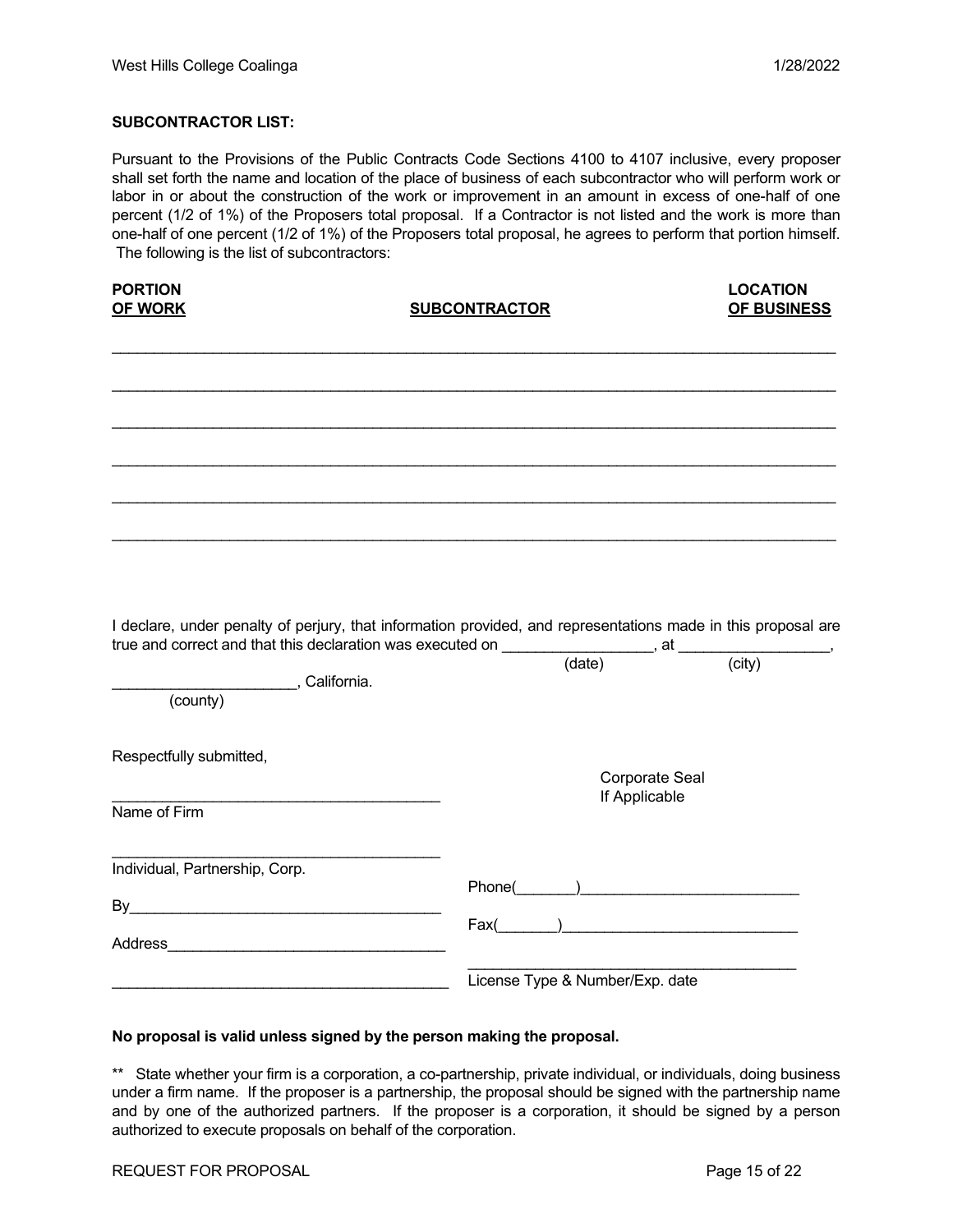\* \* \*

#### **4.0 BID BOND**

Be advised that we, \_\_\_\_\_\_\_\_\_\_\_\_\_\_\_\_\_\_\_\_\_\_\_\_\_\_\_\_\_\_\_\_\_\_\_\_\_\_\_\_\_\_\_\_\_\_\_\_\_\_\_\_\_\_\_\_\_\_\_\_\_\_\_

as Principal ("Principal") and

\_\_\_\_\_\_\_\_\_\_\_\_\_\_\_\_\_\_\_\_\_\_\_\_\_\_\_\_\_\_\_\_\_\_\_\_\_\_\_\_\_\_\_\_\_\_\_\_\_\_\_\_\_\_\_\_\_\_\_\_\_\_\_\_\_\_\_\_\_\_\_\_\_\_\_\_\_\_\_\_\_\_\_\_\_\_ a corporation duly licensed to transact business under the laws of the State of California as Surety ("Surety") are firmly bound to **WEST HILLS COMMUNITY COLLEGE DISTRICT** as Obligee ("Obligee") in the sum

of \$\_\_\_\_\_\_\_\_\_\_\_\_\_\_\_\_\_\_\_\_\_\_\_\_\_\_\_\_\_\_\_\_\_\_\_\_\_\_\_\_\_\_\_\_\_\_\_ for the payment of which the Principal and the Surety bind ourselves, our heirs, executors, administrators, successors, and assigns, jointly and severally, by this Bond.

The principal has submitted a proposal for \_\_\_\_\_\_\_\_

*(list project on Proposal)*

The condition of our obligation is this: if the Principal is awarded the contract upon its proposal, and shall, within the required number of days after the notice of award, execute a contract with the Obligee in accordance with the contract documents, submit the required payment and performance bonds, and provide all other required documents, then this obligation shall be null and void; but in the event that the Principal fails and/or refuses to execute and deliver those documents, this bond will be charged with the costs of the damages experienced by the Obligee as a result of that refusal, including but not limited to, publication costs, the difference in money between the amount of the bid of the Principal and the amount for which the Obligee may legally contract with another party to perform the work if the amount is in excess of the former; building lease or rental costs, transportation costs, professional service costs, and additional salary costs that result from the delay due to the Principal's default on the awarded contract. In no event, however, shall the Surety's liability exceed the penal sum indicated above.

The Surety, for value received, stipulates and agrees that its obligations and its bond shall not be impaired or affected by an extension of the time within which the Obligee may accept such bid; and Surety waives notice of any time extension.

Dated: PRINCIPAL By: \_\_\_\_\_\_\_\_\_\_\_\_\_\_\_\_\_\_\_\_\_\_\_\_\_\_\_\_\_\_\_\_\_\_\_\_

 $\mathsf{Title:}\hspace{20pt}$ 

Dated: SURETY  $\mathsf{By:}\quad$ 

 $\text{Title:}$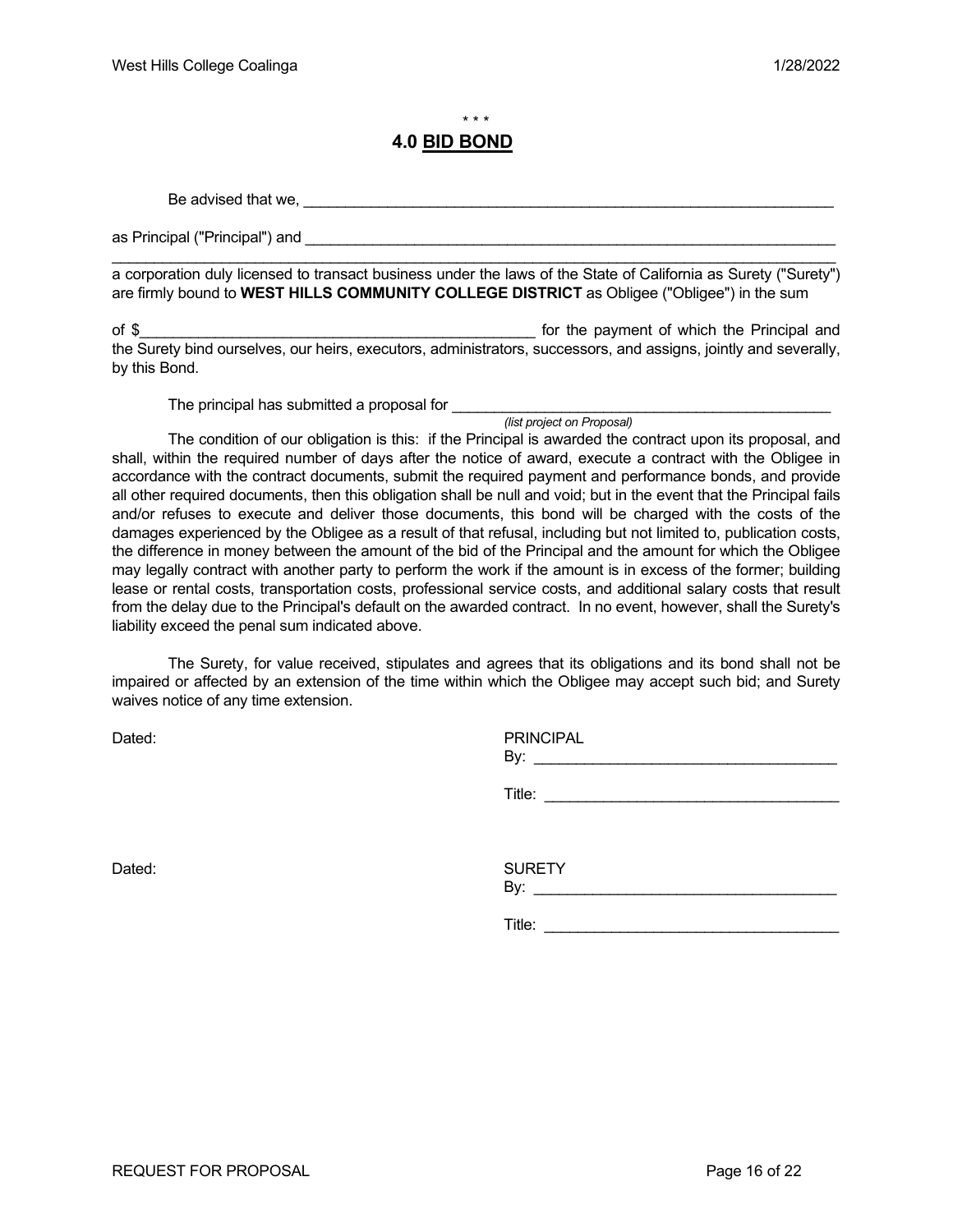## **5.0 GENERAL CONDITIONS OF AGREEMENT**

- 1) The district will issue a Purchase Order for all work included in this Request for Proposal based on the Contractor's proposal to do certain work for the said Owner, specified and described in certain drawings and specifications, and entitled on the Bid Proposal, in strict accordance with drawings and specifications prepared and attached to RFP.
- 2) Whereas, the Contractor, before signing the enclosed proposal, has carefully read and examined in connection herewith said proposal and specifications and has carefully examined the site where said work is to be done, and has investigated the character of such work and the materials required to be furnished, and by reason of such reading, examination and investigation, the said Contractor agrees that he thoroughly understands the intent and meaning of this proposal and all component parts of said proposal and the requirements, covenants, stipulations and restrictions thereof.
- 3) In consideration of the promises and of the payments hereinafter to be made by the Owner to and on account of said Contractor, and the understanding of said Contractor to do said work the College and Contractor agree that:
	- a) This Contractor shall receive and accept the sum on proposal herein submitted, as full compensation for furnishing all materials and doing all the work contemplated and embraced in this Contract, and for furnishing all necessary tools, machinery, implements, apparatus and other means of construction; also all loss or damage arising out of the nature of the work to be done under said specifications, or from the action of the elements, or from any unforeseen difficulties or obstructions which may arise or be encountered during the progress of said work, and before the acceptance thereof by said Owner, and shall be responsible for the consequences of his own negligence or carelessness or discontinuance of the work, and for well and faithfully completing the work in the manner and according to the drawings and specifications and all requirements of the College and any and all parties having jurisdiction there over, for the whole thereof, the following sum which represents the Contract Price.
	- b) Payments: The Owner agrees, in consideration of the performance of this Contract, to pay the Contractor in the following manner:
		- i) Payments will be made only on the certificate of the Owners field representative.
		- ii) Monthly payments shall be made to the Contractor in amounts equal to ninety-five percent (95%) of the estimated value of the work done and the materials furnished and incorporated in the work during the month preceding the date upon which such value is estimated plus ninety-five percent (95%) of the estimated value of all materials which, on the date of estimation of value, are suitably stored on the site for incorporation into the work; provided that no such monthly payment, or payment of any kind, shall theretofore have been made for any such work done or materials furnished and incorporated or materials suitably stored on the site. The aforesaid estimation of value shall be made by the Owners Representative and noted by him upon the certificates furnished by him pursuant to paragraphs herein.
		- iii) Upon substantial completion of the work, a sum sufficient to increase the total payments to ninety-five percent (95%) of the Contract Price, less an amount determined by Owner to be adequate to complete any unfurnished part of the work by another Contractor should the work not be completed within a reasonable time established by the Owner.
		- iv) The final payment shall be made thirty-five (35) days after receipt of the recorded Notice of Completion date, provided that: The Contractor shall furnished satisfactory evidence that all claims for labor and materials have been paid and that no claims shall have been presented to the Owner by any person or persons based upon any act or omission of the Contractor, and no Stop Notices have been filed against said work or the property whereon it was done.
			- (1) No certificates given or payments made on account of any Contract shall constitute an acceptance of any equipment, material or work which may subsequently be found to be defective.
	- c) Time of Completion. The Contractor agrees to commence the work within five (5) calendar days from the date of the notice to proceed and/or purchase order. Failure to obtain approval of the required documents, within the allotted time, shall not be cause for extension of the time of construction as set forth hereafter.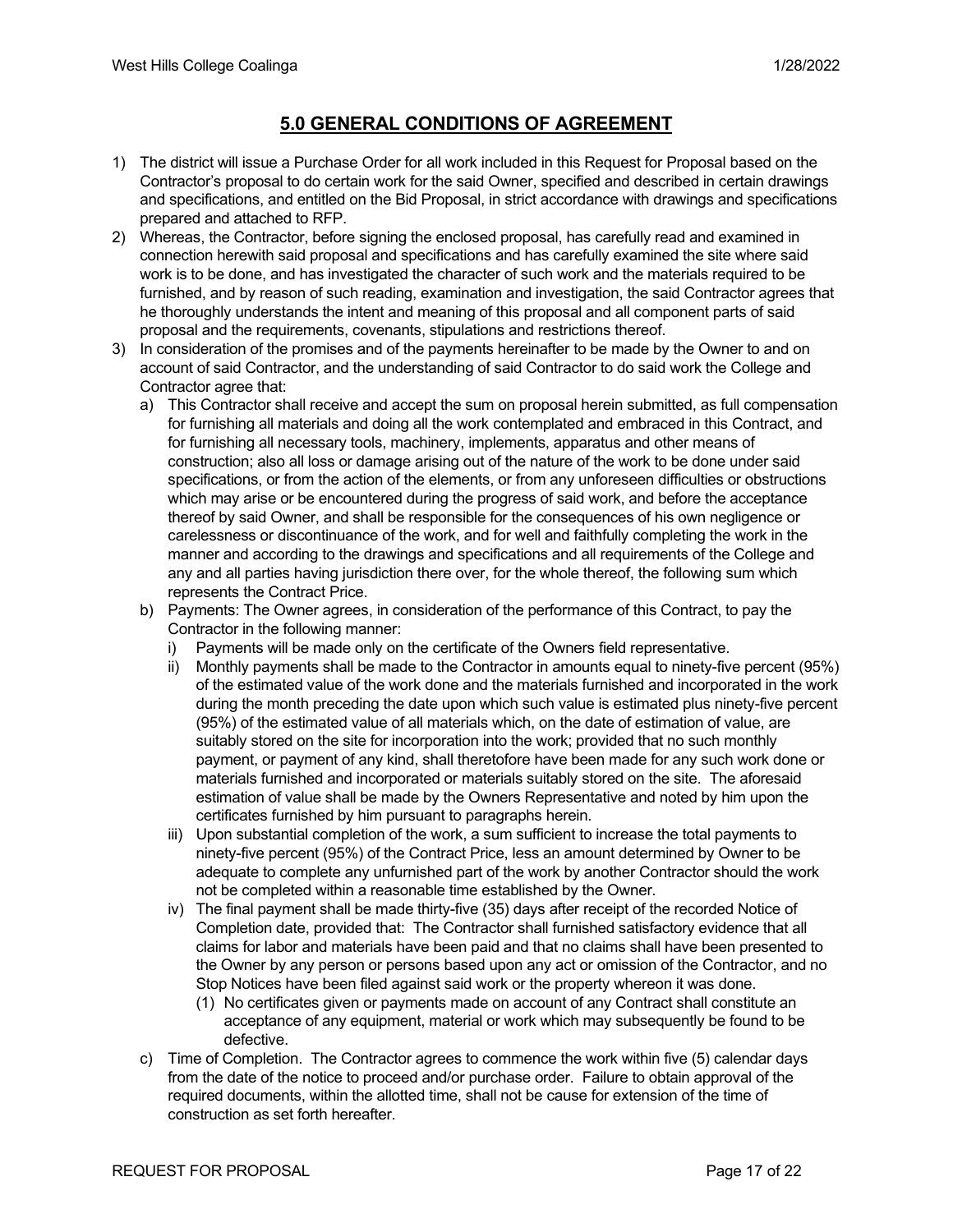- i) The Contractor further agrees to construct and execute all of the work described in said drawings, specifications, proposals, addenda and any and all other requirements, covenants, stipulations and restrictions, within 16 calendar days from and after the date of commencement, said date of commencement being agreed upon as the fifth (5th) calendar day following the date of the notice to proceed and/or purchase order. Owner shall issue actual start date to Contractor.
- ii) Both parties agree that the aforementioned stipulated contract period to be a reasonable time scale for completion of the work and Contractor will provide best endeavors to complete the work within the contract period.
- iii) If the Contractor shall neglect, fail or refuse to complete the work within the time herein specified, then the contractor does hereby agree, as a part consideration for awarding of this Contract to pay to the Owner the sum of:

**Fifty Dollars - No Cents** DOLLARS **(\$50.00 )** per day plus such additional costs as may be incurred by the College because of such delays, not as a penalty but as liquidated damages for such breach of Contract as hereinafter set forth for each and every day that the Contractor shall be in default after the time stipulated in the Contract for completing the work.

- iv) The said amount is fixed and agreed upon by and between the Contractor and the Owner because of the impracticability and extreme difficulty of fixing and ascertaining the actual damages the Owner would in such event sustain, and said amount is agreed to be the amount of damages which the Owner would sustain and said amounts shall be retained from time to time by the Owner from the current periodical estimates.
- v) It is further agreed that time is the essence of each and every portion of this Contract and of the specifications wherein a definite and certain length of time is fixed for the performance of any act whatsoever; and where under the Contract an additional time is allowed for the completion of any work, the new time limit fixed by such extension shall be of the essence of this Contract. Provided, that the Contractor shall not be charged with liquidated damages or any excess cost when the delay in completion of the work is due.
	- (1) To any preference, priority or allocation order duly issued by the Government.
	- (2) To unforeseeable cause beyond the control and without the fault or negligence of the Contractor, including but not restricted to acts of God, or of the public enemy, acts of the Owner, acts of another Contractor in the performance of the Contract with the Owner, fires, floods, epidemics, quarantine restrictions, strikes, freight embargoes, unusually severe weather, and
	- (3) To any delays of subcontractors occasioned by any of the causes specified in subsections (1) and (2) of herein. Provided, further, that the Contractor shall, within seven (7) days from the beginning of such delay, notify the Owner, in writing , of the causes of delay, who shall ascertain the facts and extent of the delay and notify the Contractor within a reasonable time of its decision in the matter.
- d) Drawings and Specifications. This Contract, the drawings and the specifications have been prepared, and are intended to supplement one another. The drawings and specifications shall be deemed by this reference to be incorporated within this Contract, the drawings shall be deemed by this reference to be incorporated within the specifications, and the specifications shall be deemed by this reference to be incorporated with the drawings. In the event a conflict is found to exist between the drawings and specifications, the College shall interpret. In the event that the drawings and specifications, or either of them shall be found to conflict with this Contract, then this Contract shall be govern. Omissions from this Contract of items of provisions present in the specifications or drawings or either of them shall not be deemed a conflict within the meaning of this Article.
- e) Changes. Should the Owner, at any time during the progress of the work desire any alterations, or deviations in, or additions to , or omissions from the Contract or the drawings or specifications, said Owner, or representative thereof, shall be at liberty to order them, in writing, and the same shall in no way affect or make void this Contract, but the amount thereof shall be added to, or deducted from, the amount of the Contract Price aforesaid, as the case may be, by a fair and reasonable valuation. This Contract, subject to the provisions of Article II (a) hereof, shall be deemed completed when the work is finished in accordance with the original drawings and specifications, as amended by such changes, whatever may be the nature or extent thereof.
	- i) No such changes, whatever may be the nature, or modification shall release or exonerate any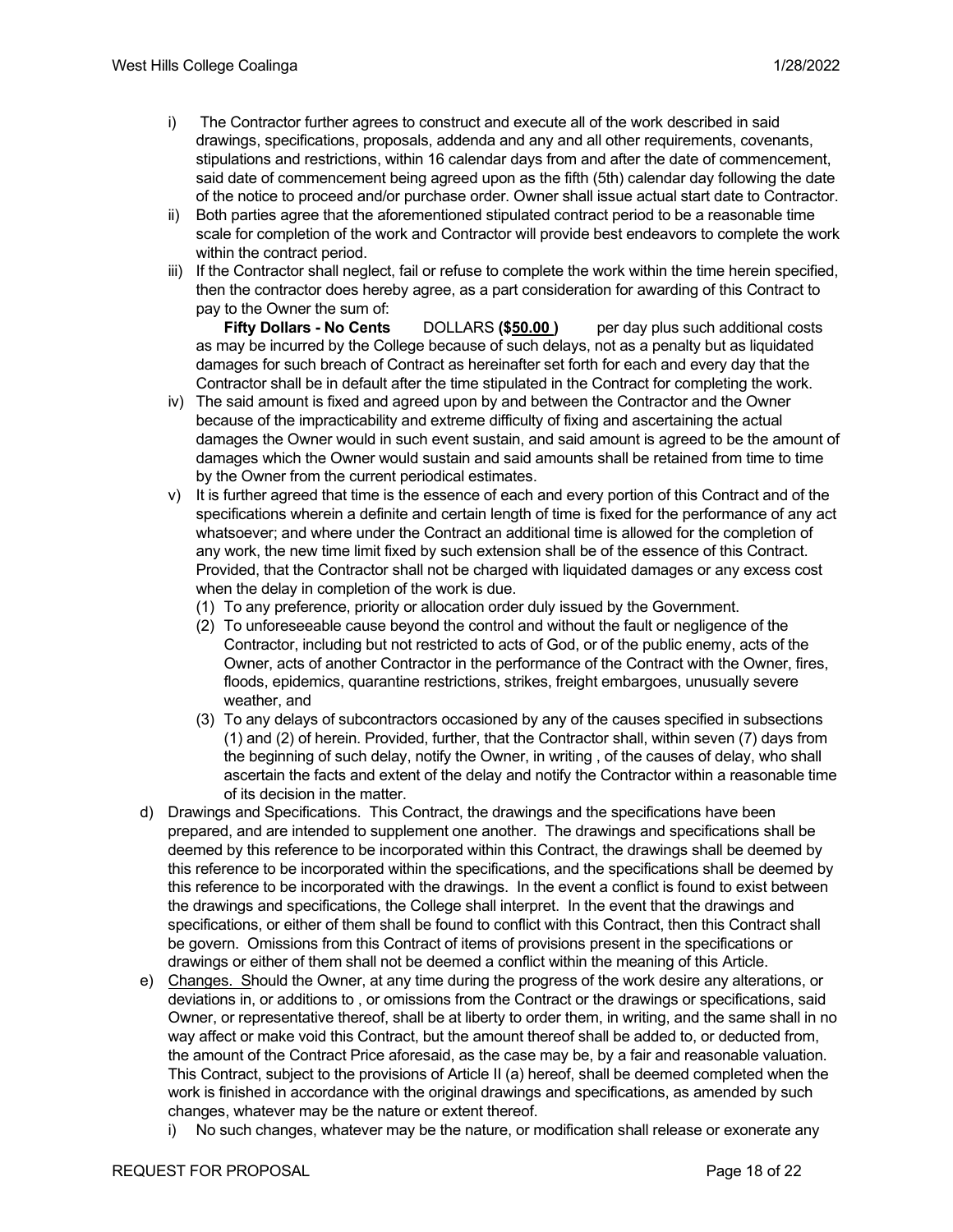surety or sureties upon any guarantee or bond given in connection with this Contract, if required.

- ii) Rules of Practice: The rule of practice to be observed in this Contract shall be that upon the demand of either the Owner or the Contractor, the character or valuation of any and all changes, omissions, or extra work shall be agreed upon and fixed in writing, signed by the Owner and the Contractor, prior to execution.
- f) Acceptance of Work. The payment of the progress payments by the Owner shall not be construed as an absolute acceptance of the work done up to the time of such payments, except as to such matters as are open and obvious, but the entire work, and at the time when it shall be claimed by the Contractor that the Contract and work is completed. Liability under the bonds is to continue for one (1) year from the date of acceptance and bonds will not be released until such date.
- g) Failure to provide workmen and materials. If the Contractor at any time during the progress of the work should refuse or neglect, without the fault of the Owner, to supply sufficient amount of materials or enough workmen to complete the Contract within the time herein set forth, due allowance being made for the contingencies provided for herein, for a period of more than seven (7) days after having been notified by the Owner in writing to furnish the same, the Owner shall have the power to furnish and provide said materials and/or workmen to finish the said work, and the reasonable expense thereof shall be deducted from the amount of the Contract Price.
- h) Penalties. This Contractor shall forfeit, as a penalty to the said Owner, the sum of fifty dollars (\$50.00) for each laborer, workman, or mechanic employed in the execution of this Contract, or any sub-contractor under him, for each calendar day during which such laborer, workman or mechanic is required or permitted to labor more than eight (8) hours in violation of Section 1810-1811, Chapter One, of Division Two, Part Seven of the Labor Code of the State of California, and said Owner, when making payments of money due under this Contract, shall withhold and retain there from all sums and amounts which have been forfeited pursuant to the herein said stipulation.
- i) Insurance and Bonds: Insurances and bonds, as set forth in the supporting contract documents, shall be maintained in effect during the period of this Contract.
- j) Relations to Bid Proposals: If proposal is accepted by owner, be it further stipulated and agreed that said Owner does promise and agree to employ the said Contractor to provide the materials and do the work according to the terms and conditions herein contained and referred to, for the prices aforesaid, and herein contracts to pay the same at the time, in the manner and upon the conditions set forth above; and the said parties for themselves, their heirs, executors, administrators, successors, and assigns, do hereby agree to the full performance of the covenants herein contained. It is further agreed by and between the parties hereto that should there be any conflict between the terms of this instrument and the bid proposal of said Contract, then this instrument shall control and nothing herein shall be considered as an acceptance of the said terms of said proposal conflicting herewith.
- k) Asbetos/PCB-containging products and lead plumbing items: Contractor agrees that lead plumbing domestic water items, asbestos, PCB, -containing products or materials will not be used or substituted in performing work under the Agreement. At the completion of work under the Agreement, Contractor will certify in writing to the Owner that to the best of Contractor's knowledge, no lead plumbing domestic water items, asbestos/PCB-containing products or materials were used or substituted in performing work under the Agreement.
- l) Compliance with air pollution and storm water prevention control rules: Contractor shall comply with all air pollution control rules, regulations, ordinances, and statutes which apply to any work performed pursuant to the Contract, including any air pollution control rules, regulations, ordinances, and statutes specified in Section 11017 of the Government Code, as well as local requirements, County, City, local Air Pollution Control Districts and Storm Water Prevention Districts. Contractor shall require all subcontractors to abide by these items.
- m) Contractor-Employee requirements: By submitting proposal, the Contractor certifies he is aware of the provisions of section 3700 of the Labor Code which require every employer to be insured against liability for workmen's compensation or to undertake self-insurance in accordance with the provisions of that code, and that he will comply with such provisions before commencing the performance of the work of this Contract.
	- i) In accordance with the provisions of Section 3700 of the Labor Code, every contractor will be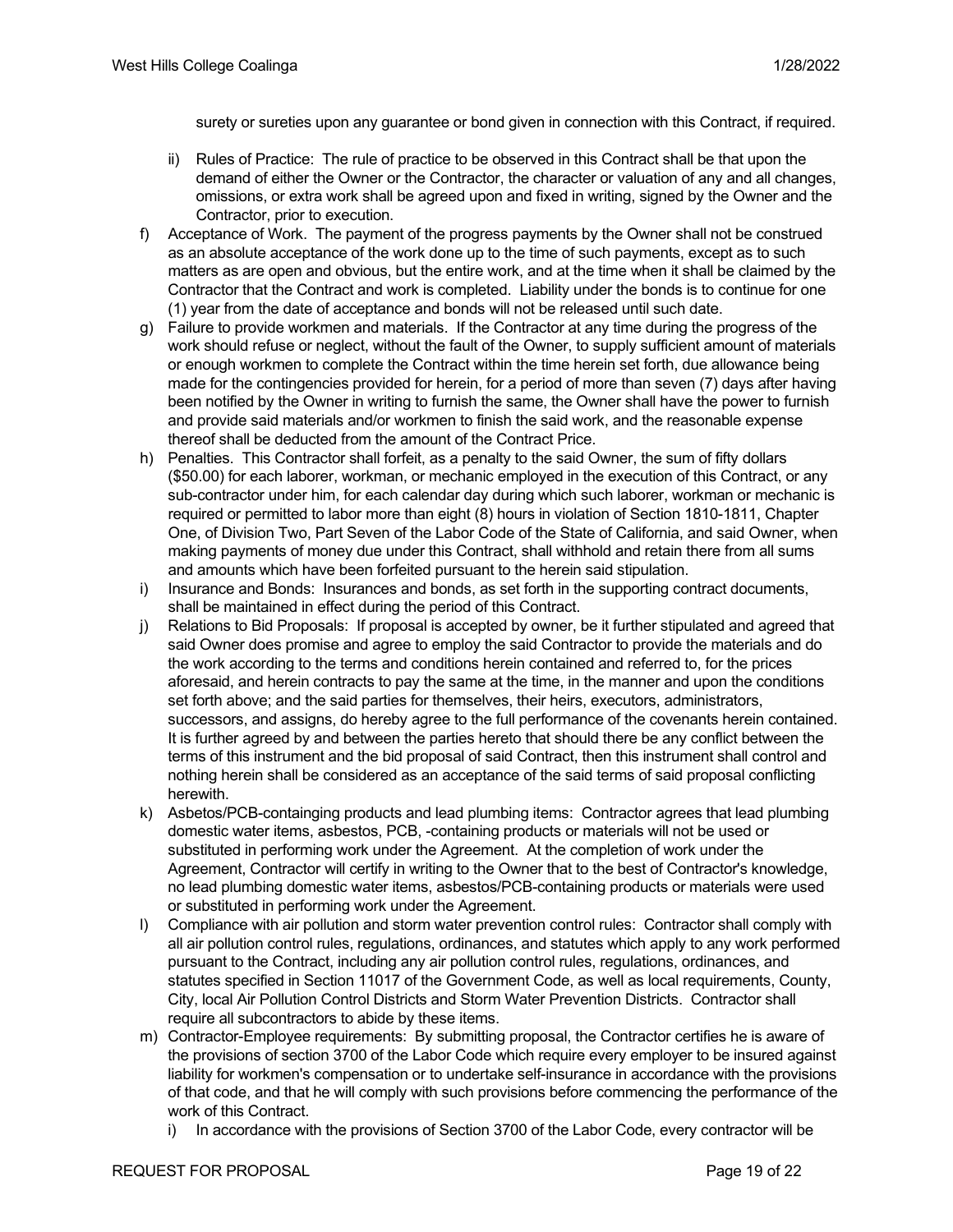required to secure payment of compensation to his employees.

- ii) The Contractor and Subcontractors under him shall comply with the provisions of Division 2, Part 7, Chapter 1, Article 2, Sections 1770-1780 with particular reference to the employment and use of apprentices and other provisions that require him to make travel and subsistence payments to each workman needed to execute the work, as such collective bargaining agreements filed in accordance with the Labor Code, and to pay not less than the minimum per diem wages as determined by the Director of the Department of Industrial Relations, on file in the principal office of the Owner.
- iii) Special attention is directed to Sections 1777.5, 1777.6 and 1777.7 of the California Labor Code and Title 8, California Code of Regulations Section 200 et. seq. Each contractor and/or subcontractor must, prior to commencement of the public works contract, contact the Division of Apprenticeship Standards, 455 Golden Gate Avenue, San Francisco, or one of its branch offices regarding apprentices and specifically the required ratio there under. Responsibility for compliance with this section lies with the prime Contractor. During the performance of this Contract, the Contractor will not discriminate against any employee or applicant for employment because of race, religion, color, sex or national origin.
- n) Notices: All notices herein provided to be given or which may be given by either party to the other shall be deemed to have been fully given when made in writing and deposited with the United States Postal Service, Registered or Certified, and postage prepaid and addressed as follows:
	- i) Owner, person and address on title sheet of RFP.
	- ii) Contractor, person and address on proposal submitted by contractor herein.
	- iii) The address to which the notices shall or may be mailed as aforesaid to either party shall or may be changed by written notice given by such party to the other, as hereinbefore provided, but nothing herein contained shall preclude the giving of any such notice by personal service.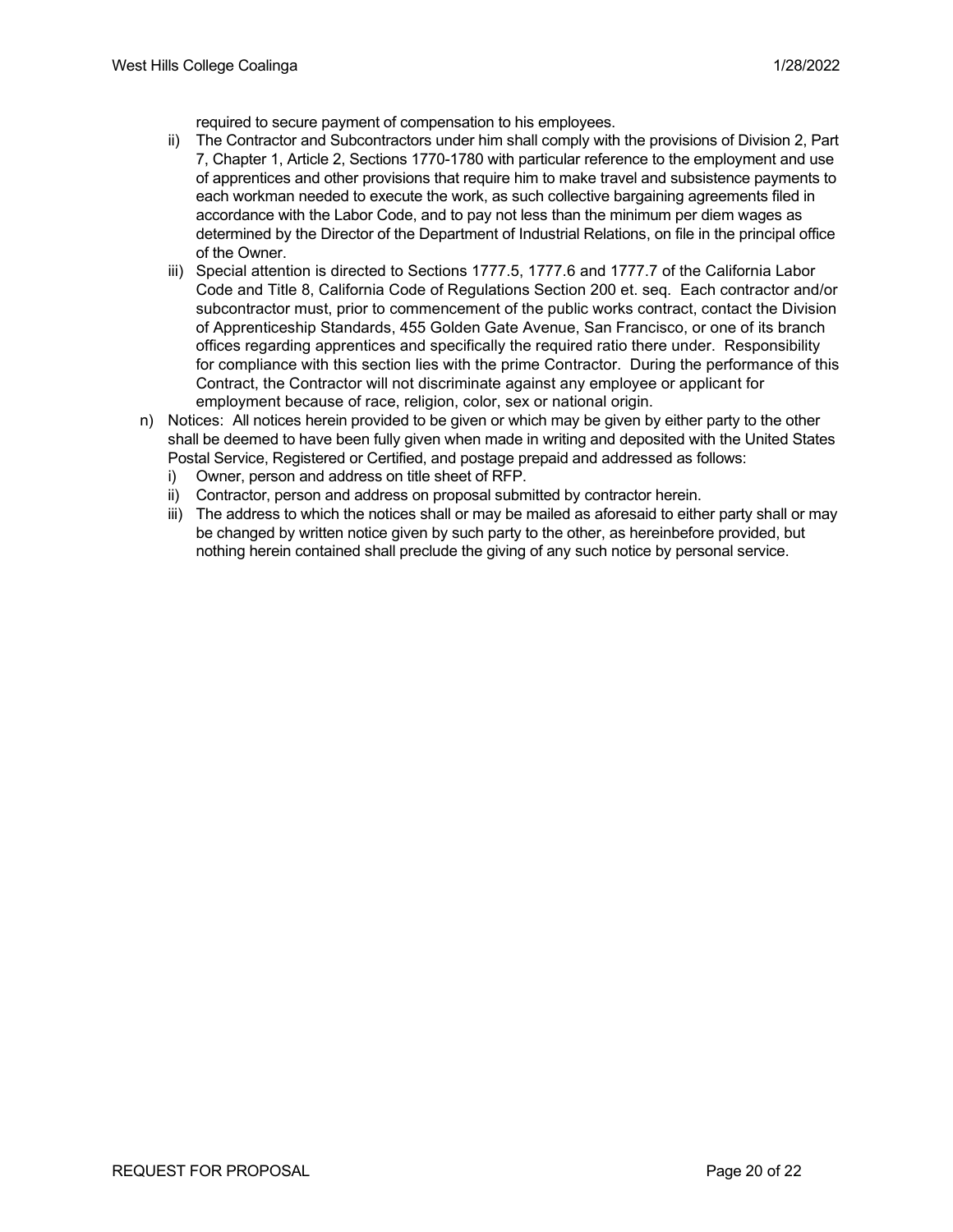## **6.0 PROJECT SCOPE**

#### A. PROJECT DESCRIPTION: PART 1 - GENERAL

#### 1.1. SUMMARY

The West Hills Community College District (WHCCD), West Hills College Coalinga has a requirement to remove and replace the existing roof at Building E. The Contractor will include all labor, materials, equipment and necessary rigging to complete the work located at 300 Cherry Lane, Coalinga, CA 93210. To this end, WHCCD, West Hills College Coalinga requires quotations for a licensed contractor to complete the proposed modifications.

#### Intent:

Requirements in this SOW serve as a direction to the Contractor for the roof replacement Building E at West Hills College Coalinga. The Contractor shall perform all services in accordance with professional standards of skill, care and diligence adhered to by reputable, first class international firms and shall conform to generally accepted professional practices and to all applicable codes.

#### B. WORK SEQUENCE:

- 1. Schedule building shutdown with M&O Director. All work to each building to be performed as scheduled so as not to interrupt any instruction.
- 2. The Work will be conducted in one phase to provide the least possible interference to the activities of the Owner's personnel and to permit an orderly transfer of personnel and equipment to the new facilities. Installation must be complete when building is vacant and/or a Friday afternoon. Contractor may have weekend access if so desired.

#### C. CONTRACTOR USE OF PREMISES:

- 1. General: Limit use of the premises to construction activities in areas indicated; allow for Owner occupancy and use by the public.
	- a. Confine operations to areas within Contract limits indicated. Portions of the site beyond areas in which construction operations are indicated are not to be disturbed.
	- b. Keep driveways and entrances serving the premises clear and available to the Owner and the Owner's employees at all times. Do not use these areas for parking or storage of materials. Schedule deliveries to minimize space and time requirements for storage of materials and equipment on site.
- 2. Use of the Existing Building: Maintain the existing building in a weather tight condition throughout the construction period. Repair damage caused by construction operations. Take all precautions necessary to protect the building and its occupants during the construction period.

#### D. OWNER OCCUPANCY:

- 1. Full Owner Occupancy: The Owner will occupy the site and existing building during the entire construction period. Cooperate with the Owner during construction operations to minimize conflicts and facilitate Owner usage. Perform the Work so as not to interfere with the Owner's operations.
- E. GENERAL SCOPE OF WORK: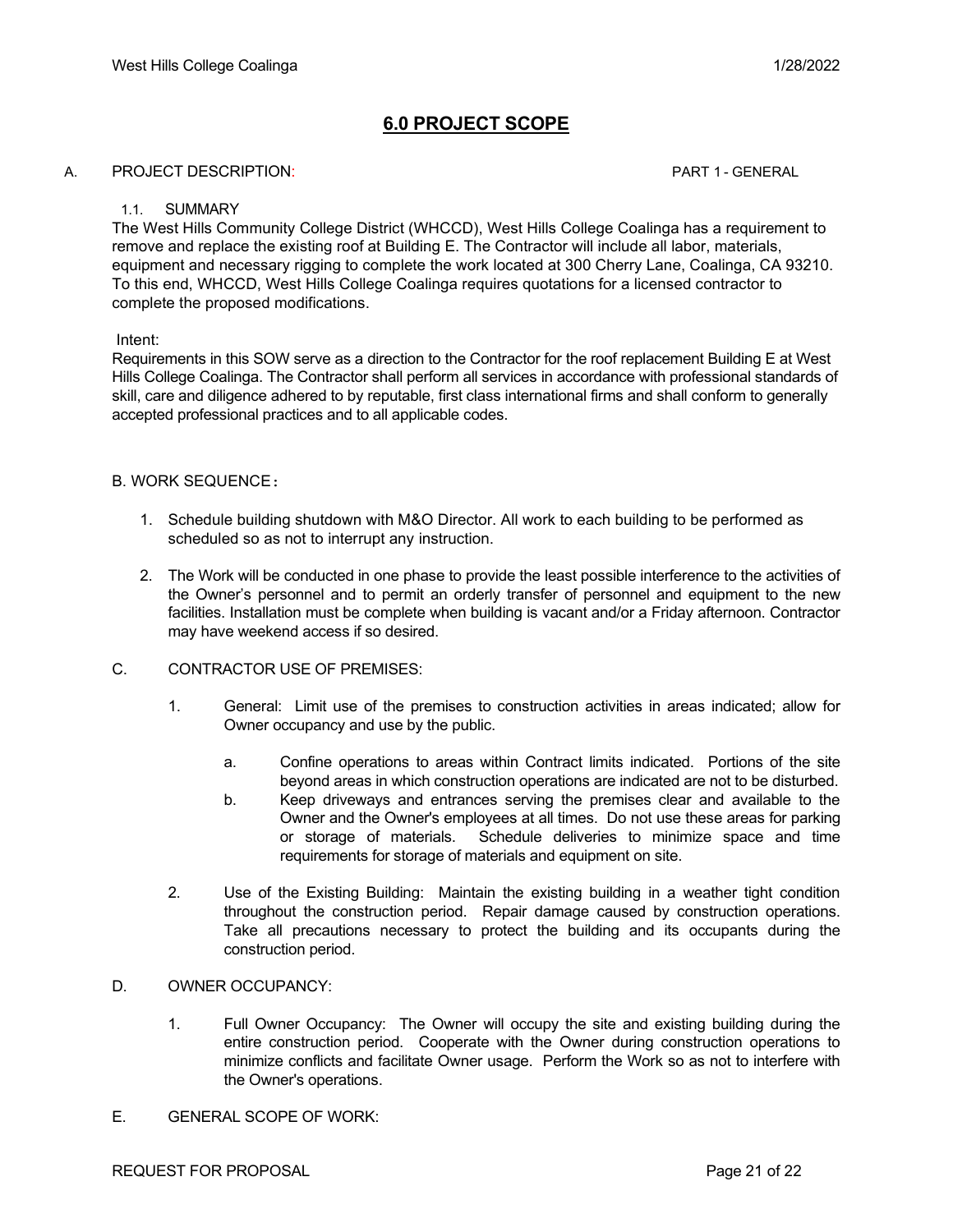- 1. Contractor to inspect project site and inspect existing conditions/utilities.
- 2. Scheduling of work to be coordinated with college M/O Director.
- 3. Provide all necessary labor, tools and equipment to complete work within time frame stated in contract.
- 4. Contractor to inform Owner one (1) week before work is completed to schedule testing and inspection.
- 5. Work areas shall be cleaned / cleared on a daily basis. All construction debris to be removed from site upon completion of work by contractor.

#### **F. SCOPE OF WORK:**

- 1. Coordinate schedule with M&O Director once materials have been ordered so a lead time is identified.
- 2. See attachment (7.0) for scope of work.

#### **CONTRACTOR PROVISIONS**:

The Contractor shall supply everything necessary for the execution and completion of the work including Site preparation and installation performance shall be in accordance with all building codes and standards

#### **WORKING HOURS:**

Working hours are to be 6am to 6pm. No work is to take place outside these hours unless Director M&O has given agreement.

#### **SITE PREPARATION AND CLEANING UP**

The Contractor shall at all times keep the work area, including storage areas, free from accumulations of waste materials. Before completing the work, the Contractor shall remove the work and premises any rubbish, tools, scaffolding, equipment, and materials that are not the property of the College. Unsightly materials and debris including excess soil, garbage, and equipment should be removed as required; while materials should be scheduled for delivery only as required for immediate use.

## **7.0 ATTACHEMENTS**

1. SECTION 07 54 16 FULLY ADHERED 60 mil KEE MEMBRANE ROOFING SYSTEM

# **-----End of Document----**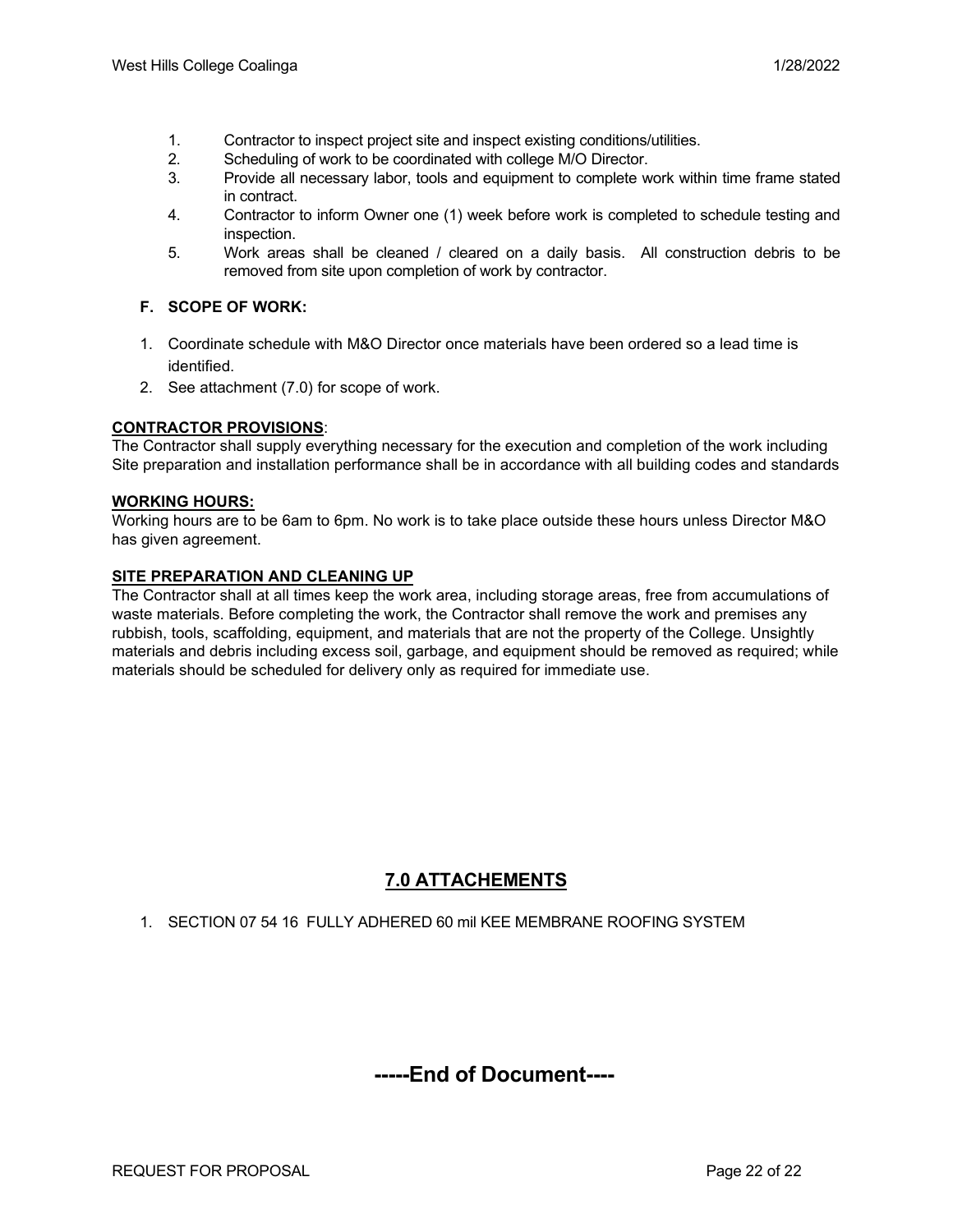## **SECTION 07 54 16**

## **FULLY ADHERED KEE MEMBRANE ROOFING SYSTEM**

## **PART 1 - GENERAL**

## 1.01 SCOPE OF WORK

- A. Provide all labor, materials, and equipment to install the fully adhered 60 mil KEE membrane roofing system over the properly prepared metal substrate.
- B. Provide membrane roofing system as indicated on the drawings and is hereby defined include non-traffic-bearing fully adhered Ketone, Ethylene, Ester (KEE) membrane roof system intended for weather exposure as primary roofing.
- C. Install new roof systems as specified.
- D. Install new flashings and metal edging as specified.

#### 1.02 RELATED SECTIONS

- A. Drawings and general provisions of the Contract, including General Supplementary Conditions and Division 1 Specification Sections apply to this section.
- B. Related work specified elsewhere:
	- 1. Division 6 Section "Rough Carpentry" for wood blocking and nails.
	- 2. Division 7 Section "Preparation for Roofing."
	- 3. Division 7 Section "Roof and Deck Insulation."
	- 4. Division 7 Section "Flashing and Sheet Metal."<br>5. Division 7 Section "Roof Specialty and Accesso
	- 5. Division 7 Section "Roof Specialty and Accessory Items."
	- 6. Division 7 Section "Joint Sealers."

#### 1.03 REFERENCES

- A. American Society for Testing and Materials (ASTM):
	- 1. D 6754 02 Standard Specification for Keytone Ethylene Ester Based Sheet Roofing
	- 2. D 751 Standard Test Methods for Coated Fabrics.
	- 3. E 108 Standard Test Methods for Fire Testing of Roof Coverings.
- B. Federal Specifications (FS):
	- 1. FS 101B, Method 2031 Puncture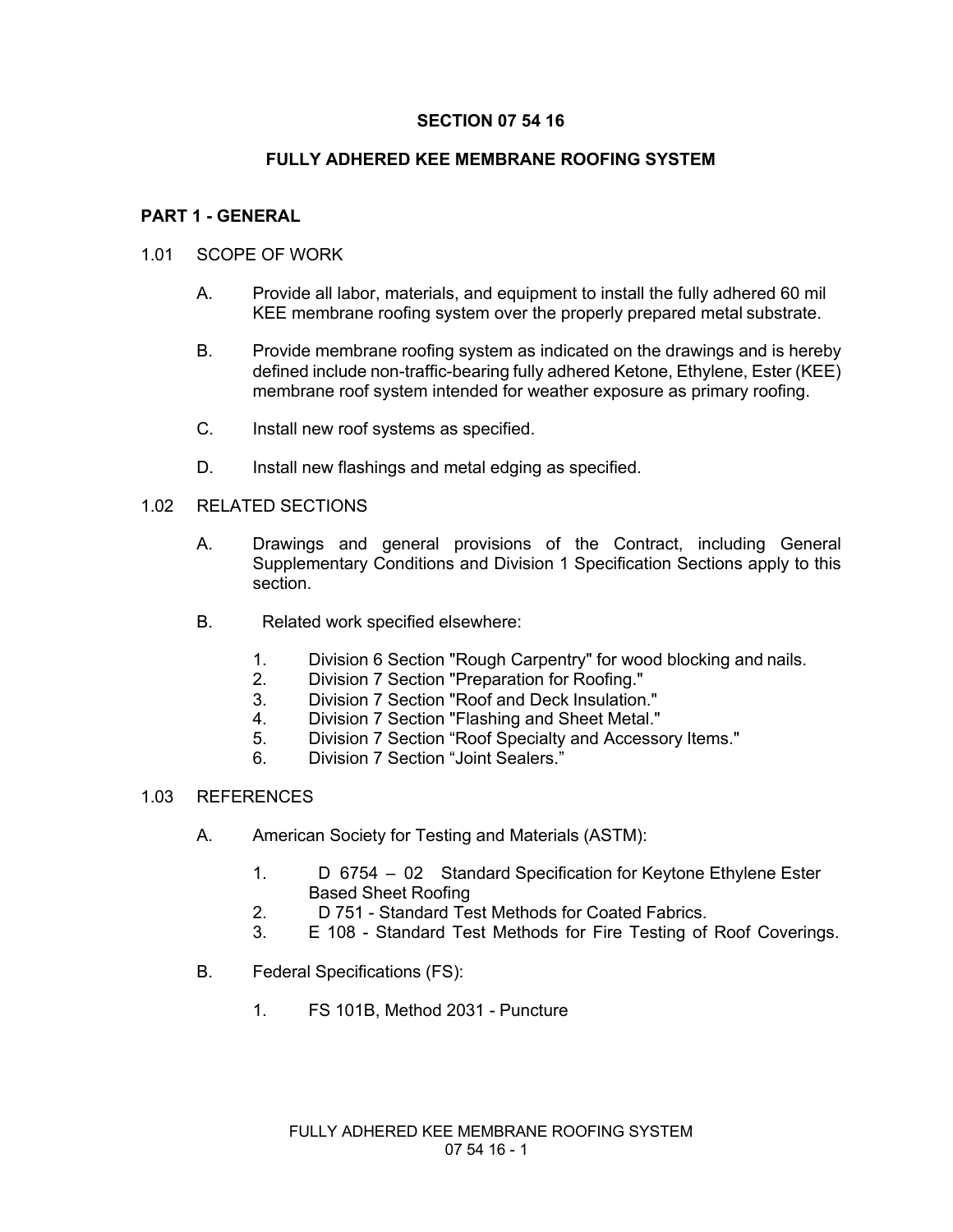- C. Underwriters Laboratories, Inc. (UL)
	- 1. UL 790: Tests for Fire Resistance of Roof Covering Materials
	- 2. UL Fire Resistance Directory
- D. American Society of Civil Engineers (ASCE):
	- 1. ASCE Standard 7-10
- E. ANSI/SPRI- testing and certification metal edge and coping
- 1.04 SYSTEM DESCRIPTION
	- A. Fully Adhered high performance KEE Membrane Roofing System:
		- 1. Provide all labor, materials, and equipment necessary to deliver and install a complete Fully Adhered KEE Membrane Roofing System as specified and where indicated in project drawings.
		- 2. Provide labor, materials, and equipment necessary to deliver and install rigid insulation and cover board as specified and where indicated in project drawings.

## 1.05 SUBMITTALS

Submit under provisions of Section 01 33 00 - Submittals.

- A. Submit certification that the roof system furnished is approved by Factory Mutual, Underwriters Laboratories or Warnock Hersey for external fire E-108 Class 1A and that the roof system is adhered properly to meet or exceed 1- 90. To be determined by ASCE-7 wind uplift testing in conjunction with an independent adhesion review of installed products.
- B. Product Data for each type of product specified include manufacturer's technical product data, installation instructions, and recommendations for each type of roofing product required. Include data substantiating that materials comply with specified requirements.
- C. For all KEE fully adhered membrane roofing including independent test data according to ASTM designation D-4434 "Standard Test Methods for Sampling and Testing KEE membranes" substantiating the materials comply with specified requirements.
- D. Any material submitted as an equal to specified material must be in the form of a formal request 10 days prior to bid due date. Submit a list of 5 jobs where the proposed material has been used in a similar roofing system application as that which is specified and within a one hundred mile radius from the location of the specified job. In addition, the 5 jobs must be at least 5 years old and be available for the Architect, Owner, or Owner's Representative to inspect. The material substituted must meet or exceed that which is specified.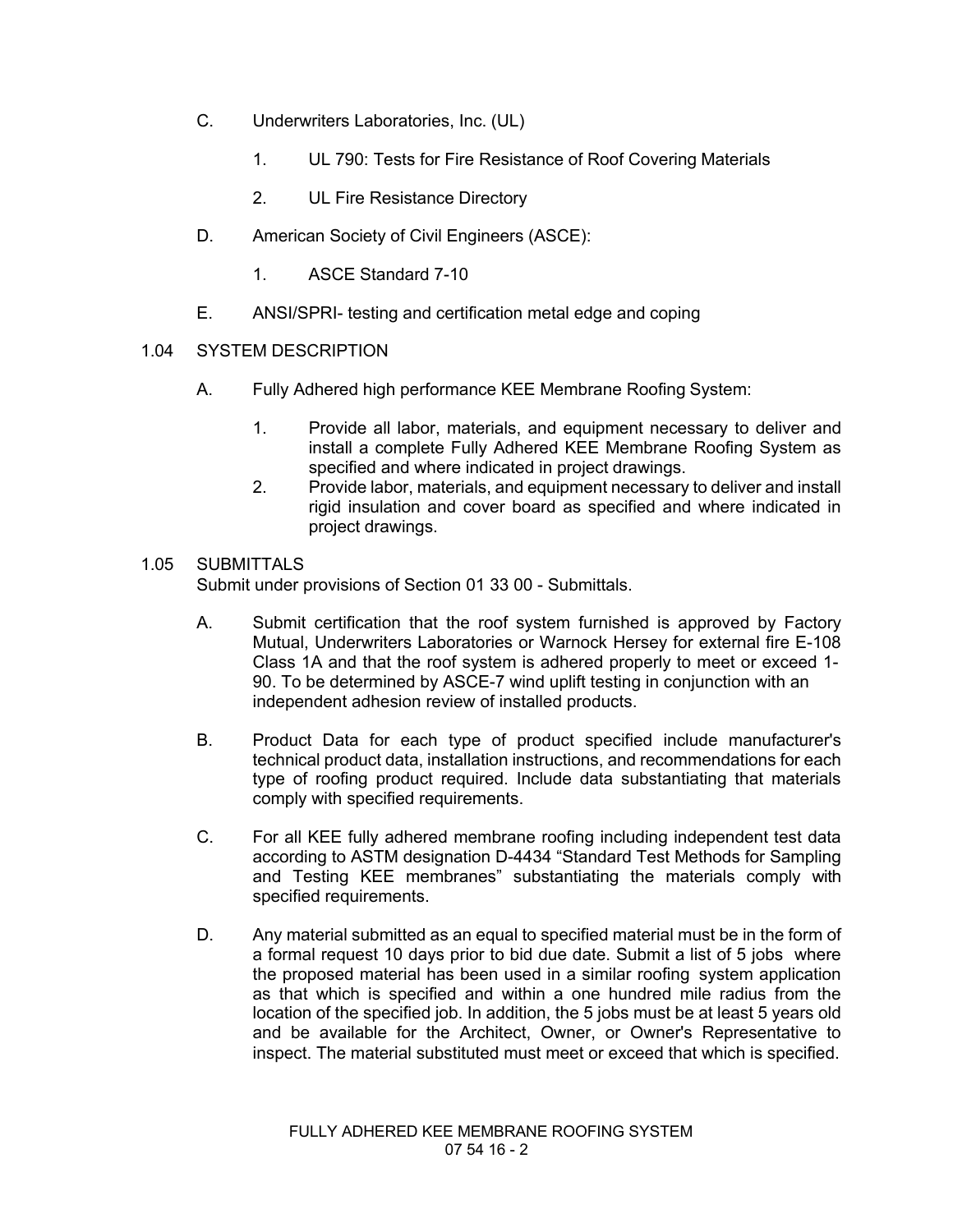- E. Show evidence that the products and materials are manufactured in the United States and that materials provided conform to all requirements specified herein, and are chemically and physically compatible with each other and are suitable for inclusion within the total roof system specified herein. Provide stamped calculations from a registered engineer stating the system as designed will meet all performance criteria and that the system will perform as specified. The certified letter must include wind uplift results confirming fastener spacing and roof system attachment.
- F. Show evidence that the Installer specializes in heat welding roof application with a minimum 5 years experience and who is certified by the roofing system manufacturer as qualified to install manufacturer's roofing materials. The installer must also show evidence that they have installed a minimum of 5 jobs using the specified roofing manufacturer that has been in place for no less than 5 years.
- G. Shop Drawings:
	- 1. Submit installation details of roofing and flashing, including seam layout. roof slopes, flashing details, penetration details, and accessories.
	- 2. Submit shop drawings detailing roof configuration and sheet layout, details at perimeter, and special conditions.
	- 3. Submit flashing details for each flashing condition.
- H. Provide a sample of each product.
	- I. Certified copy of ISO 9002 compliance.
	- II. Submit Certification from *Manufacturer* that the membrane for the project meets the definition for a KEE membrane found within Section 4. **Material and Manufacturer and minimum physical and chemical requirements (Table 1) of ASTM Standard D 6754.**
	- III. Any deficiencies in performance, warranty terms or improper submittal procedure will constitute grounds for immediate rejection ofalternate.
- J. Maintenance Data:
	- 1. Submit *Membrane Manufacturer's* recommended maintenance procedures for roofing system, including precautions and warnings to prevent damage and deterioration to Membrane Roofing System.
- K. Unexecuted Manufacturer's Warranty.
- 1.06 QUALITY ASSURANCE
	- A. Qualifications of *KEE Manufacturer*:
		- 1. Membrane Roofing Membrane used in the work included in this section shall be produced by a highly reputable *KEE Membrane Manufacturer,*  regularly engaged, without interruption, in the manufacture of the specified KEE Membrane Roofing.

FULLY ADHERED KEE MEMBRANE ROOFING SYSTEM 07 54 16 - 3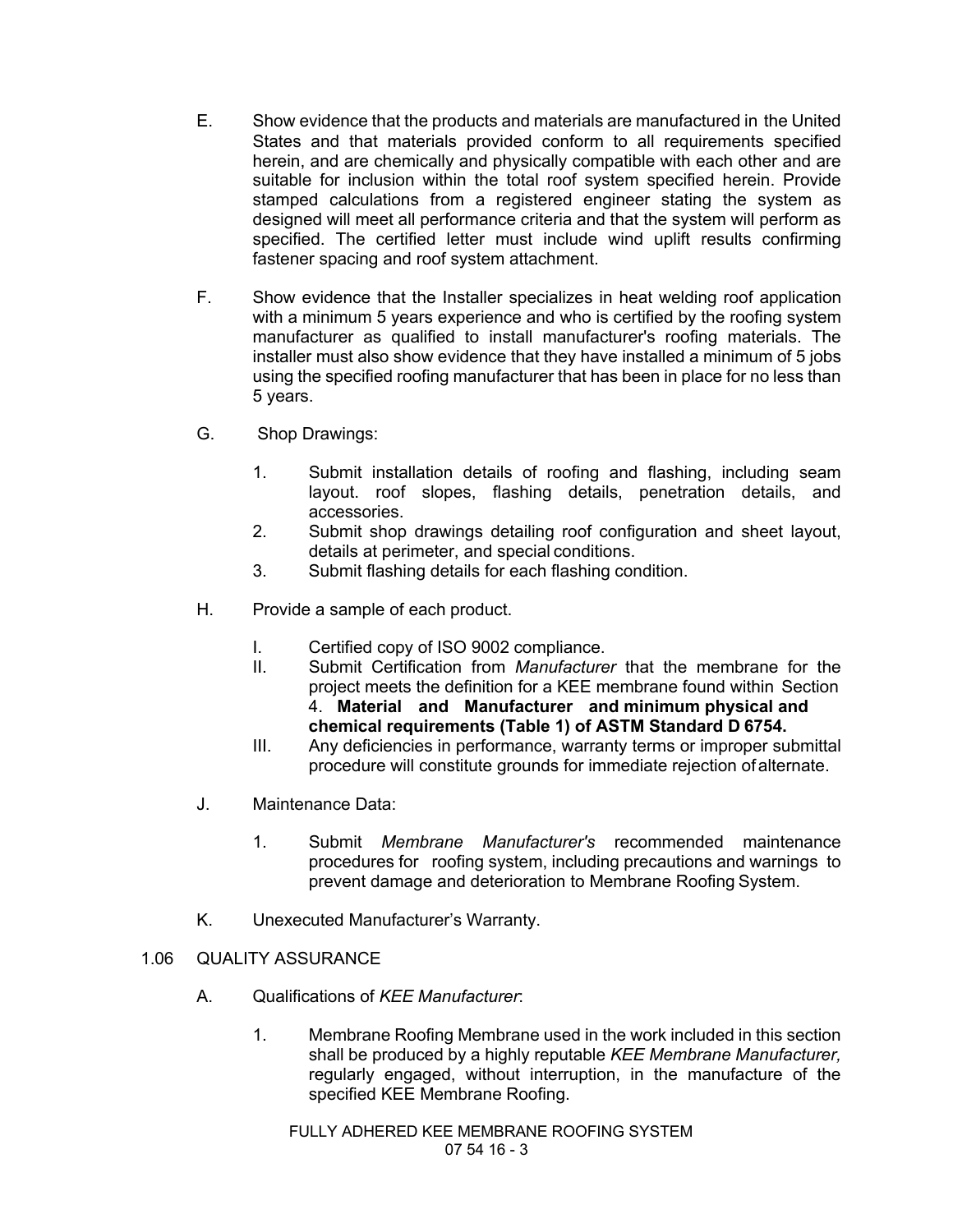- 2. KEE Membrane Roofing Membrane used in the work must be manufactured / produced using a minimum 50% KEE compound with out reliance upon extractable DOP (Di Oxyl Phalate) *liquid* plasticizer for flexibility
- 3. KEE Membrane Roofing Membrane must have a successful performance record.
- 4. KEE Membrane Roofing Membrane must have been manufactured and commercially sold, without a significant formulation change, for a minimum of ten (10) years.
- 5. The same manufacturer of the KEE membrane roofing system must provide the modified membrane, edge metal and coping systems. The manufacturer must certify that they can incorporate both systems under a single source warranty.
- 6. A letter from a registered engineer employed bythe manufacturer must supply a stamp certifying they have reviewed all elements, performed necessary calculations and thoroughly reviewed the specifications and drawing for compliance of the project which include but are not limited to deck properties and pull out values, perlin configuration and spacing, interfacing of KEE to modified and other elements that may effect the overall performance of the installation.
- B. Authorized Roofing Contractor Qualifications:
	- 1. Firm experienced in application or installation of systems similar in complexity to those required for this project.
	- 2. Authorized, in writing, by *Roof System Manufacturer* prior to bid.
	- 3. Minimum 5 years experience with specified system.
	- 4. Successful completion of a minimum 5 projects of comparable scale and complexity.
	- 5. An adequate number of skilled workmen who are thoroughly trained and experienced in the necessary crafts and who are completely familiar with the specified requirements and the methods needed for proper performance of the work in this section.
	- 6. Maintain full-time supervisor/foreman, not workman/foreman, on job site during times that roofing work is in progress. Supervisor must have minimum of three years experience in roofing work similar to the nature and scope specified.
	- 7. A new and complete roofing installation is required by these specifications. An installation with an excess number of patches, splices, or small pieces will not be accepted. Such an installation shall be completely removed and replaced with the specified quality of workmanship at no additional costs to the Owner.
	- 8. Authorized Roofing Contractor shall have a repair crew or shall contract with a repair crew within a 50-mile radius of the project.
- C. A technician employed by the roofing manufacturer with a minimum of at least 3 years of project management experience involving modified roofing systems shall be required to inspect the work in progress a minimum of three times per week. Employees of distributors or manufacturers reps not directly employed by the manufacturer will not meet the criteria of inspector. **Sales**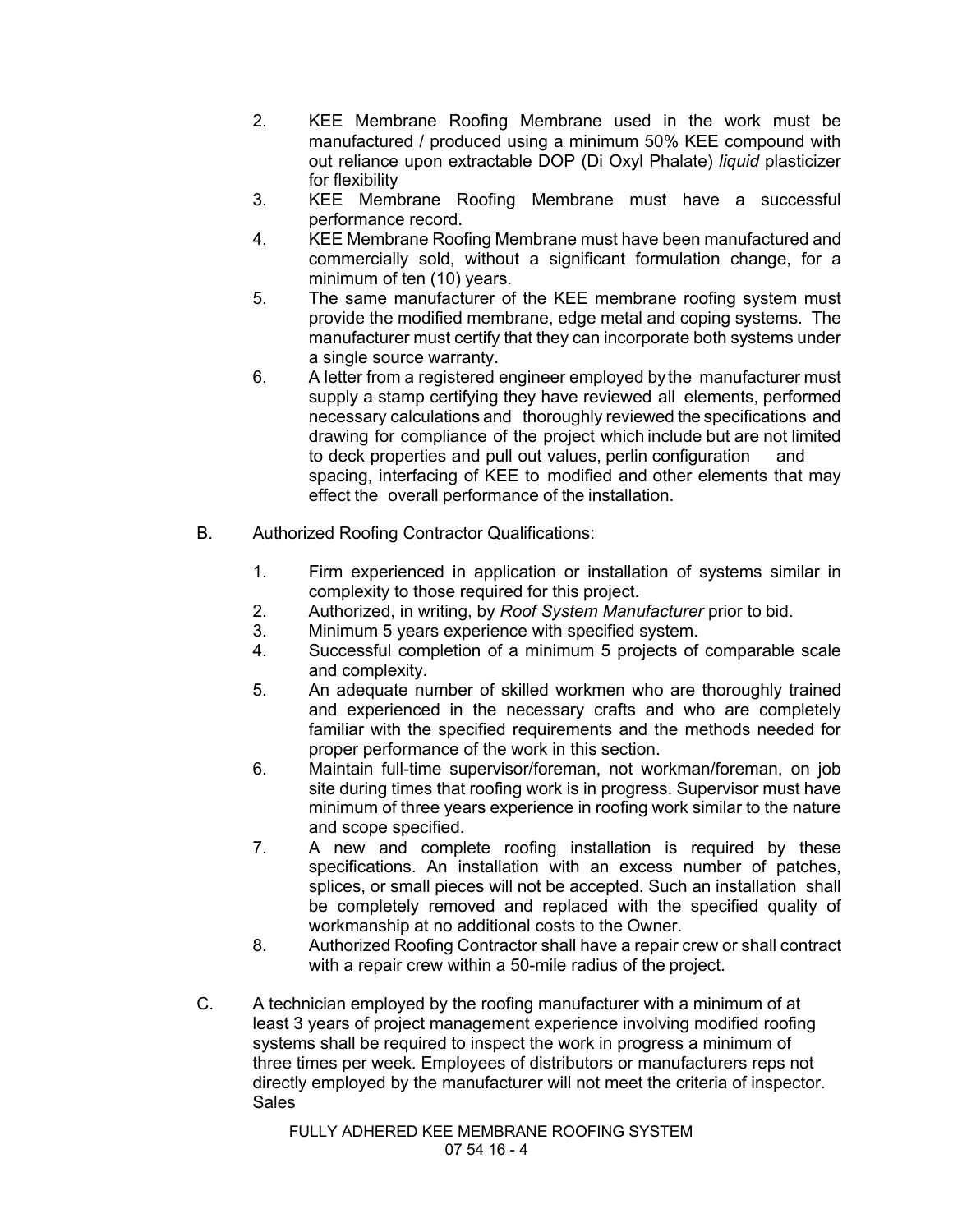representative of manufacturers who do not inspect roof work in progress as part of their normal job description do not fall within the criteria**.** The manufacturer shall supply weekly job inspection reports with photographs to the contractor. The contractor is to supply all detailed reports with his application for payments. Each report must be signed by the manufacturer's inspector stating he/she has reviewed all work and all work has been installed according to manufacturer's requirements.

Manufacturer to provide wind uplift calculations pertaining to the job.

- D. Project Acceptance
	- 1. Authorized Roofing Contractor shall submit a completed and approved *Manufacturer's* request for warranty form along with required shop drawings of the roof(s) showing all dimensions, penetrations, and details.
	- 2. The request for warranty form shall contain all pertinent information applicable to the project including:
		- a. Deck type(s)
		- b. Insulation type(s)
		- c. Fastener type(s)
		- d. Membrane assembly and type.
- E. Product / Material Qualifications
	- 1. Test Reports
		- a. UL Class A Fire Hazard Classification
	- 2. Roof insulation: Approved in writing by *Membrane Manufacturer* as acceptable substrate for this Project and listed by UL for required fire rating.
	- 3. Use only those materials and methods of installation specifically approved by *Membrane Manufacturer*.
- F. Regulatory Requirements:
	- 1. General Contractor / Roofing Contractor shall conform to regulations of public agencies, including specific requirements of the city, county, or state of jurisdiction.
	- 2. IBC-2003
	- 3. CA State Code
	- 4. UL Class A Fire Hazard Classification
- G. Installer's Field Supervision: Require Installer to maintain a full-time Supervisor/Forman on the job site during all phases of KEE membrane roofing work and at any time roofing work is in progress: proper supervision of workers shall be maintained. A copy of the specification shall be in the possession of the Supervisor/Foremen and on the roof at all times.

FULLY ADHERED KEE MEMBRANE ROOFING SYSTEM 07 54 16 - 5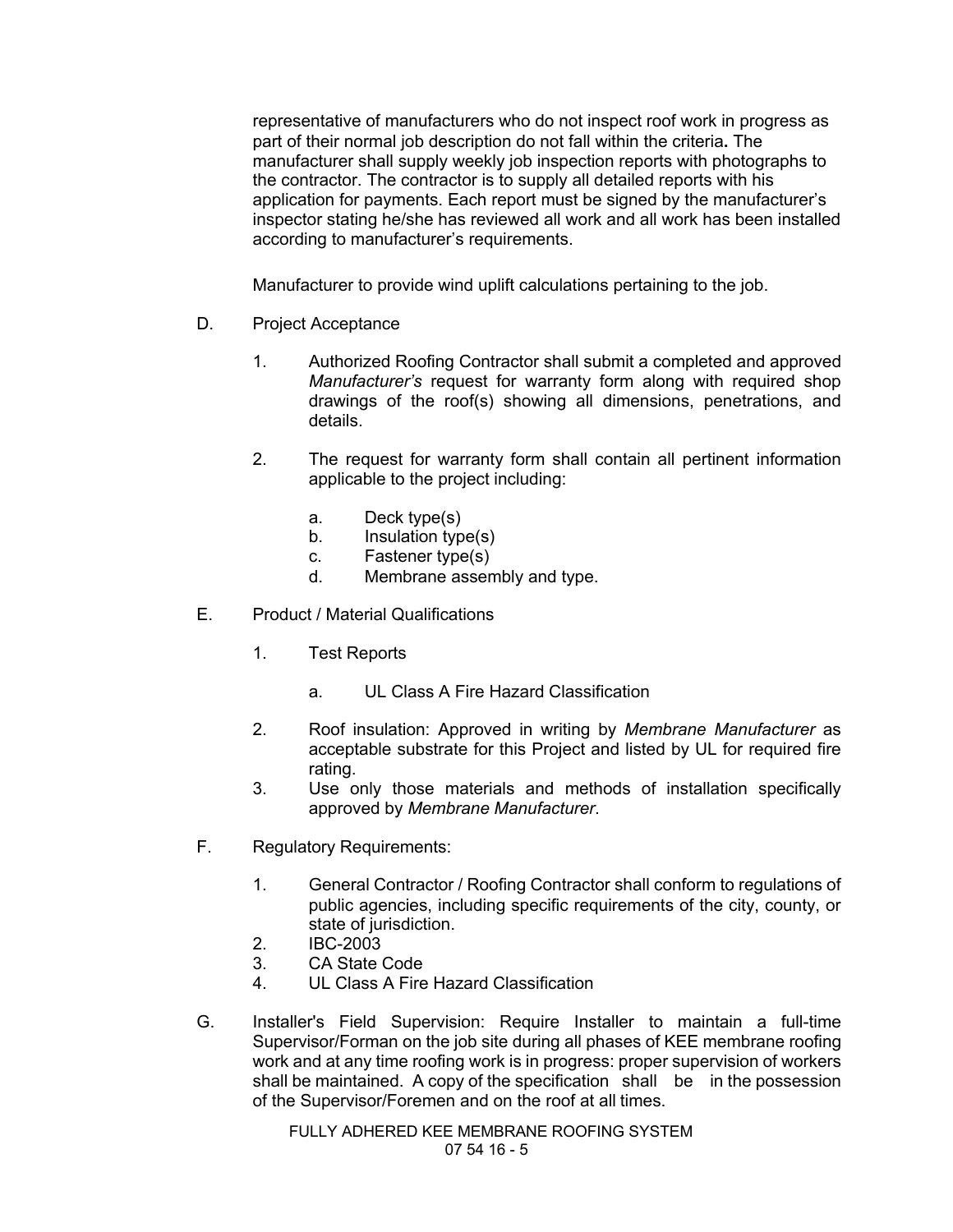- H. Disqualification of Bidders: A Bidder can be disqualified by the Architect or Owner for any of the following reasons, but not limited to:
	- 1. The failure to attend the Pre-Bid conference at the time and place so described under Bidding Dates.
	- 2. Incorrect use of the "Proposal" as provided by the Architect/Owner. Any changesin said format shall be accepted by the Architect/Owner only when requested andapproved in writing prior to the bid opening. Changes in the Proposal after the opening of the bids will not be accepted. Submission of bid using products not approved by architect a minimum of 10 days prior to bid.
	- 3. Lack of proficiency as shown by past work or incomplete work under other contracts, which, in the judgment of the Architect/Owner, might hinder or prevent the prompt completion of additional work if so awarded or any involvement in any legal actions, which relate to past or present performance. This includes, but is not limited to, lawsuits, court appointed actions, and/or ongoing litigation.
- I. Insurance Certification: Assist Owner in preparation and submittal of roof installation acceptance certification as may be necessary in connection with fire and extended coverage insurance on roofing and associated work.
- J. Pre-application Roofing Conference: Approximately 2 weeks before scheduled commencement of KEE membrane roof system and associated work, meet at Project site with Installer, installer of each component of associated work, installers of deck or substrate construction to receive roofing work, installers of rooftop units and other work in the around roofing that must precede or follow roofing work (including mechanical work if any), Architect/Owner, roofing system manufacturer's representative, and other representatives directly concerned with performance of the Work, including (where applicable) Owner's insurers, test agencies, and governing authorities. Objectives to include:
	- 1. Review foreseeable methods and procedures related to roofing work.
	- 2. Tour representative areas of roofing substrates (decks) inspect and discuss condition of substrate, roof drains, curbs, penetrations, and other preparatory work performed by other trades.
	- 3. Review structural loading limitations of deck and inspect deck for loss of flatness and for required attachment.
	- 4. Review roofing systems requirements (drawings, specifications, and other contract documents).
	- 5. Review required submittals, both completed and yet to be completed.
	- 6. Review and finalize construction schedule related to roofing work and verify availability of materials, Installer's personnel, equipment, and facilities needed to make progress and avoid delays.
	- 7. Review required inspection, testing, certifying, and material usage accounting procedures.
	- 8. Review weather and forecasted weather conditions and procedures for coping with unfavorable conditions, including possibility of temporary roofing (if not a mandatory requirement).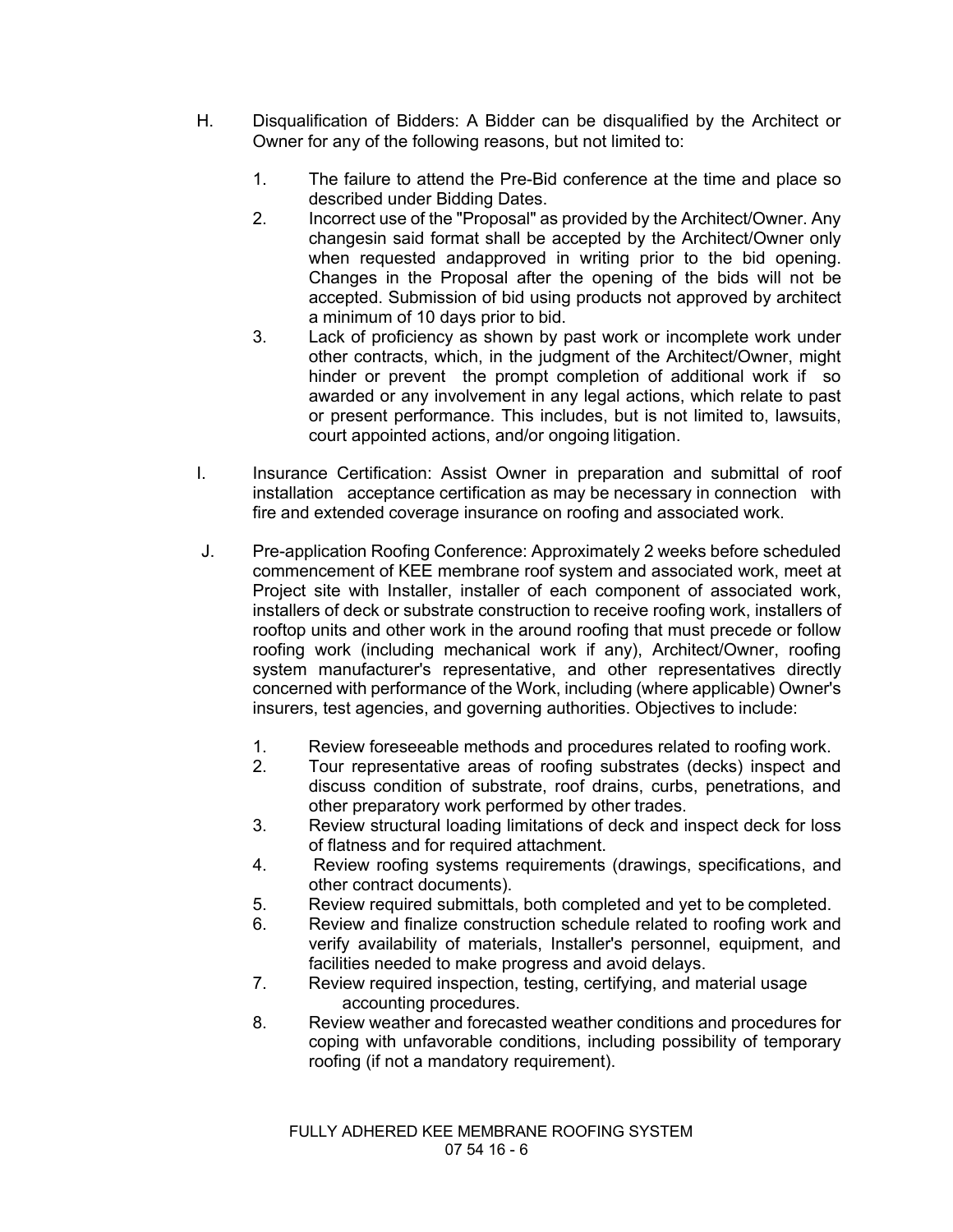- 9. Record (contractor) discussion of conference, including decisions and agreements (or disagreements) reached, and furnish copy of record to each party attending. If substantial disagreements exist at conclusion of conference, determine how disagreements will be resolved and set date for reconvening conference.
- 10. Review notification procedures for weather or non-working days.

## 1.07 DELIVERY, STORAGE, AND HANDLING

- A. Delivery
	- 1. Deliver all packaged materials to the job site in their original, unopened container with all labels intact and legible at the time of the inspection.
	- 2. Labels shall contain manufacturer's material name, date of manufacturer and lot number.
- B. Storage and Protection
	- 1. All materials shall be stored raised above the deck or ground and covered with tarps or similar "breathable" covers. Covering shall be secured to resist wind and weather. Factory wrappings or clear polyethylene film shall not be used as sole coverings
	- 2. All adhesives, primers, and caulking shall be stored between 50 degrees F. and 80 degrees F. Primers, caulking, and adhesive exposed to freezing temperatures shall not be used and shall be removed from the job site.
	- 3. Use all necessary means to protect the materials in this section before, during, and after installation, and to protect the work and materials of all other trades.
	- 4. All material, which becomes wet, broken, damaged or otherwise unsuitable for use in a top quality installation shall be promptly marked and removed from the site. Work found to be installed using damaged materials shall be removed and replaced at the General Contractor / Roofing Contractor's expense.

## 1.08 PROJECT CONDITIONS

- A. Environmental Requirements:
	- 1. Weather Condition Limitations: Do not apply roofing membrane during inclement weather or when precipitation is expected. Do not apply roofing insulation or Membrane to damp surface.
	- 2. KEE thermoplastic Membrane Roofing, flashing, insulation, and adhesives shall not be applied when the surrounding air and surface temperature, relative humidity, or wind velocity is not within the range acceptable under the *Manufacturer's* recommendations.
	- 3. Cements and adhesives shall not be exposed to temperatures lower than 40 degrees F. for no more than four hours, or such other minimums published by respective manufacturers.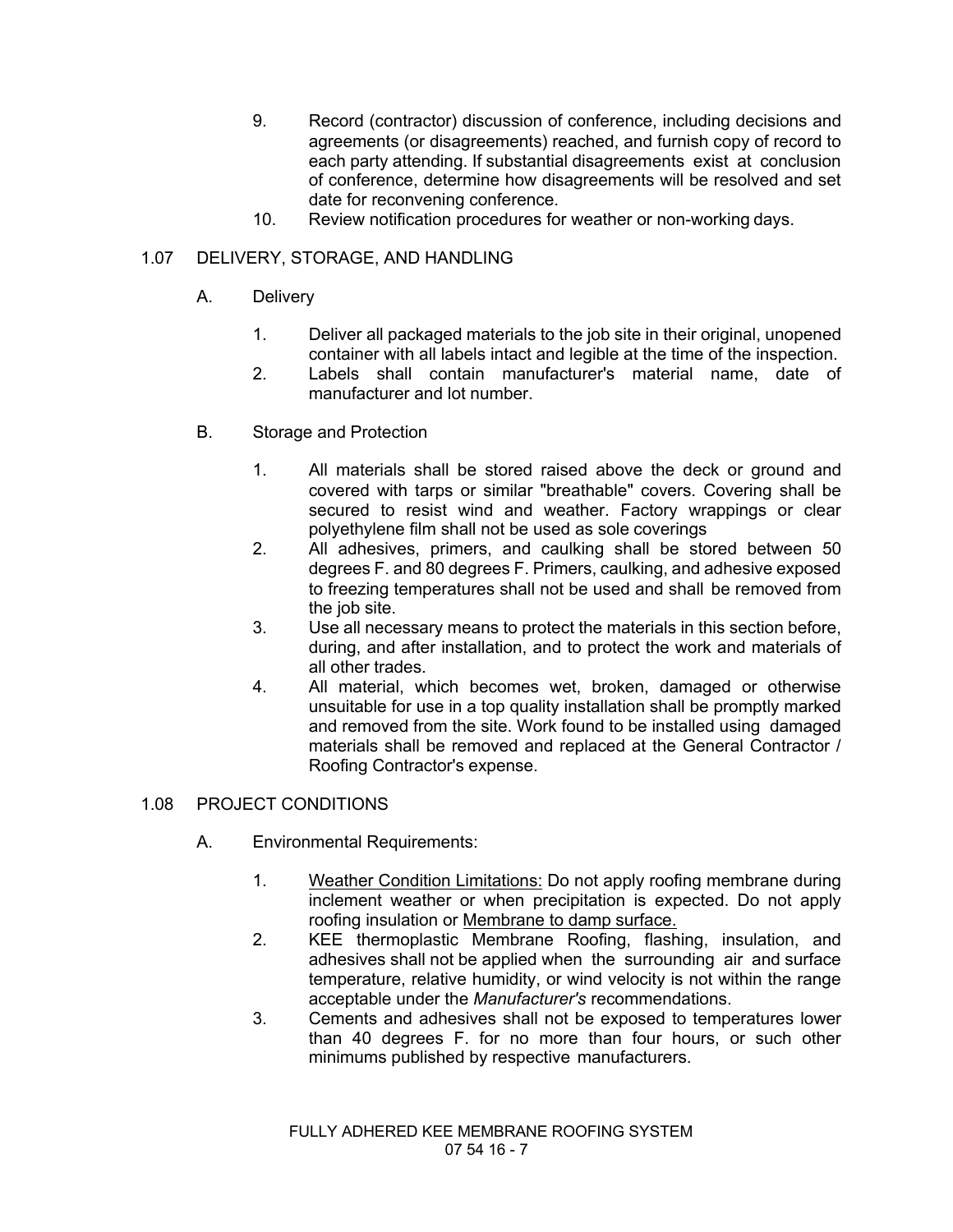- 4. Do not expose membrane and accessories to constant temperature in excess of secondary materials only as recommended by manufacturer of the primary material, as specified.
- 5. Do not expose materials vulnerable to water or sun damage in quantities greater than can be weatherproofed during same day. The existing building and its contents shall be protected against all risks.
- 6. Proceed with roofing work only when existing and forecasted weather conditions will permit unit of work to be installed in accordance with manufacturer's recommendations and warranty requirements. Any stored roof materials that become damaged or exposed to the elements in any way will be rejected and shall be removed from the project site.
- 7. Uninterrupted water stops shall be installed at the end of each day's work and shall be completely removed before proceeding with the next day's work.
- 8. Arrange work sequence to avoid use of newly constructed roofing as a walking surface or for equipment moving and storage. Where such access is required, the Contractor shall provide the necessary protection to prevent damage to the new roofing.
- 9. Remove all dirt, dust, and debris from all surfaces to receive new materials.
- 10. The Contractor shall take all necessary precautions that storage and/or application of materials and or equipment does not overload the roof deck or building structure. Do not store roofing materials on the roof deck.
- 11. The Contractor shall immediately stop work if any unusual or concealed condition is discovered that will preclude installation of the roof system as specified. The Contractor shall make sure that roof is weather tight and notify the S.U.C.F. in writing of such condition.
- 12. Site clean up of both interior and exterior building areas that have been affected by construction shall be completed to the satisfaction of the S.U.C.F.
- 13. Keep all primers, fuels, sealants, adhesives, and cleaning materials away from all ignition sources (i.e. torches, flames, sparks, etc.).
- 14. The Contractor shall consult container labels and Material Safety Data Sheets for specific safety requirements.
- B. The Drawings are generic and not based on a specific manufacturer. Detail deviations will be accepted so as to permit utilization of the selected *Manufacturer's* standard products and details when, in the Owner / Owner's Representative's judgment, such deviations do not materially detract from design concept or intended performance.
- C. Manufacturers(Basis of Design)
	- 1. Viking Products Group a Division of The Garland Company
	- 2. Representative Caleb Gagliardi cgagliardi@garlandind.com 559-916-8230
- D. Maintain materials and equipment, on-site in sufficient quantity necessary to apply emergency, temporary edge seals or covers in the event of sudden storms or inclement weather.

FULLY ADHERED KEE MEMBRANE ROOFING SYSTEM 07 54 16 - 8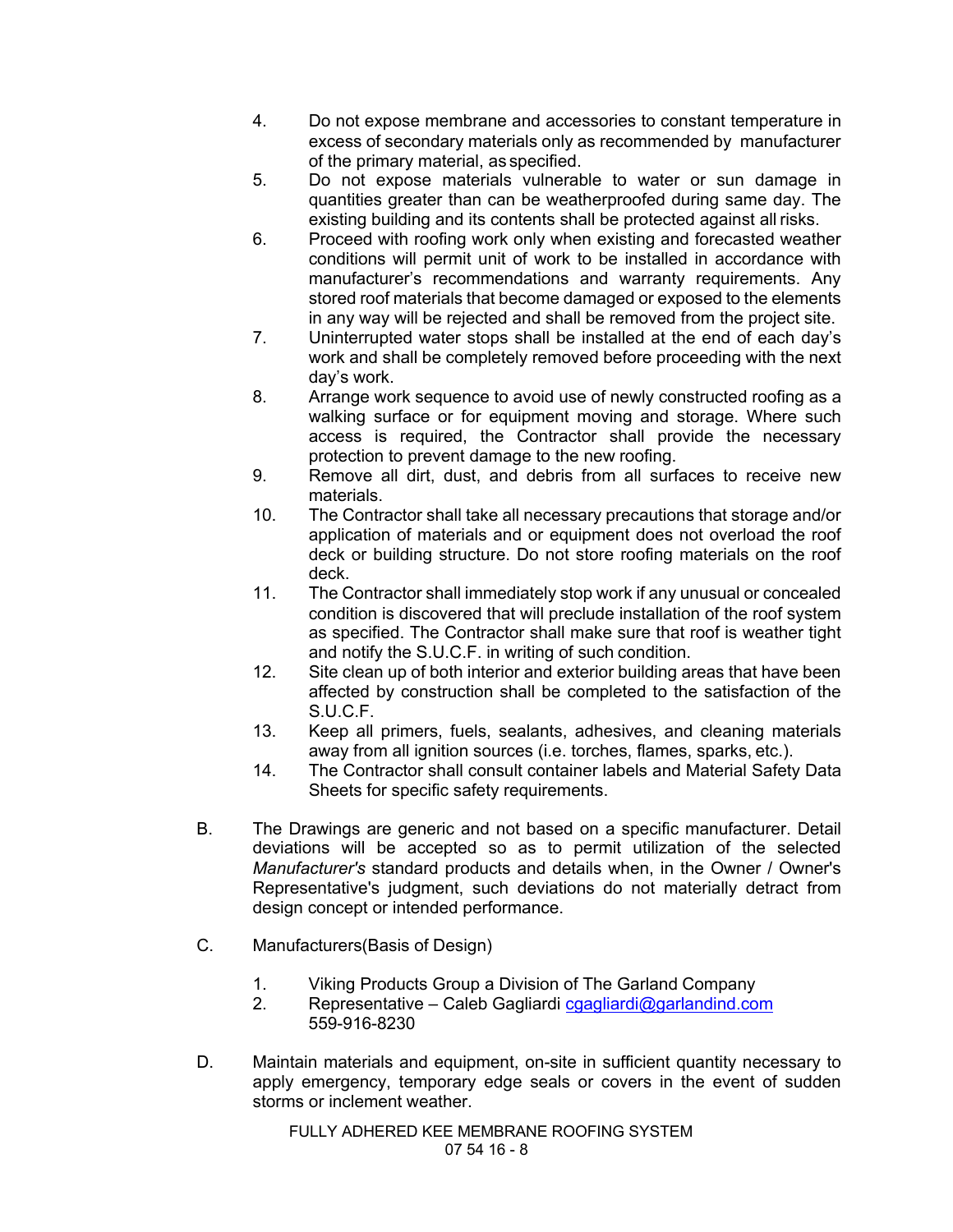## 1.09 MANUFACTURER'S INSPECTIONS

- A. When the project is in progress, the Roofing System Manufacturer will provide the following:
	- 1. Keep the Architect informed as to the progress and quality the work as observed.
	- 2. Provide job site inspections a minimum of 3 days a week.
	- 3. Report to the Architect in writing, any failure, or refusal of the Contractor to correct unacceptable practices called to the Contractor's attention.
	- 4. Confirm, after completion of the project and based on manufacturer's observations and tests, that manufacturer has observed no applications procedures in conflict with the specifications other than those that may have been previously reported and corrected.
	- 5. Provide contractor weekly reports with photographs of prior weeks work. Failure of the contractor to submit manufacturer's reports with application for payment may cause for rejection of payment.

## 1.10 SEQUENCING AND SCHEDULING

- A. Perform roofing and flashing work as a single integrated unit of work, without division of responsibility between separate installers.
- B. Install new KEE Membrane Roofing System immediately after insulation installation.
- C. All insulation shall be covered with KEE Membrane Roofing at the end of each workday.
- D. In the event of unforeseen inclement weather, installed insulation shall be covered with temporary waterproofing covers.
- E. Authorized Roofing Contractor shall complete roofing work on a daily basis with each section completed before progressing to the next day's work, unless specifically directed otherwise by the owner's representative.
- F. Completion of work shall be defined as the installation of all specified roof preparation, insulation, field membrane, flashing, counter flashing, sheet metal, fasteners, and caulking.

## 1.11 SYSTEM PERFORMANCE CRITERIA

- A. Design installation for a wind velocity at pressures as calculated using test method set by following ASCE 7-10.
- B. Velocity pressure for the perimeters and corners shall be increased by multiplying the field design velocity pressure by minimum coefficients of -2 and -3 respectively.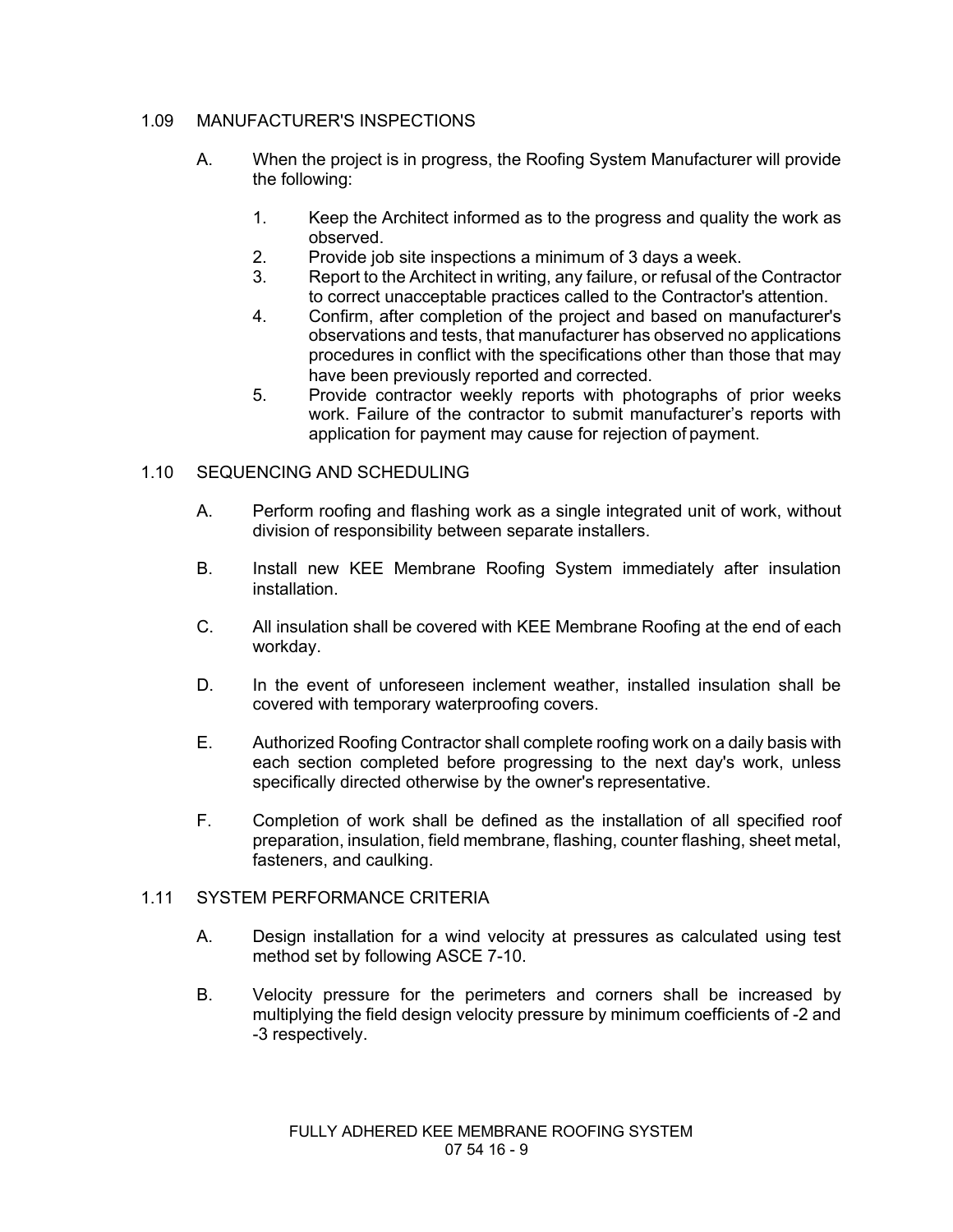- C. Plate and fastener spacing calculations are to be performed by a Technical Customer Service Representative of *the KEE Membrane Manufacturer*.
- D. Calculations for fastener spacing are to accompany the bid.
- E. Installation shall have a Class A fire rating.

## 1.12 WARRANTY

- A. As part of the work of this section, pay all required fees, secure all required inspections, and complete all items necessary to secure and deliver to the owner the *contractor will* provide a 3 year, labor-and-material warranty.
- B. The roof system manufacturer shall provide a "Full system warranty" for a period of 20 years from Date of Substantial Completion.
- C. Warranty shall be limited to repairs, or replacement, as required to maintain the KEE Membrane Roofing System in a watertight condition.
- D. Exclusions, listed under Terms and Conditions of the Warranty, shall conform to generally accepted industry standards except for the following:
	- 1. Warranty shall contain no exclusion for "gale" force winds.<br>2. Warranty shall contain no exclusion for ponding water.
	- Warranty shall contain no exclusion for ponding water.
- E. The warranty for both the modified membrane and the KEE membrane roof system shall be issued by one single manufacturer. Joint warranties between two separate manufacturers or private labeling agreements will not be acceptable.

## **PART 2 - PRODUCTS**

## 2.01 MANUFACTURERS

- A. Obtain primary a 60 mil thick, reinforced, KEE thermoplastic Membrane Roofing from a single manufacturer and provide secondary materials only as recommended by the manufacturer of primary material specified.
- B. The drawings are generic and not based on a specific manufacturer. Detail deviations will be accepted to permit utilization of the selected *Manufacturer's*  standard products and details when, in the Owner / Owner's representative's judgment, such deviations do not materially detract from design concept or intended performance.
- C. Acceptable Manufacturers: Viking Products Group by division of Garland Company. Representative Caleb Gagliardi 559-916-8230
- D. Basis of Design: Whenever a particular make of material, trade name and/or manufacturer's name is specified herein, it shall be regarded as being indicative of the minimum standard of quality required. A bidder who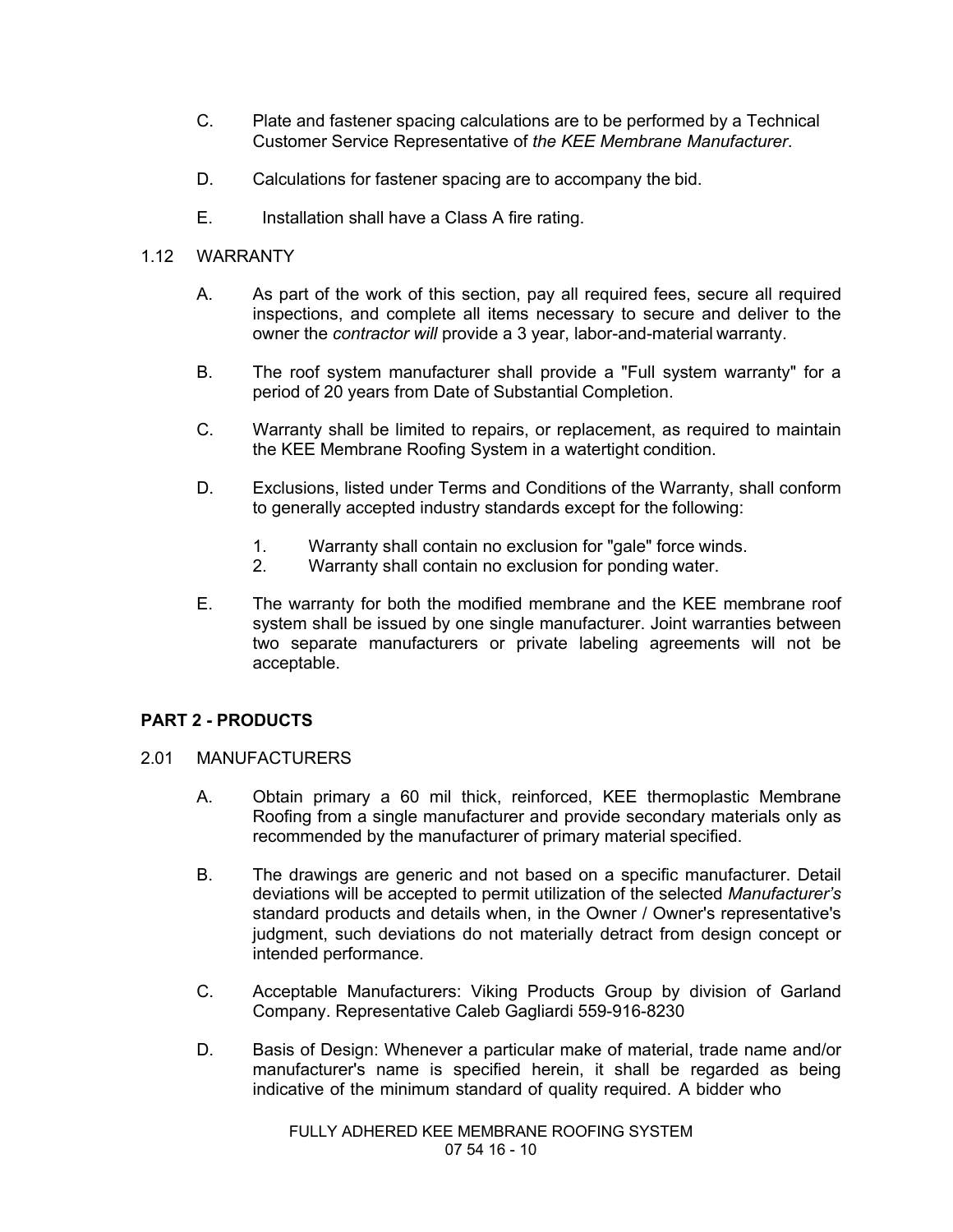proposes to quote on the basis of an alternate material and/or system will only be considered if the proposed alternate is submitted on time and is documented as being equivalent or superior in quality to the specified system as described in these specifications. Additionally, all manufacturer and contractor/fabricator guidelines must be met as specified. Please refer to the quality assurance and the submittal section for a list of required information.

E. Product names for the metal roof panel system and waterproofing materials used in this section shall be based on performance requirements from materials manufactured by **Viking Products Group, Cleveland Ohio a division of Garland Industries** and form the basis of the contract documents. Any proposed alternate systems must meet or exceed the following listed characteristics and be submitted for approval 8 days prior to bid opening. Additionally, all performance requirements listed in "Design Criteria" (Section 1.8) and Warranty Criteria (Section 1.9) must be met and submitted as well as all items listed in the Manufacturer's Qualifications (Section 1.4).

## 2.02 ROOF INSULATION AND RELATED COMPONENTS

- A. Non-combustible Roof Insulation: Rigid closed-cell polyisocyanurate insulation board specially designed for use over Class 1 Decking, consisting of polyiso foam core, chemically bonded to non-asphaltic glass fiber facings. NOT APPLICABLE
	- 1. Acceptable products as supplied
		- a. FM approved rigid insulation meeting Class 1-90, for fire and wind.
		- b. UL Listed as Class A.
		- c. Design R-value: 0
		- d. Compressive Strength 20psi (minimum)
- B. Cover Board: Minimum 3/4" inch Dens-Deck Prime.

## 2.03 MEMBRANE ROOFING MEMBRANE

A. Fully Adhered Membrane Roofing shall be an 18 x 19 / 840 x 1000 denier weft inserted polyester reinforced Ketone Ethylene Ester (KEE) coated membrane 60 mil conforming to the following minimum physical characteristics as listed in Table 1 of ASTM D 6754-02.

| <b>MATERIAL PROPERTY</b>     | <b>ASTM TEST METHOD(S)</b> | <b>RESULTS</b> |
|------------------------------|----------------------------|----------------|
| Thickness, min               | D-751 (inches)             | 0.60           |
| Thickness over fiber, min    | <b>Optical Method</b>      | 0.006          |
| Breaking strength, strip     | D-751 (lbs.)               | 300            |
| Elongation at break, strip   | $D-751$ (%)                | 15             |
| Tear Strength, min           | D-751 Procedure B (lbs.)   | 100            |
| Lineal dimension change, max | $D-1204$ (%)               | 0.5            |
| Fabric adhesion, min.        | D 751 (lb/in)              | 13             |
| Heat aging                   | D 3045                     |                |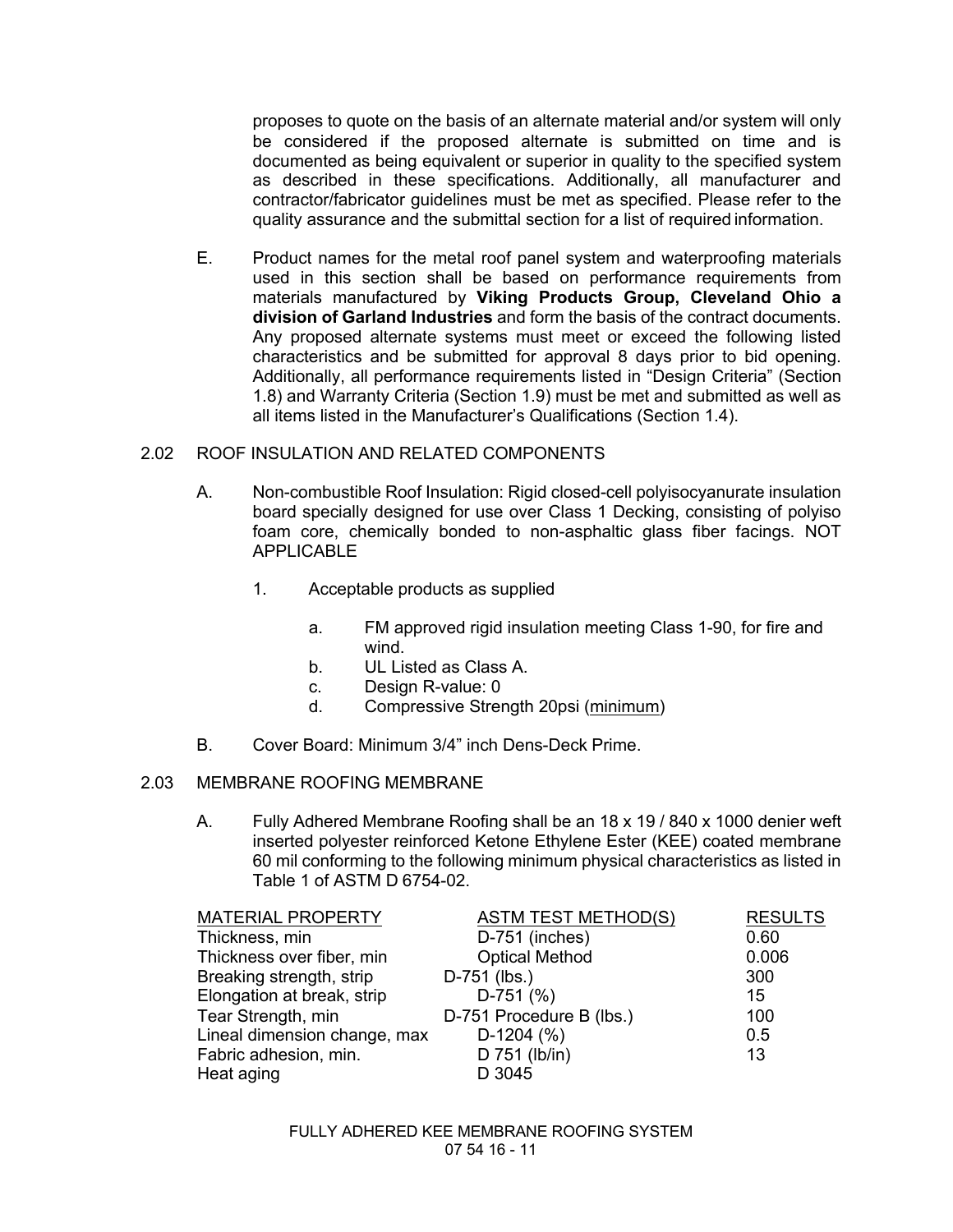| Breaking strength, strip    | % of original                          | 90             |
|-----------------------------|----------------------------------------|----------------|
| Elongation at break, strip  | % of original                          | 90             |
| Low temperature bend        | after heat aging                       | pass           |
| Low temperature bend        | D 2136 at -30°F                        | pass           |
| Seam Strength               | D 751 Grab (lbf)                       | 400            |
| <b>Puncture Resistance</b>  | Fed. Std. 101B / Method 2031 (lbs) 250 |                |
| <b>MATERIAL PROPERTY</b>    | <b>ASTM TEST METHOD(S)</b>             | <b>RESULTS</b> |
| Hydrostatic resistance, min | D 751 (psi)                            | 500            |
| Static puncture             | D 5602                                 | pass           |
| Dynamic puncture            | D 5635                                 | pass           |
| Accelerated weathering      | G 155 (5,000 h Xenon Arc)              |                |
|                             | Cracking (7 x magnification)           | none           |
|                             | Crazing (7 x magnification)            | none           |
| Accelerated weathering      | G 155 (5,000 h QUV)                    |                |
|                             | Cracking (7 x magnification)           | none           |
|                             | Crazing (7 x magnification)            | none           |
| Fungi resistance            | G 21, 28 days                          |                |
|                             | Sustained growth                       | no growth      |
|                             | <b>Discoloration</b>                   | none           |
| Abrasion test, min., cycles | D 3389                                 | 1500           |
| Without cracking or leaking |                                        |                |

## 2.04 FLASHING MATERIALS

- A. Flashing materials shall be supplied by the membrane *Manufacturer* or shall be approved in writing by the membrane *Manufacturer*.
- B. Flashing materials shall be the same material as the roofing membrane or membrane coated metal unless specified differently.
	- 1. Flashing to be 60 mil, reinforced KEE Membrane Membrane.
	- 2. Drain flashing to be minimum 60 mil non-reinforced KEE Membrane Membrane.

## 2.05 ACCESSORIES

- A. The following products are supplied by the membrane *Manufacturer* and shall be incorporated into the roof assembly where noted in approved shop drawings.
	- 1. Bonding Adhesive: VOC Solvent based, contact type, bonding adhesive, designed for bonding Membrane Membrane(s) to clean and dry, pre-approved horizontal or vertical substrates.
	- 2. Sealant: To seal flashing termination(s), a one-component gun-grade polyurethane sealant.
	- 3. Pourable Sealer: A topping to seal "pitch pans," a one component pourable, self leveling,
	- 4. Coated Metal: To fabricate metal flashing, 4' x 10' sheets of 24-gauge hot dipped G-90 steel, laminated with a 15 mil polymeric coating.
	- 5. Pre-Molded Flashing: Vent stack and inside/outside corner flashing, thermal-formed from non-reinforced KEE Membrane.
	- 6. Non-Reinforced Membrane: Field fabrication membrane, 80 mil nonreinforced KEE Membrane

FULLY ADHERED KEE MEMBRANE ROOFING SYSTEM 07 54 16 - 12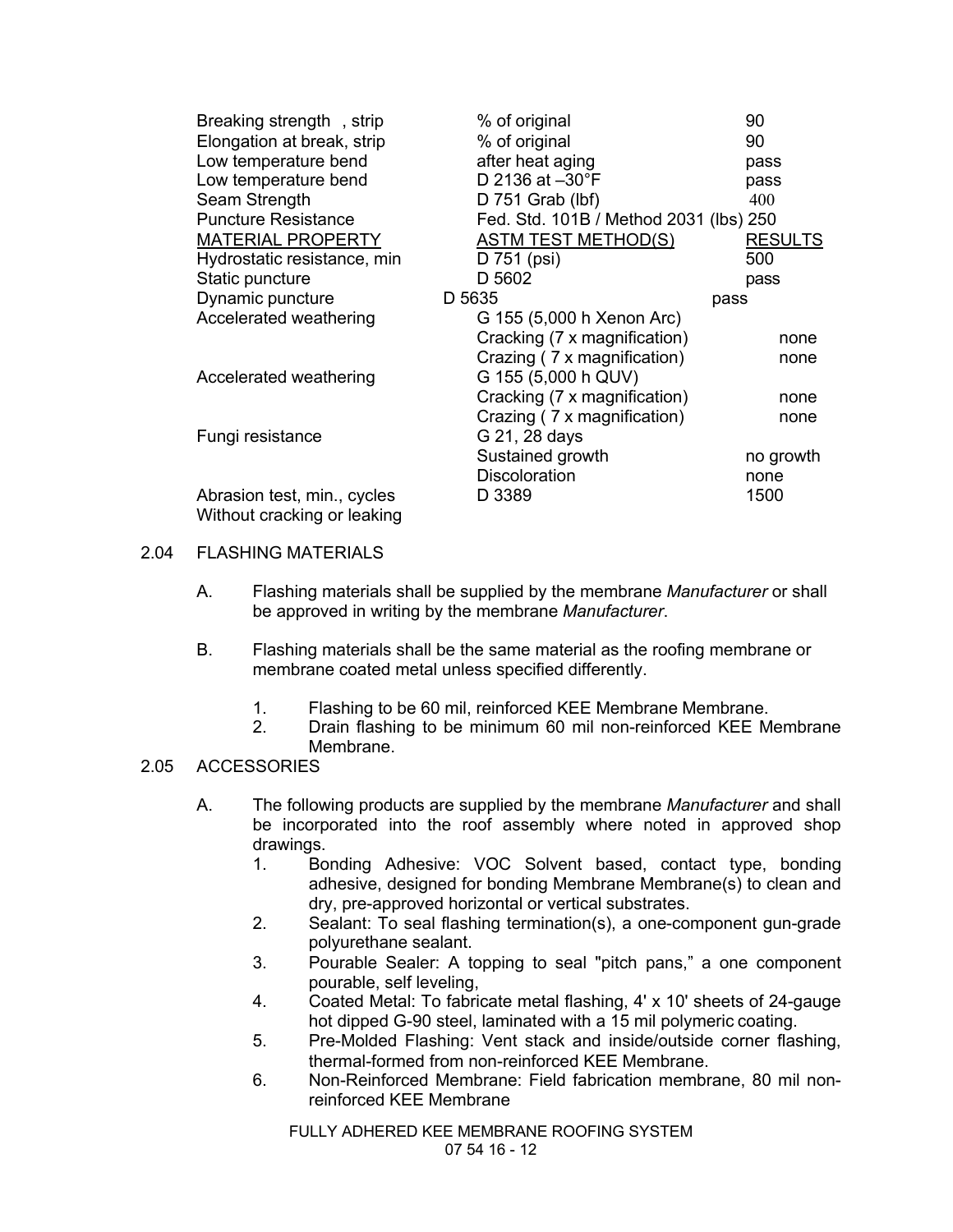- 7. Walk Way: (30" x 42' x 5/32" thick roll) High-grade vinyl walk way material with ribbed "slip resistant" design.
- 8. Fastening Devices:
	- a. Heavy Duty #15: To secure insulation and membrane to steel & wood decks. Heavy duty threaded steel, #3 phillips truss, and self-tapping corrosion resistant fastener. Factory Mutual approved.
	- b. Concrete Spike: To secure insulation and membrane to structural concrete decks. Hard carbon steel, hammer-in, nonthreaded fastener. Factory Mutual approved.
	- c. Threaded Nylon: To secure insulation and membrane to gypsum and cementitious fiber decks. Threaded, glass-filled nylon fastener with locking wire barbs. Factory Mutual approved.
	- d. FTR Magnum oval membrane plates: Used to anchor membrane, are two inches in diameter, manufactured from 22 gauge AZ-55 galvalume steel with a 0.260-inch diameter hole in its center. The plate has two circular stamping 0.093 inches in height and four "barbs," 0.05 inch deep on the bottom of the plate.
	- e. Termination Bar: Membrane flashing restraint / termination / compression seals, nominal 1/8" x 1" x 10' 6060-T5 extruded aluminum bar with pre-punched slots, 8" o/c.
- B. Adhesive(s) for Insulation Attachment
	- 1. General Insulation Adhesive: membrane manufactures standard adhesive to adhere roof insulation boards.
		- a. Membrane manufacturer shall certify, in writing, that the specified adhesive meets identifiable code requirements, ASTM D 412, and is compatible with the insulation and vapor retarder (if applicable) and is approved for its intended use.
		- b. Adhesive shall be listed and approved by Factory Mutual Research or UL. inconjunction with the specified insulation and specific substrate.
		- c. Adhesive shall exceed uplift code requirements for individual substrate and insulation combinations.
		- d. Membrane manufacturer shall provide written specifications regarding the safe handling, storage, and surface preparation for a quality application of the product.
		- e. Membrane manufacturer shall provide applicable adhesion warranty to the roofing system manufacturer for the performance of their product.
		- **f.** Provide **Garland Insul-Lock HR Insulation Adhesive.**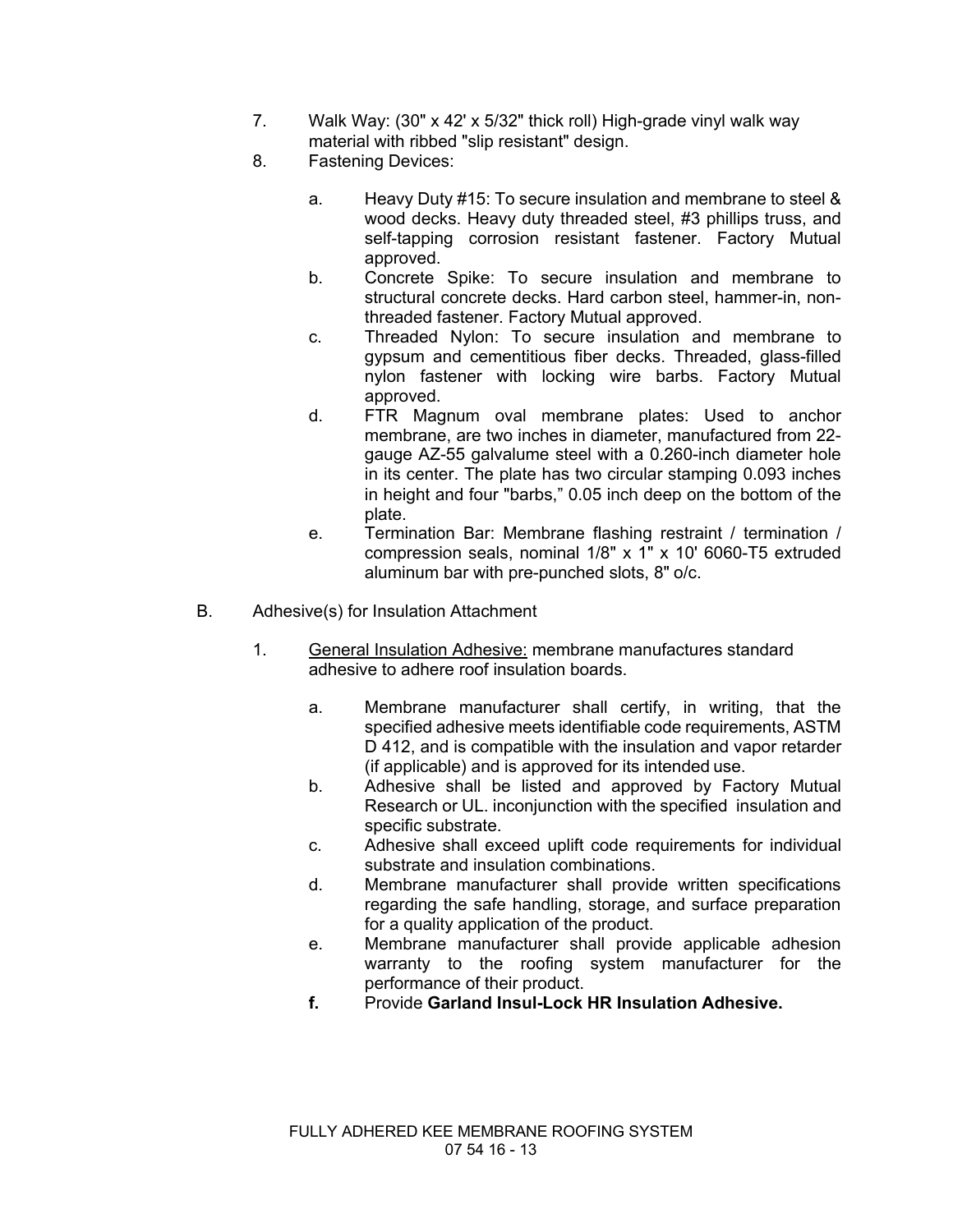## 2.06 RELATED MATERIALS

- A. Wood Nailers: Treated wood nailers shall be installed at all perimeter locations as noted on approved drawings.
	- 1. Wood nailers shall be treated for fire and rot resistance, #2 quality or better lumber. Creosote or asphaltic-treated wood is not acceptable.
	- 2. Wood nailers shall be secured to the substrate to resist a minimum 300 pounds per linear foot.
	- 3. All wood nailers shall have a maximum moisture content of 19 percent by weight on a dry basis.

## 2.07 ROOF INSULATING MATERIALS

A. General: Provide flat and tapered insulating materials to comply with requirements indicated for materials and compliance with referenced standards; in sizes to fit applications indicated, selected from manufacturer's standard thicknesses, widths, and lengths. 5/8" DensDeck Prime board fully adhered in Insul-Lock Insulation Adhesive.

## **PART 3 - EXECUTION**

- 3.01 EXAMINATION OF SURFACES
- A. The Authorized Roofing Contractor shall inspect the roof deck and surfaces to receive new materials, prior to commencement of the roofing work, and shall notify the Architect in writing of any defects observed. Roofing work shall not proceed until any such defects are corrected to the satisfaction of the Architect. Materials shall not be installed over rough, uneven, or improperly prepared surfaces.
- B. Commencement of work by Authorized Roofing Contractor shall constitute acceptance of the existing conditions as suitable for the successful completion of the work.
- C. It is the intent of this specification that the roofing system be installed as a complete assembly. Installation shall not proceed until all nailers and blocking are in place, all openings in the roof deck are permanently supported with steel framing, all curbs, skylights, smoke vents, and similar equipment are on the project site ready for installation, and all work of other trades on the roof is completed to the extent practical.
- D. General Contractor / Roofing Contractor shall provide suitable protection for any completed areas of roof is additional work is required in these areas. If the new roofing system is distorted, stained, compressed, or otherwise damaged prior to completion of the entire project, General Contractor / Roofing Contractor shall replace the involved areas at no additional cost to the Owner.
- E. Authorized Roofing Contractor shall keep all roof areas free of trash, debris, and excess materials at all times. Roofing Contractor shall supervise the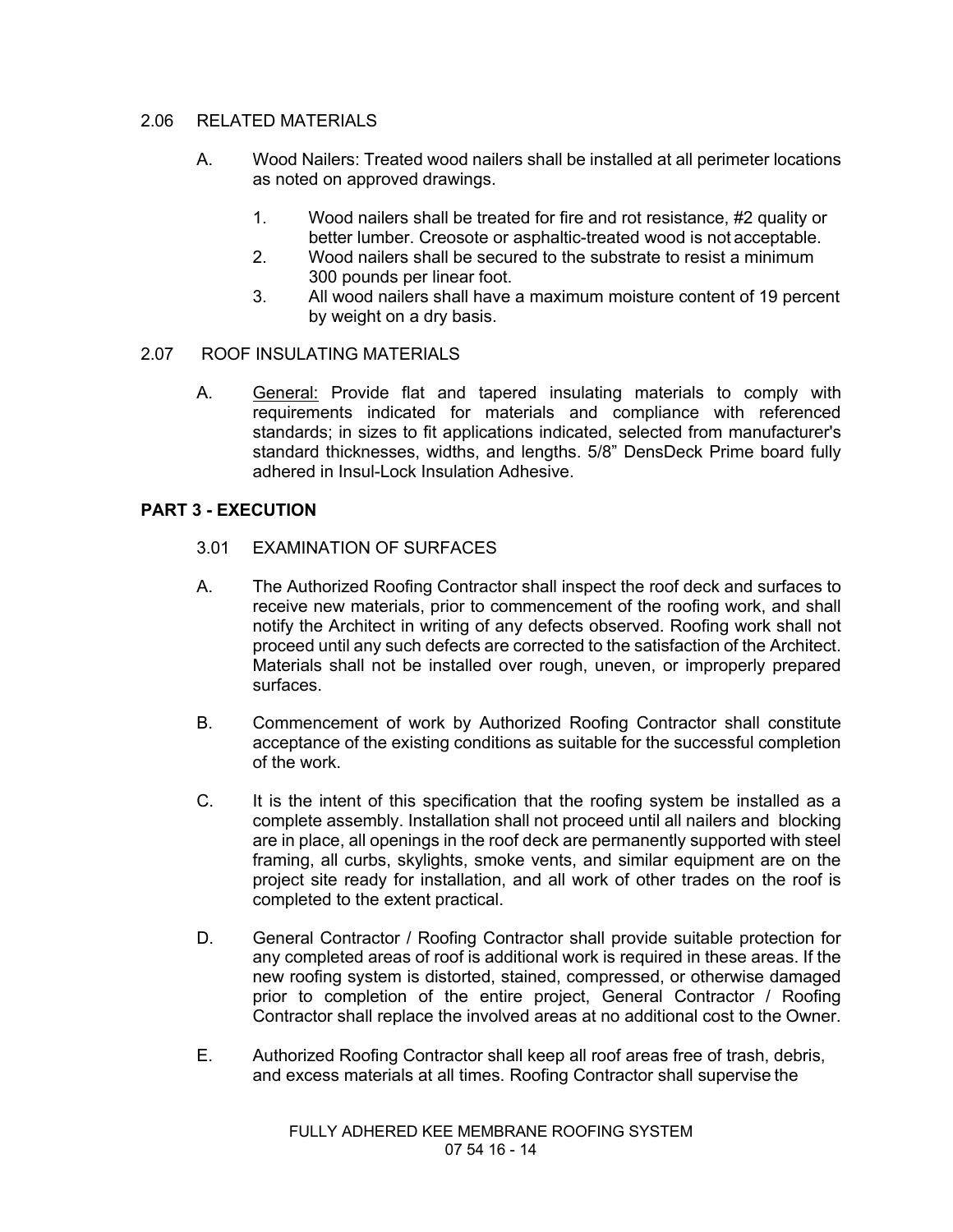work of all trades to prevent damage to the completed roofing system and to prevent the accumulation of scraps, metal shavings, fasteners, tools, etc. which could puncture theroof membrane. Accumulation of debris of any type on the Membrane roofing System shall require removal and replacement of the affected areas, if required by the Architect / Owner.

- F. Inspect decking before work is commenced for projections, inadequate anchorage, low areas, incorrect slopes, holes or voids, foreign materials and other unacceptable conditions. Correct defects in surfaces prior to commencing work.
- G. Perform pull tests on decking and nailers using proposed fasteners. Perform a minimum of five (5) tests for each condition of installation (field, perimeter, and corner), for each 20,000 sq. ft. of roof or portion thereof, and for each distinct roof area (and building). Perform additional tests necessary to isolate and rectify failures. Pull tests are not required for new Class 1 Decking. (min. 22 ga. steel, min. 3/4 in. treated plywood, min. 300 psi. concrete)
- H. Examine the areas and conditions under which work in this section will be installed. Correct conditions detrimental to the proper and timely completion of work. Do not proceed until such conditions have been corrected.

## 3.02 PREPARATION:

- A. A dry, clean, and smooth substrate shall be provided to receive the fullyadhered Membrane Roof System.
- B. Coordinate with work specified in other Sections to assure proper and timely phasing.
- C. Coordinate installation so each area is made 100 percent watertight at the end of each work period.
- D. Verify that all preparatory work detailed in this specification has been completed.
- E. Surfaces scheduled to receive roofing are to be free of any water, frost, snow, or loose debris.
- F. Substrate is to be smooth, free of sharp projections, and free of obvious depressions.
- G. Install and prepare vents, drains, curbs, supports, and other projections through roof deck. Protect adjacent surfaces not designated to receive roofing.
- H. Seal cracks, joints, and mating surfaces with recommended material and sealant. Use proper depth-width ratio as recommended by the sealant manufacturer.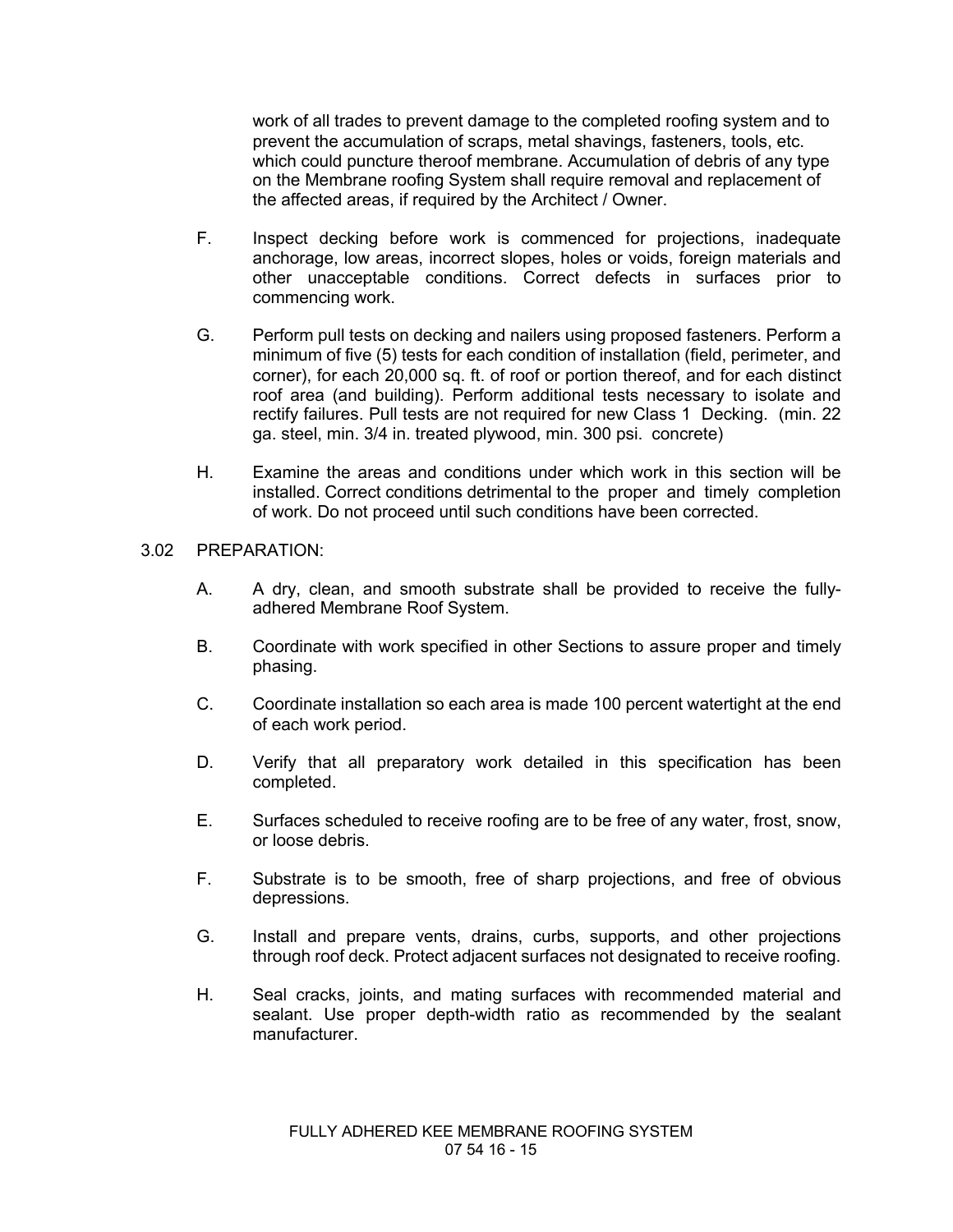- I. Clean surfaces of foreign matter detrimental to installation of Membrane Roofing.
- J. All necessary metal fittings are to be in place before roofing.
- K. All required nailers shall be securely installed prior to roofing.
- L All surfaces must be free of physical contact with any bituminous surfaces, clean, and smooth.

## 3.03 WOOD NAILERS

- A. Install continuous treated wood nailers at the perimeter of the entire roof and around roof projections and penetrations as specified on project drawings and approved shop drawings.
- B. Nailers shall be anchored to resist a minimum force of 300 pounds per linear foot in any direction.
- C. A 1/2 inch space shall be provided between nailer lengths. Nailer lengths shall not be less than 3 feet long.
- D. Nailer attachment shall conform to current Factory Mutual Loss Prevention Data Sheet 1- 49.
- E. Thickness shall be as required to match substrate or insulation height to all allow for a smooth, flushcondition.

## 3.04 VAPOR BARRIER INSTALLATION

A. None

## 3.05 INSULATION INSTALLATION

- A. The insulation manufacturer's technical specifications shall form part of this specification and shall be used as a reference for specific application procedures.
- B. Adhere insulation over prepared substrate per manufacturer's recommendations.
- C. Install first layer of insulation with long joints continuous and short staggered.
- D. Install second layer of insulation traverse to first layer but staggered joints between layers not less than 6 inches.
- E. Insulation surface shall not be ruptured or damaged by mechanical fastening. All damaged panels shall be removed in their entirety and replaced.
- F. Warped or bent insulation boards shall not be used.
- G. Cut insulation neatly to fit around penetrations and projections.

FULLY ADHERED KEE MEMBRANE ROOFING SYSTEM 07 54 16 - 16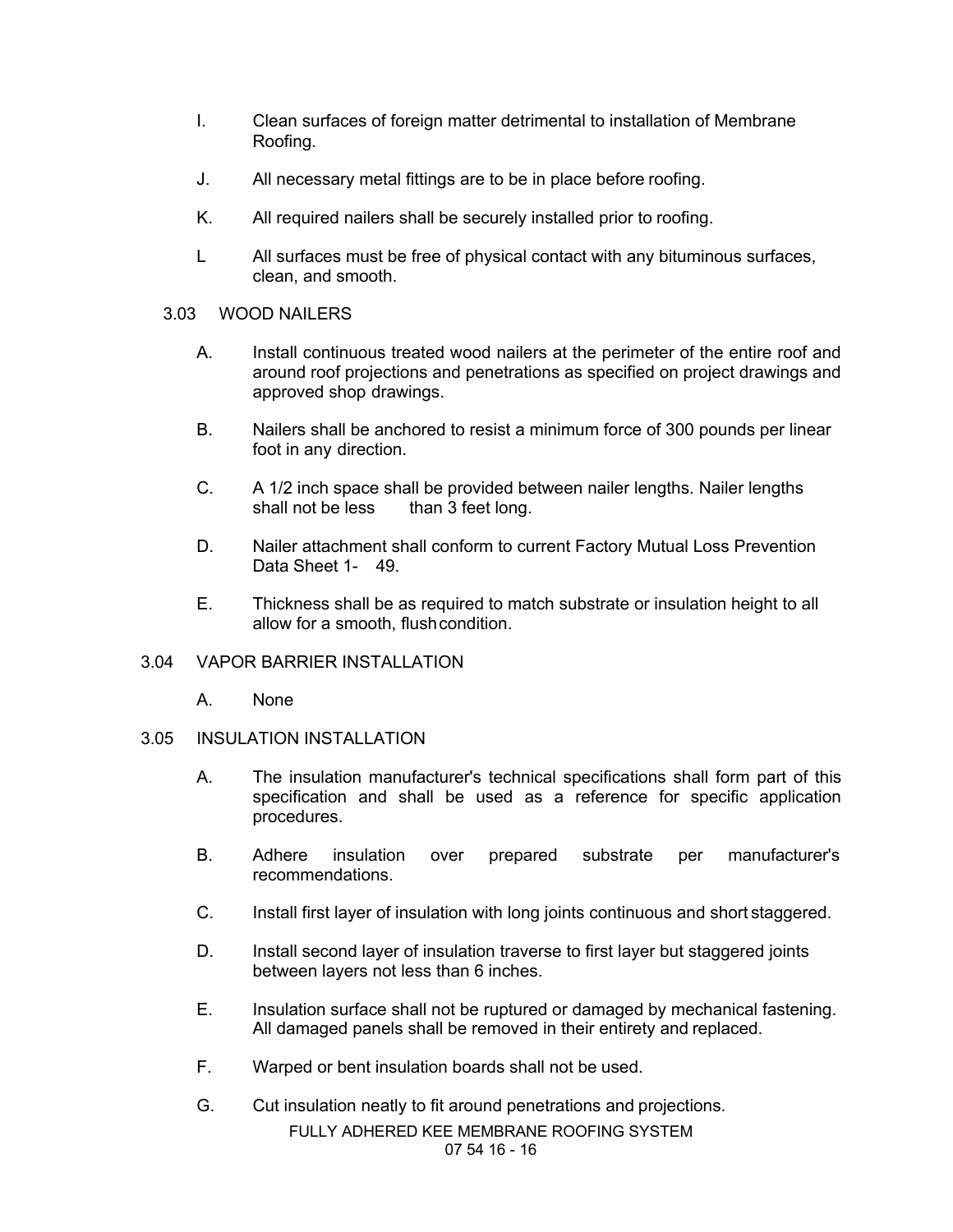- H. Develop tapered insulation system as indicated on project drawings and approved shop drawings.
- I. Joints in insulation boards shall not exceed 1/4 inch in width.

## 3.05 INSTALLATION OF ROOFING MEMBRANE

- A. General Requirements:
	- 1. The Membrane Roofing System shall be installed by *Roof Manufacturers* trained and Authorized Roofing Contractor. All *Membrane Manufacturer's* installation instructions and recommendations shall be strictly followed.
	- 2. The methods of installation shall be in strict accordance with the approved details submitted on the shop drawings.
	- 3. It is the intent of the drawings and specifications that the design details shall be followed precisely, being modified only where specifically required to meet field conditions or *Membrane Manufacturer's* warranty requirements.
	- 4 Utilize details approved by *Membrane Manufacturer* for roof wall junctures and penetrations that are not specifically detailed on the project drawings.

5. Take precautions to ensure that water does not flow beneath any sections of completed roof.

- 6. At no time shall any portion of the assembly be exposed to moisture. If temporary seals are not installed on a daily basis, Authorized Roofing Contractor shall be required to remove and replace any completed roof area, to the deck, for a minimum distance of 10 feet from the edge or until dry materials are found, whichever is greater, at no additional cost to the Owner.
- 7. Membrane must be totally installed over all insulation installed in any given day. This includes sealant, flashing and trim. Failure to complete flashing and seam welding on a daily basis will be cause for rejection of the installed roof and will require replacement of the areas involved.
- B. Lay-out:
	- 1. Membrane shall be installed in a neat and orderly fashion.
	- 2. Unroll and position roofing membrane, without stretching, over the approved substrate. Rolls of Membrane Roofing are to be positioned and installed straight and snug but not taut.
	- 3. Adjoining rolls shall overlap three (3) inches, properly shingled with the flow of water where possible.
	- 4. When using pre-fabricated panel rolls, stagger the factory seams to prevent adjacent welds from falling on top of oneanother.
	- 5. When using conventional roll goods, stager the roll ends to prevent adjacent welds from falling on top of oneanother.
- C. Attachment: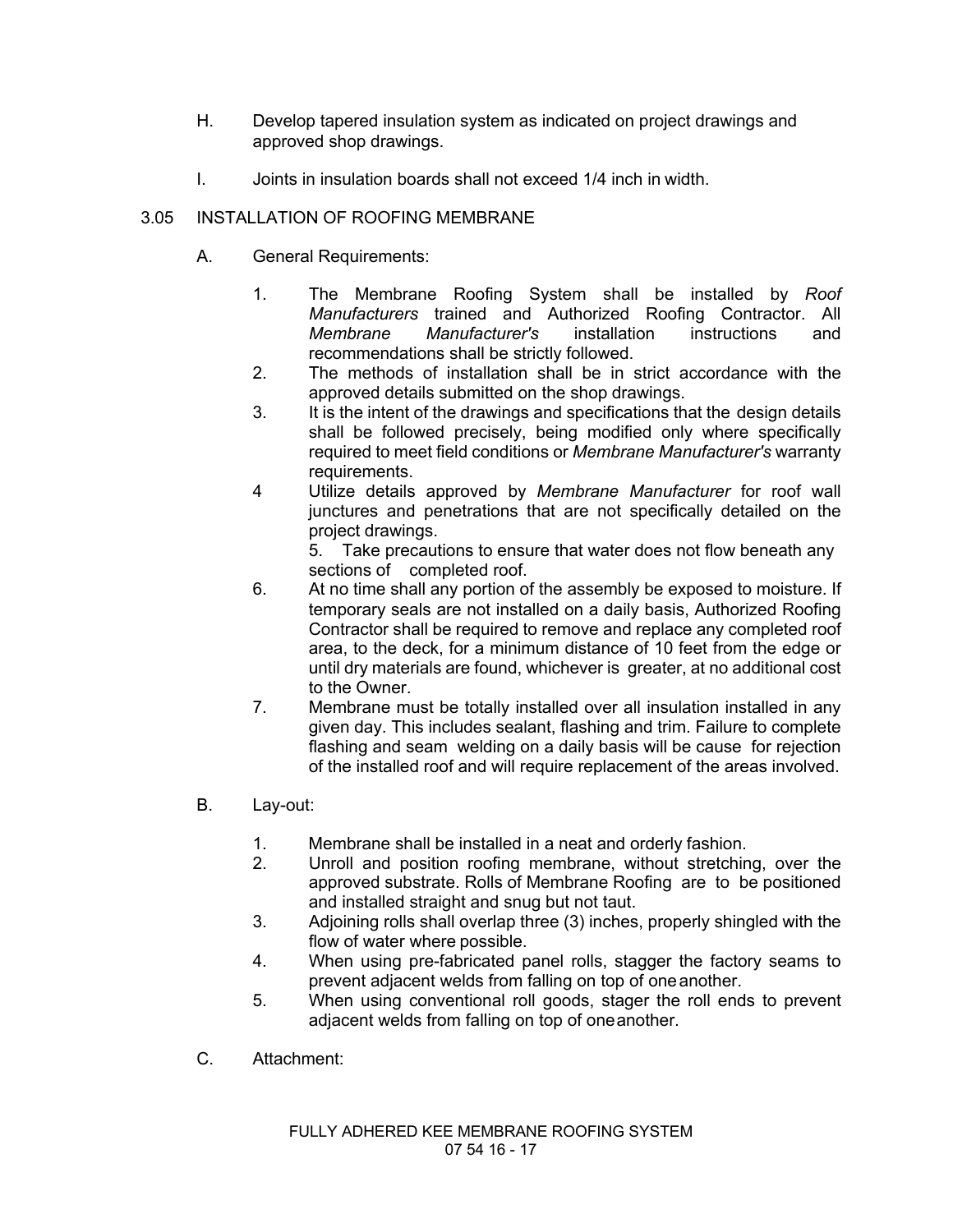- 1. Design pressures shall be determined in compliance with procedures outlined within ASCE Standard 7-93.
- 2. All stress plates must set completely on the membrane allowing a minimum of 1/2 inch from the edge.
- 3. Allow a minimum of 2 inches from the edge of the stress plate(s) to the leading edge of the overlapping membrane to allow sufficient room to facilitate welding.
- D. Welding:
	- 1. All field seams exceeding 10 ft. in length shall be welded with an approved automatic welder.
	- 2. All field seams must be clean and dry prior to initiating any field welding.
	- 3. Remove foreign materials from the seams (dirt, oils, etc.) with Acetone, MEK, or authorized alternative. Use CLEAN WHITE COTTON cloths and allow approximately five minutes for solvents to dissipate before initiating the automatic welder. Do not use denim or synthetic rags for cleaning.
	- 4. All welding shall be performed only by qualified personnel to ensure the quality and continuity of the weld.
- E. Perimeters
	- 1. The perimeter area of any particular roof shall be defined as the outer parallel boundary of the roof section or edge. Projects having variable roof levels shall treat the outer boundary of each level as a perimeter. Internal expansion joints, firewalls, or adjoing building walls greater than 4 feet are not considered perimeter areas.
	- 2. The width of the perimeter area shall be calculated to be either ten percent of the width of the roof section or forty percent of the building or section height above ground, which ever is less to a minimum of 4 ft.
	- 3. Where field design pressures exceed -30 psf, perimeter enhancement shall be required.
	- 4. Perimeter enhancement shall be accomplished by either adding additional rows of fasteners through the top of the membrane system within the perimeter area or through the use of half rolls of membrane installed within the perimeter area, appropriately fastened to accommodate enhanced velocity pressures.
	- 5. Utilization of half rolls "perimeter sheets" shall effectively increase the fastener density within the perimeter area to 50% that of the field of the roof. However, fastener spacing for the perimeter sheets shall not exceed that of the field sheets.
- F. Flashing
	- 1. All flashing are to be totally bonded. Loose flashing will not be approved.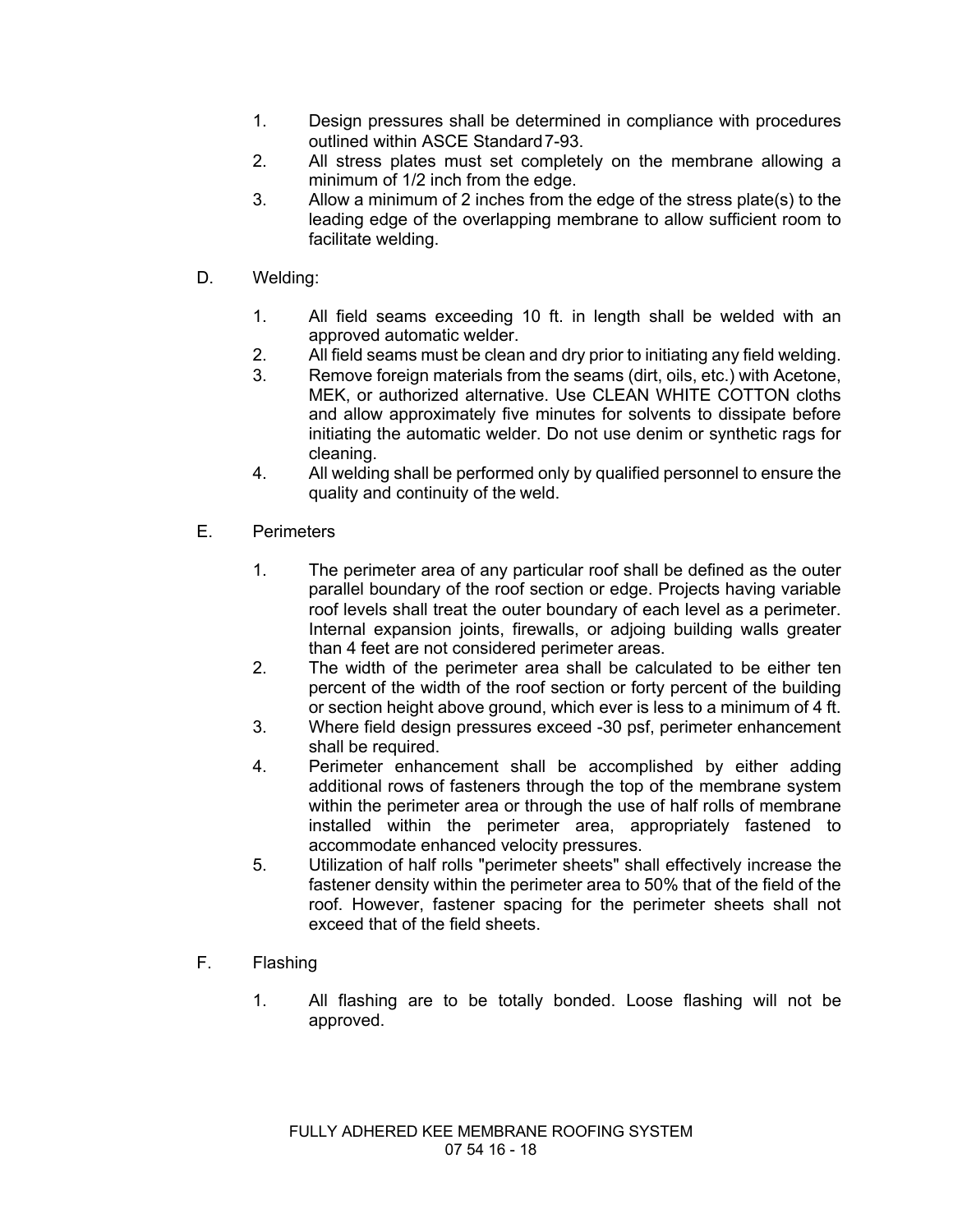- 2. Flashing are to extend a minimum of 4" and a maximum of 8" onto the roof membrane. The splice must be sealed at least 3 inches beyond the fastener.
- 3. The membrane is to be secured at the roof perimeter, curbs, walls, and all projections and at changes in plane greater than 15 degrees.
- 4. Pitch pans are to be avoided. Prior approval is required for pitch pan use.
- 5. Existing drain bowls and rings to be cleaned. Broken or missing strainers, rings, and hold-down to be replaced.
- 6. Flashing shall be secured at the top edge with fasteners spaced a maximum of 8 inches on center under metal counter flashing or cap.
- 7. Flashing to be as per details drawing when shown.
- G. Inspection of Membrane and Flashing
	- 1. Inspect completed membrane and flashing for punctures, tears and discontinuous welded seams.
	- 2. Apply additional layer of membrane with rounded corners over punctures and tears, extending a minimum of 2 inches beyond damaged area in all directions.
	- 3. Re-weld seams that were not originally welded, making sure to expose the entire "cold welded" area.
	- 4. Apply additional layer of membrane with rounded corners over contaminated seam areas.

## 3.06 TEMPORARY SEALING DURING CONSTRUCTION

- A. At the end of each working day or at the sign of rain, install temporary, 100% watertight seal(s) where the completed new roofing adjoins the uncovered deck or existing roof surface.
- B. The Authorized Roofing Contractor shall create and maintain the temporary seal in such a manner to prevent water from traveling beneath the new and / or existing roof system.
- C. The use of plastic roofing cement is permissible when sealing to an existing built up roof.
- D. If water is allowed to enter beneath the newly completed roofing, the affected area(s) shall be removed and replaced at no additional expense to the building owner.
- E. Prior to the commencement of work, cut out and remove all contaminated membrane, insulation roof cement, or sealant and properly dispose of off site.

## 3.07 ROOF DRAINS

- A. Use tapered insulation around roof drain to provide smooth transition from roof surface to drain clamping ring.
- B. The practice of "shaving" roof insulation to create taper is not permissible.

FULLY ADHERED KEE MEMBRANE ROOFING SYSTEM 07 54 16 - 19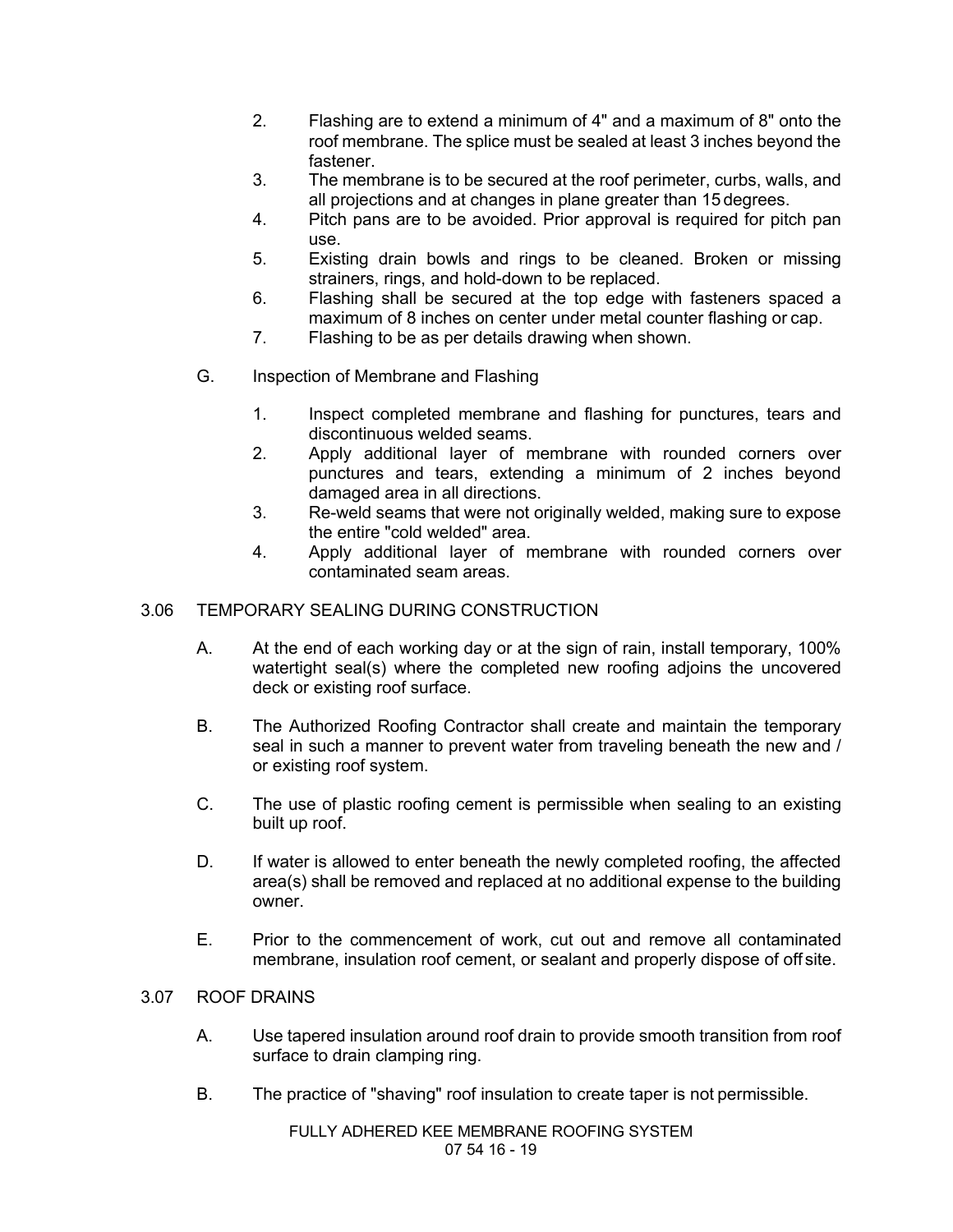- C. Follow *Membrane Manufacturer's* approved details for installation of membrane flashing at roof drains.
- D. Seal between membrane and the drain bowl as recommended by *Membrane Manufacturer*.

## 3.08 SHEET METAL

- A. Sheet metal work is specified under Section 7600 but Authorized Roofing Contractor shall examine metal work, and not commence work until metalwork which precedes roofing work is satisfactory.
- B. Metal work done after roofing shall be done under direct supervision of this section.
- C. Coated "Clad" Metal
	- 1. All perimeter edge details are to be fabricated from vinyl-coated metal as provided by *Membrane Manufacturer*.
	- 2. Insure all facia are minimum 2 inches lower than the bottom of the wood nailers.
	- 3. Fasten all metal flashing to wood nailers or approved substrate with approved fasteners 8 in. O/C.
	- 4. Break and install coated metal in accordance with approved details, insuring proper attachment, maintaining 1/2 in. expansion joints and the installation of a minimum 2" bond breaker tape prior to sealing the joint..
	- 5. Seal metal expansion joints with a 5" strip of Membrane Roofing Membrane welded to the coated metal.

## 3.09 FIELD QUALITY CONTROL

- A. Authorized Roofing Contractor QC
	- 1. Authorized Roofing Contractor will initiate a QC program to govern all aspects of the installation of the new fully adhered Membrane Roof System.
	- 2. The project foreman and or supervisor will be responsible for the daily execution of the QC program, which will include but is not limited to the supervision, inspection and probing of all heat welding incorporated within the Membrane Roof System.
	- 3. If inconsistencies in the quality of the welds are found, all work shall cease until corrective actions are taken to insure the continuity of all field and detail welding.
- B. *Membrane Manufacturer's* Field Service
	- 1. During installation, provide 3 days a week on-site inspection by technical representative of *Membrane Manufacturer* to comply with warranty requirements.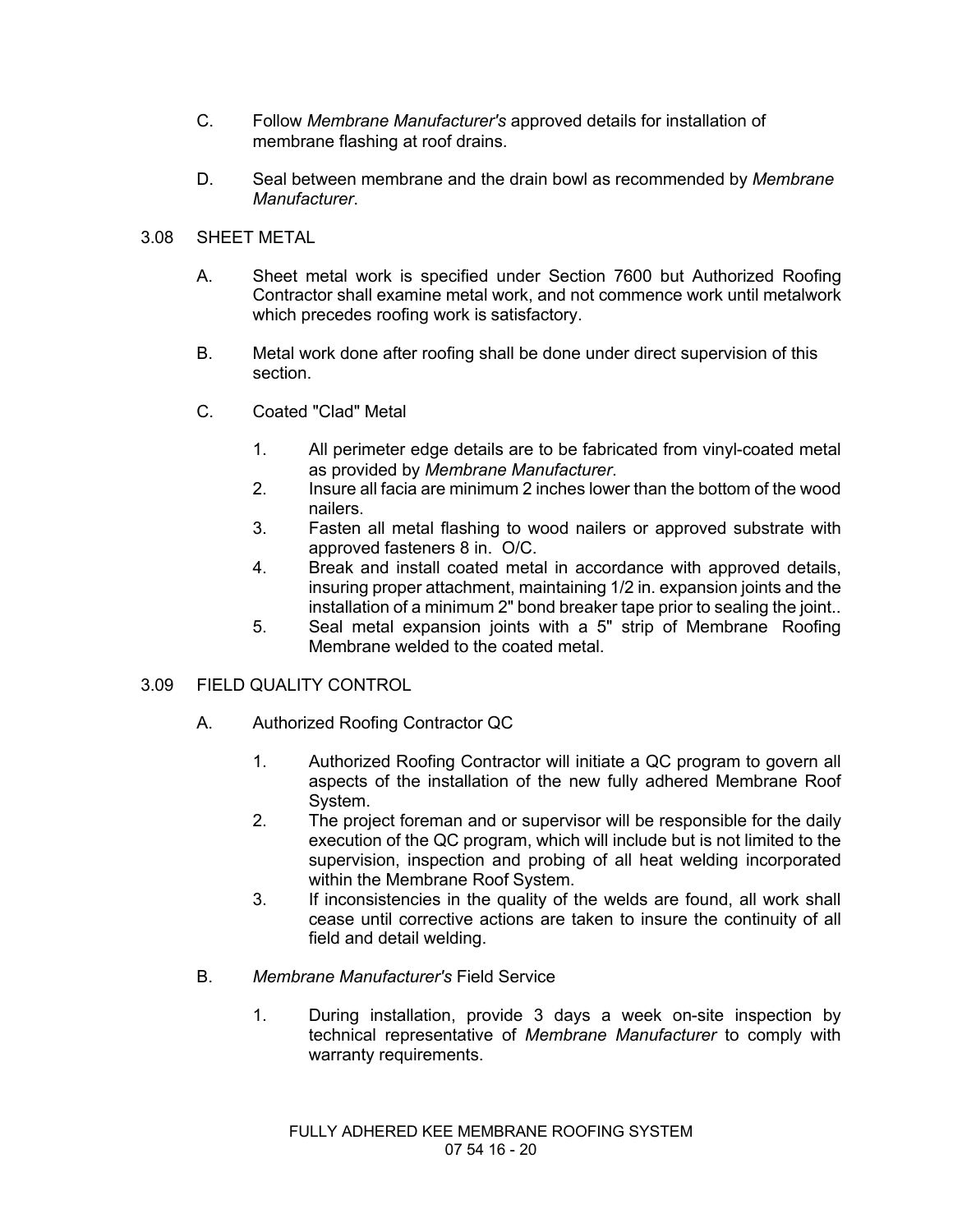- 2. Site visits and field notes during inspections shall be included in the project job log.
- 3. Copies of the inspection reports shall be forwarded to the Architect at the end of each week's site visits.
- 4. Upon completion of installation, provide final inspection by technical service representative of *Membrane Manufacturer* to confirm that roofing system has been installed in accordance with *Membrane Manufacturer's* requirements.

#### 3.10 ADJUSTING

A. Restore to original condition or replace work or materials damaged during handling and installation of roofing membrane.

## 3.11 CLEANING

- A. The Authorized Roofing Contractor shall clear the construction areas and shall provide for all necessary removal from the building site of all construction debris associated with the installation of the Membrane Roof System.
- B. All debris shall be removed from the premises promptly and the construction area left clean daily.
- C. General Contractor / Authorized Roofing Contractor is responsible to insure that subcontractors have properly removed and disposed of all debris relating to their contract.

## **END OF SECTION**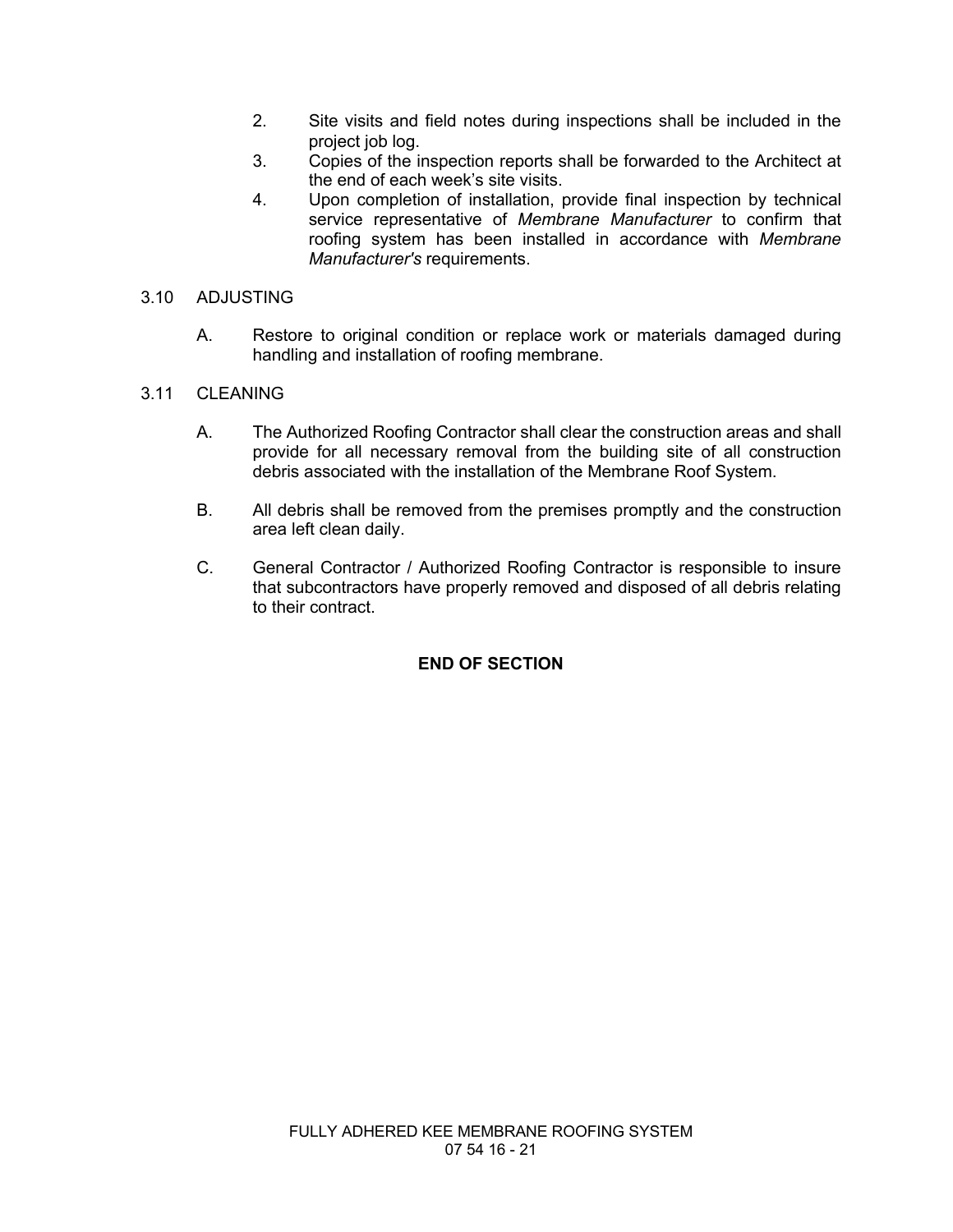## **SECTION 07 62 00**

## **SHEET METAL FLASHING AND TRIM**

## **PART 1 - GENERAL**

#### 1.01 SUMMARY

- A. Section Includes:
	- 1. Manufactured reglets with counterflashing.
	- 2. Formed roof-drainage sheet metal fabrications.
	- 3. Formed low-slope roof sheet metal fabrications.
	- 4. Formed steep-slope roof sheet metal fabrications.
	- 5. Formed wall sheet metal fabrications.

#### 1.02 ACTION SUBMITTALS

- A. Product Data: For each type of product.
- B. Shop Drawings: For sheet metal flashing and trim.
	- 1. Include plans, elevations, sections, and attachment details.
	- 2. Distinguish between shop- and field-assembled work.
	- 3. Include identification of finish for each item.
	- 4. Include pattern of seams and details of termination points, expansion joints and expansion-joint covers, direction of expansion, roof-penetration flashing, and connections to adjoining work.
- C. Samples: For each exposed product and for each color and texture specified.

#### 1.03 SUBMITTALS

- A. Product certificates.
- B. Product test reports.
- C. Sample warranty.
- D. Maintenance data.

#### 1.04 QUALITY ASSURANCE

- A. Fabricator Qualifications: Employs skilled workers who custom fabricate sheet metal flashing and trim similar to that required for this Project and whose products have a record of successful in-service performance.
	- 1. For copings and roof edge flashings that are SPRI ES-1 tested, shop shall be listed as able to fabricate required details as tested and approved.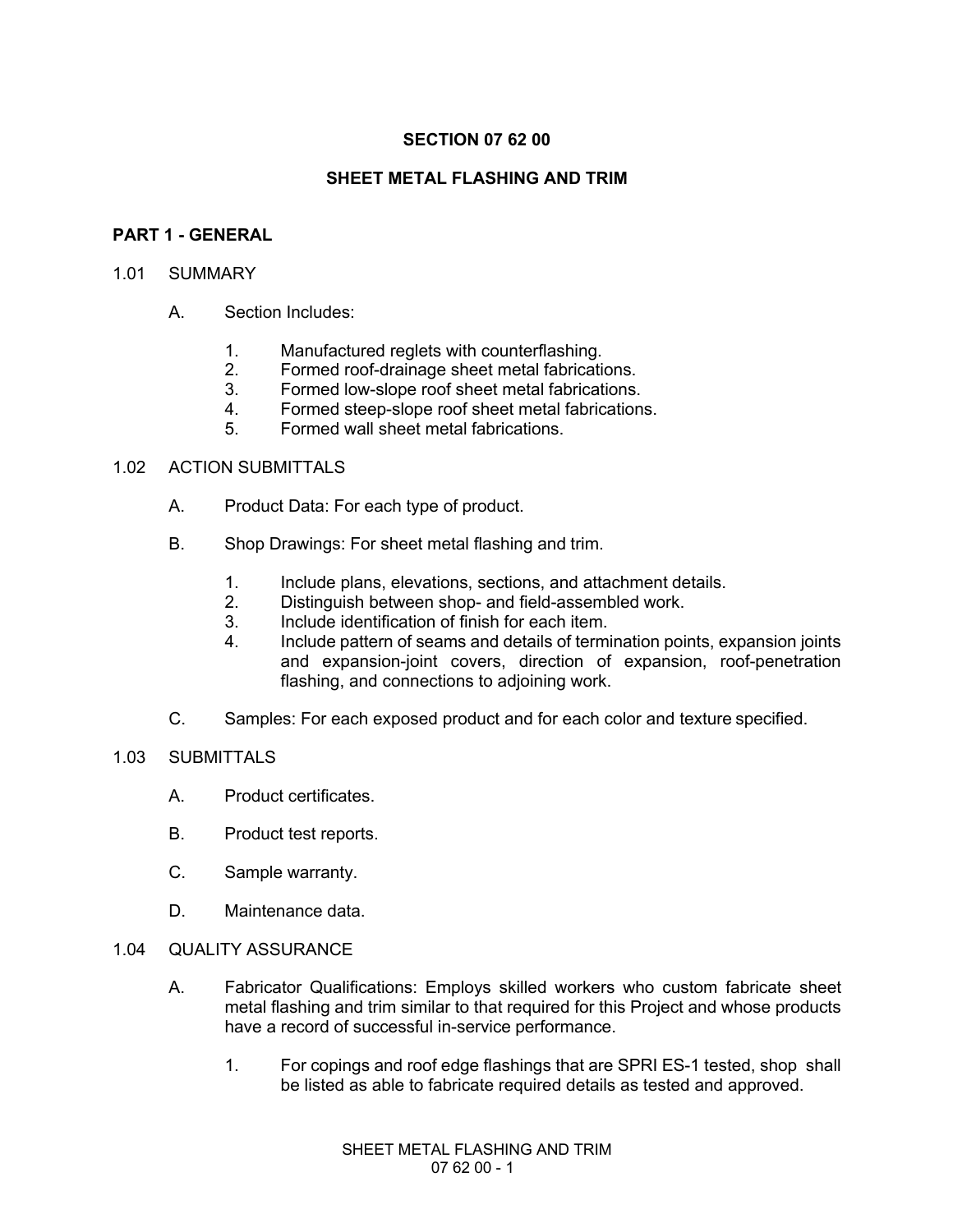#### 1.05 WARRANTY

- A. Special Warranty on Finishes: Manufacturer agrees to repair finish or replace sheet metal flashing and trim that shows evidence of deterioration of factoryapplied finishes within specified warranty period.
	- 1. Finish Warranty Period: 20 years from date of Final Completion.

## **PART 2 - PRODUCTS**

- 2.01 PERFORMANCE REQUIREMENTS
	- A. General: Sheet metal flashing and trim assemblies shall withstand wind loads, structural movement, thermally induced movement, and exposure to weather without failure due to defective manufacture, fabrication, installation, or other defects in construction. Completed sheet metal flashing and trim shall not rattle, leak, or loosen, and shall remain watertight.
	- B. Sheet Metal Standard for Flashing and Trim: Comply with NRCA's "The NRCA Roofing Manual" and SMACNA's "Architectural Sheet Metal Manual" requirements for dimensions and profiles shown unless more stringent requirements are indicated.
	- C. Sheet Metal Standard for Copper: Comply with CDA's "Copper in Architecture Handbook." Conform to dimensions and profiles shown unless more stringent requirements are indicated.
	- D. SPRI Wind Design Standard: Manufacture and install copings, roof edge flashings tested according to SPRI ES-1 and capable of resisting the following design pressure:
		- 1. Design Pressure: As indicated on Drawings.
	- E. Thermal Movements: Allow for thermal movements from ambient and surface temperature changes.
		- 1. Temperature Change: 120 deg F, ambient; 180 deg F, material surfaces.

#### 2.02 SHEET METALS

- A. General: Protect mechanical and other finishes on exposed surfaces from damage by applying strippable, temporary protective film before shipping.
- B. Aluminum Sheet: ASTM B 209, alloy as standard with manufacturer for finish required, with temper as required to suit forming operations and performance required.
	- 1. As-Milled Finish: Mill
	- 2. Factory Prime Coating: Where painting after installation is required, pretreat metal with white or light-colored, factory-applied, baked-on epoxy primer coat; minimum dry film thickness of 0.2 mil.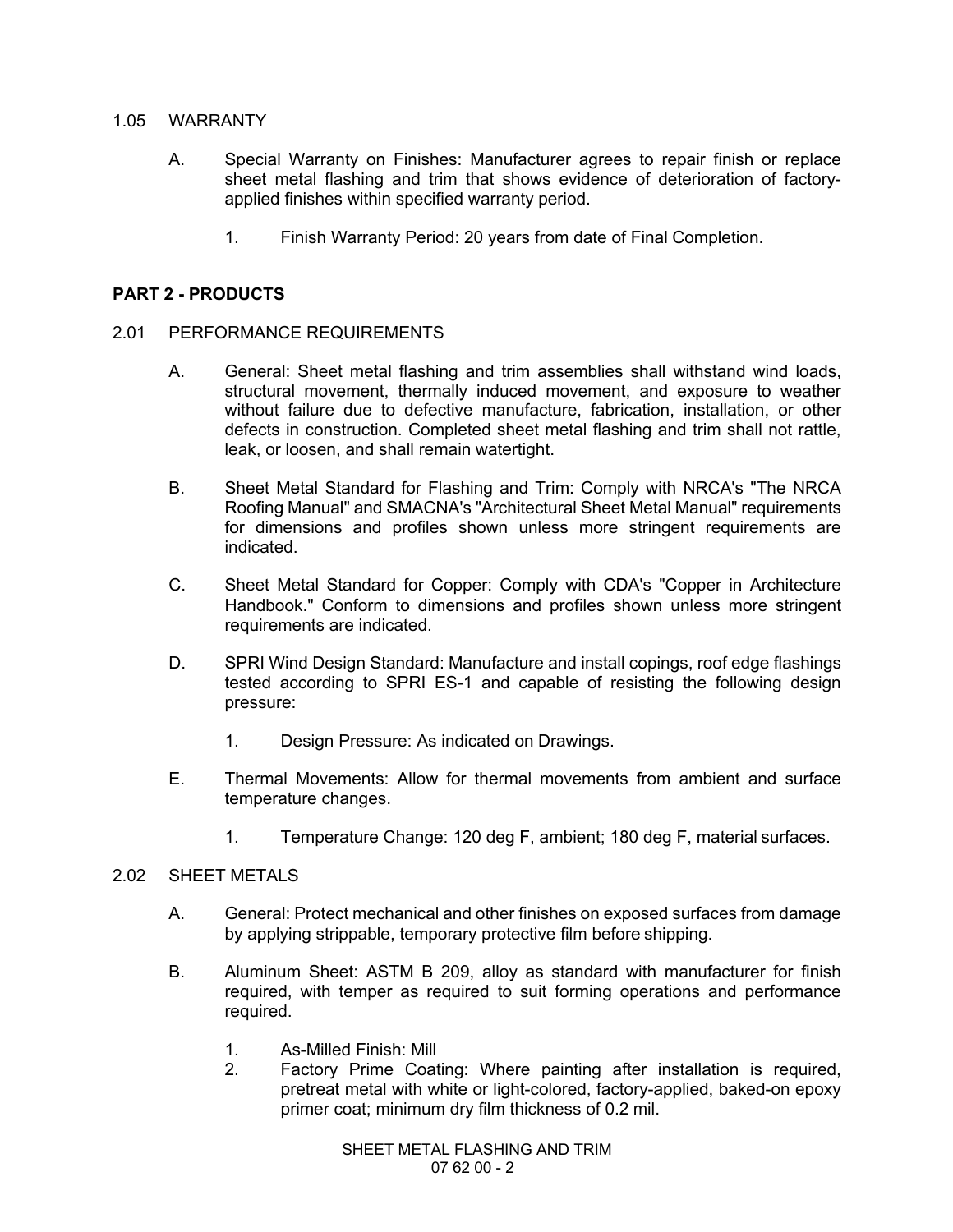- 3. Clear Anodic Finish, Coil Coated: AAMA 611, AA-M12C22A41, Class I, 0.018 mm or thicker.
- 4. Color Anodic Finish, Coil Coated: AAMA 611, AA-M12C22A42/A44, Class I, 0.018 mm or thicker.
	- a. Color: To be selected by Architect.
- C. Stainless-Steel Sheet: ASTM A 240/A 240M, Type 304, dead soft, fully annealed; 2B (bright, cold rolled finish).
- D. Metallic-Coated Steel Sheet: Provide zinc-coated (galvanized) steel sheet according to ASTM A 653/A 653M, G90 coating designation; prepainted by coilcoating process to comply with ASTM A 755/A 755M.
	- 1. Exposed Coil-Coated Finish:
		- a. Three-Coat Fluoropolymer: AAMA 621. Fluoropolymer finish containing not less than 70 percent PVDF resin by weight in both color coat and clear topcoat. Prepare, pretreat, and apply coating to exposed metal surfaces to comply with coating and resin manufacturers' written instructions.
	- 2. Color: As selected by Architect from manufacturer's full range.

## 2.03 UNDERLAYMENT MATERIALS

- A. Felt: ASTM D 226**/**D 226M, Type II (No. 30), asphalt-saturated organic felt; nonperforated.
- B. Synthetic Underlayment: Laminated or reinforced, woven polyethylene or polypropylene, synthetic roofing underlayment; bitumen free; slip resistant; suitable for high temperatures over 220 deg F; and complying with physical requirements of ASTM D 226/D 226M for Type I and Type II felts.
	- 1. Products: Subject to compliance with requirements, available products that may be incorporated into the Work include, but are not limited to, the following:
		- a. Atlas Roofing Corporation; Summit.
		- b. Engineered Coated Products; Nova-Seal II.
		- c. SDP Advanced Polymer Products Inc; Palisade.
- C. Self-Adhering, High-Temperature Sheet: Minimum 30 mils thick, consisting of a slip-resistant polyethylene- or polypropylene-film top surface laminated to a layer of butyl- or SBS-modified asphalt adhesive, with release-paper backing; specifically designed to withstand high metal temperatures beneath metal roofing. Provide primer according to written recommendations of underlayment manufacturer.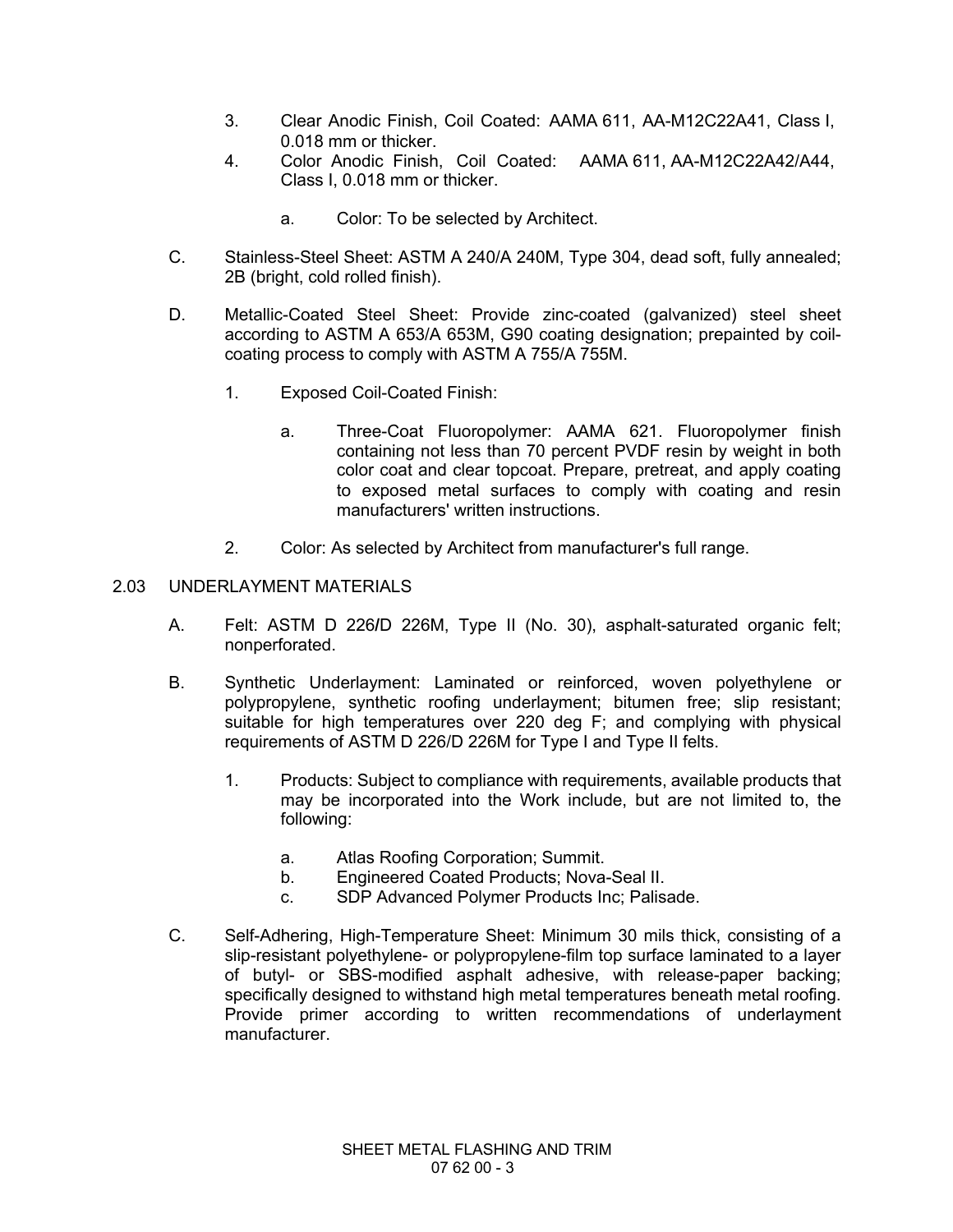- 1. Products: Subject to compliance with requirements, available products that may be incorporated into the Work include, but are not limited to, the following:
	- a. Carlisle Residential, a division of Carlisle Construction Materials; WIP 300HT.
	- b. Grace Construction Products, a unit of W. R. Grace & Co.-Conn.; Grace Ice and Water Shield HT.
	- c. Henry Company; Blueskin PE200 HT.
	- d. Kirsch Building Products, LLC; Sharkskin Ultra SA.
	- e. Metal-Fab Manufacturing, LLC; MetShield.
	- f. Owens Corning; WeatherLock Specialty Tile & Metal Underlayment.
	- g. Polyguard Products, Inc.; Deck Guard HT.
	- h. Protecto Wrap Company; Protecto Jiffy Seal Ice & Water Guard HT.
	- i. SDP Advanced Polymer Products Inc; Palisade SA-HT.
- 2. Thermal Stability: ASTM D 1970; stable after testing at 240 deg F or higher.
- 3. Low-Temperature Flexibility: ASTM D 1970; passes after testing at minus 20 deg F or lower.
- D. Slip Sheet: Rosin-sized building paper, 3 lb/100 sq. ft. minimum.

## 2.04 MISCELLANEOUS MATERIALS

- A. General: Provide materials and types of fasteners, solder, protective coatings, sealants, and other miscellaneous items as required for complete sheet metal flashing and trim installation and as recommended by manufacturer of primary sheet metal unless otherwise indicated.
- B. Fasteners: Wood screws, annular threaded nails, self-tapping screws, self- locking rivets and bolts, and other suitable fasteners designed to withstand design loads and recommended by manufacturer of primary sheet metal.
	- 1. General: Blind fasteners or self-drilling screws, gasketed, with hex- washer head.
		- a. Exposed Fasteners: Heads matching color of sheet metal using plastic caps or factory-applied coating. Provide metal-backed EPDM or PVC sealing washers under heads of exposed fasteners bearing on weather side of metal.
		- b. Blind Fasteners: High-strength aluminum or stainless-steel rivets suitable for metal being fastened.
		- c. Spikes and Ferrules: Same material as gutter; with spike with ferrule matching internal gutter width.
	- 2. Fasteners for Aluminum Sheet: Aluminum or Series 300 stainless steel.
	- 3. Fasteners for Stainless-Steel Sheet: Series 300 stainless steel.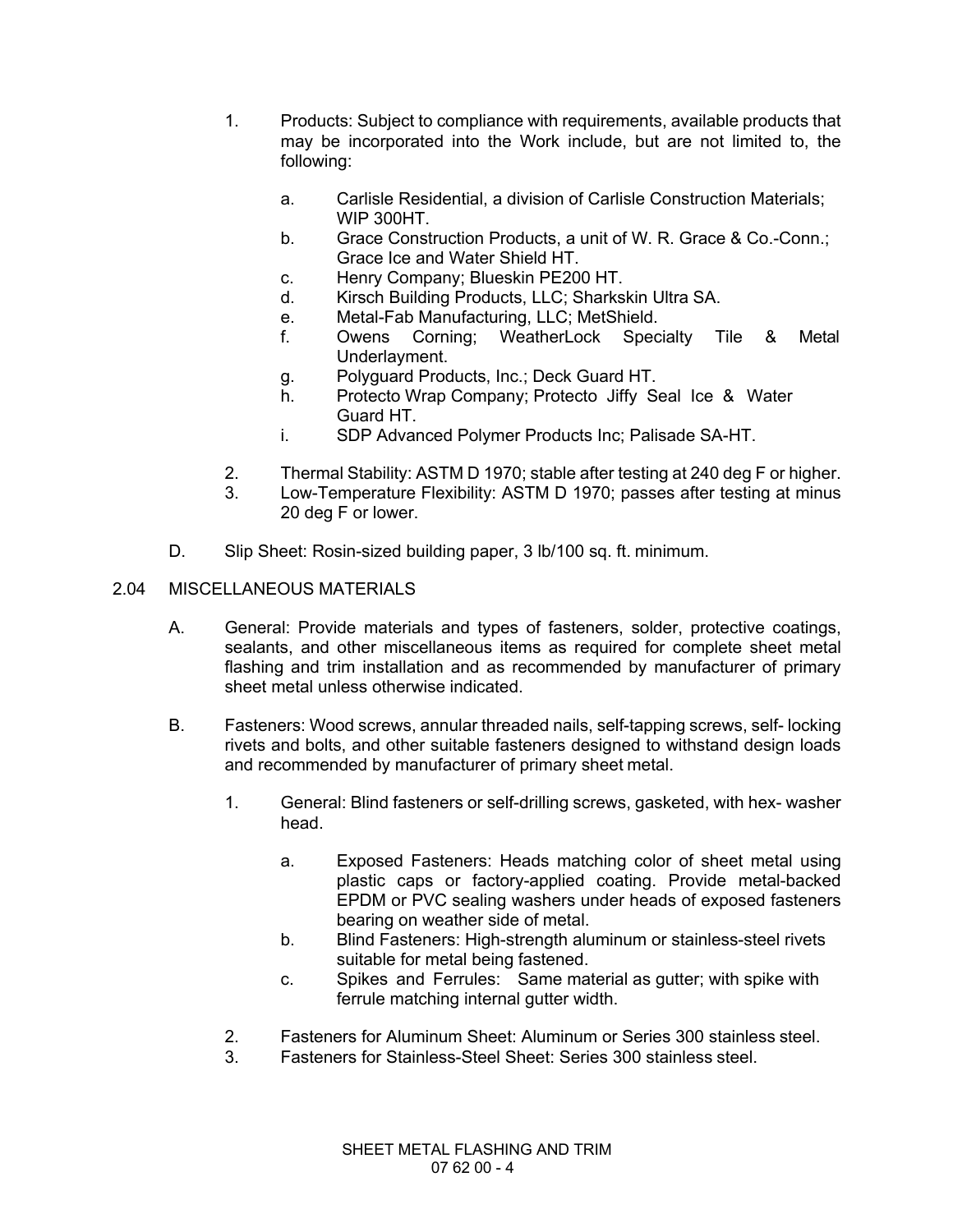- 4. Fasteners for Zinc-Coated (Galvanized) Steel Sheet: Series 300 stainless steel or hot-dip galvanized steel according to ASTM A 153/A 153M or ASTM F 2329.
- C. Solder:
	- 1. For Stainless Steel: ASTM B 32, Grade Sn60, with acid flux of type recommended by stainless-steel sheet manufacturer.
	- 2. For Zinc-Coated (Galvanized) Steel: ASTM B 32, Grade Sn50, 50 percent tin and 50 percent lead with maximum lead content of 0.2 percent.
- D. Sealant Tape: Pressure-sensitive, 100 percent solids, polyisobutylene compound sealant tape with release-paper backing. Provide permanently elastic, nonsag, nontoxic, nonstaining tape 1/2 inch wide and 1/8 inch thick.
- E. Elastomeric Sealant: ASTM C 920, elastomeric silicone polymer sealant; of type, grade, class, and use classifications required to seal joints in sheet metal flashing and trim and remain watertight.
- F. Butyl Sealant: ASTM C 1311, single-component, solvent-release butyl rubber sealant; polyisobutylene plasticized; heavy bodied for hooked-type expansion joints with limited movement.
- G. Epoxy Seam Sealer: Two-part, noncorrosive, aluminum seam-cementing compound, recommended by aluminum manufacturer for exterior nonmoving joints, including riveted joints.
- H. Bituminous Coating: Cold-applied asphalt emulsion according to ASTM D 1187.
- I.Asphalt Roofing Cement: ASTM D 4586, asbestos free, of consistency required for application.

#### 2.05 MANUFACTURED REGLETS

- A. Reglets: Units of type, material, and profile required, formed to provide secure interlocking of separate reglet and counterflashing pieces, and compatible with flashing indicated with factory-mitered and -welded corners and junctions and with interlocking counterflashing on exterior face, of same metal as reglet.
	- 1. Manufacturers: Subject to compliance with requirements, available manufacturers offering products that may be incorporated into the Work include, but are not limited to, the following:
	- 2. Basis-of-Design Product: Subject to compliance with requirements, provide product indicated on Drawings or comparable product by one of the following:
		- a. Cheney Flashing Company.
		- b. Fry Reglet Corporation.
		- c. Heckmann Building Products, Inc.
		- d. Hickman, W. P. Company.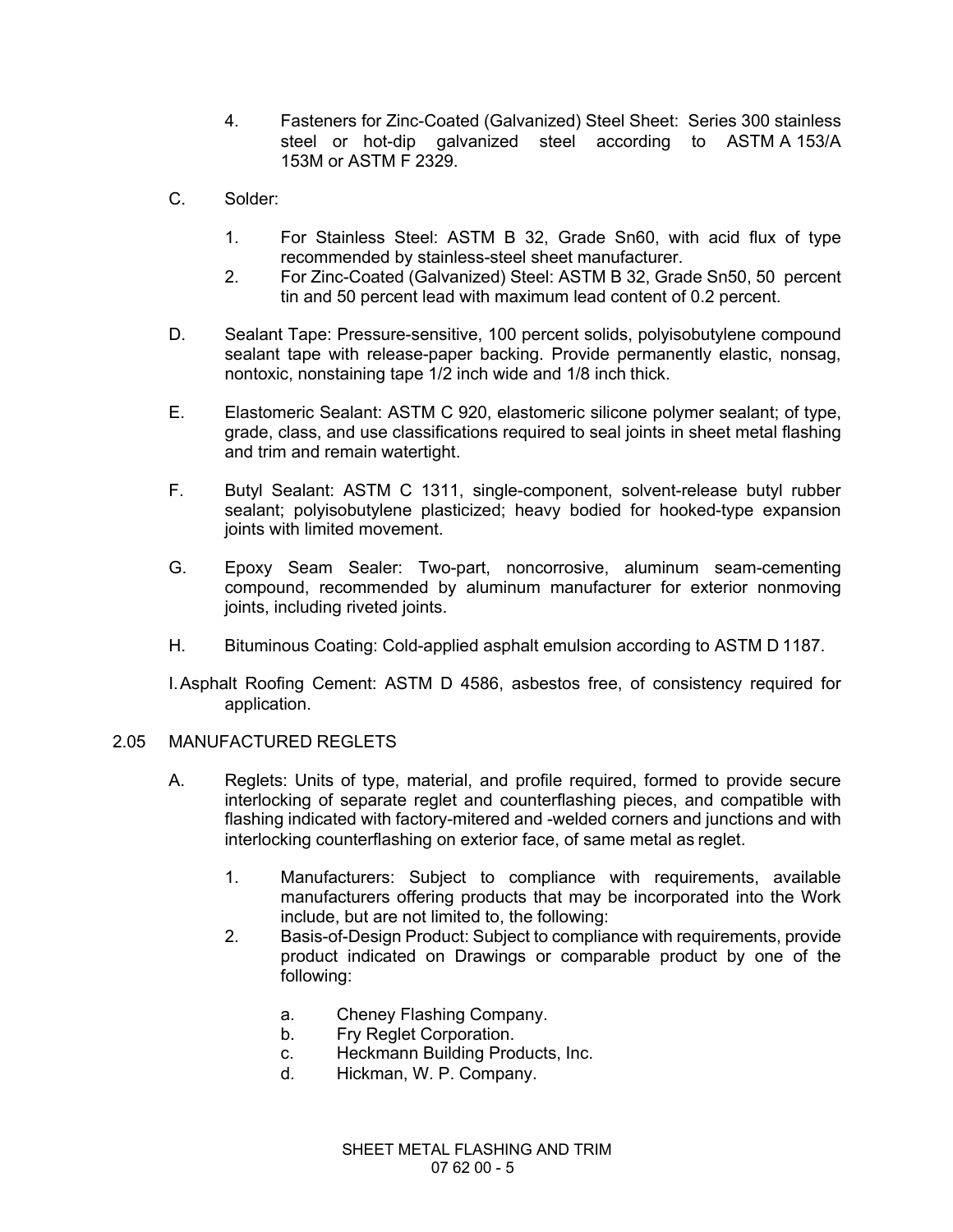- e. Hohmann & Barnard, Inc.
- f. Keystone Flashing Company, Inc.
- g. National Sheet Metal Systems, Inc.
- 3. Material: Galvanized steel, 0.022 inch thick.
- 4. Finish: Mill

## 2.06 FABRICATION, GENERAL

- A. General: Custom fabricate sheet metal flashing and trim to comply with details shown and recommendations in cited sheet metal standard that apply to design, dimensions, geometry, metal thickness, and other characteristics of item required. Fabricate sheet metal flashing and trim in shop to greatest extent possible.
	- 1. Obtain field measurements for accurate fit before shop fabrication.
	- 2. Form sheet metal flashing and trim to fit substrates without excessive oil canning, buckling, and tool marks; true to line, levels, and slopes; and with exposed edges folded back to form hems.
	- 3. Conceal fasteners and expansion provisions where possible. Do not use exposed fasteners on faces exposed to view.
- B. Expansion Provisions: Form metal for thermal expansion of exposed flashing and trim.
	- 1. Form expansion joints of intermeshing hooked flanges, not less than 1 inch deep, filled with butyl sealant concealed within joints.
	- 2. Use lapped expansion joints only where indicated on Drawings.
- C. Sealant Joints: Where movable, nonexpansion-type joints are required, form metal to provide for proper installation of elastomeric sealant according to cited sheet metal standard.
- D. Fabricate cleats and attachment devices from same material as accessory being anchored or from compatible, noncorrosive metal.
- E. Fabricate cleats and attachment devices of sizes as recommended by cited sheet metal standard for application, but not less than thickness of metal being secured.
- F. Seams: Fabricate nonmoving seams with flat-lock seams. Form seams and seal with elastomeric sealant unless otherwise recommended by sealant manufacturer for intended use. Rivet joints where necessary for strength.
- G. Seams for Aluminum: Fabricate nonmoving seams with flat-lock seams. Form seams and seal with epoxy seam sealer. Rivet joints where necessary for strength.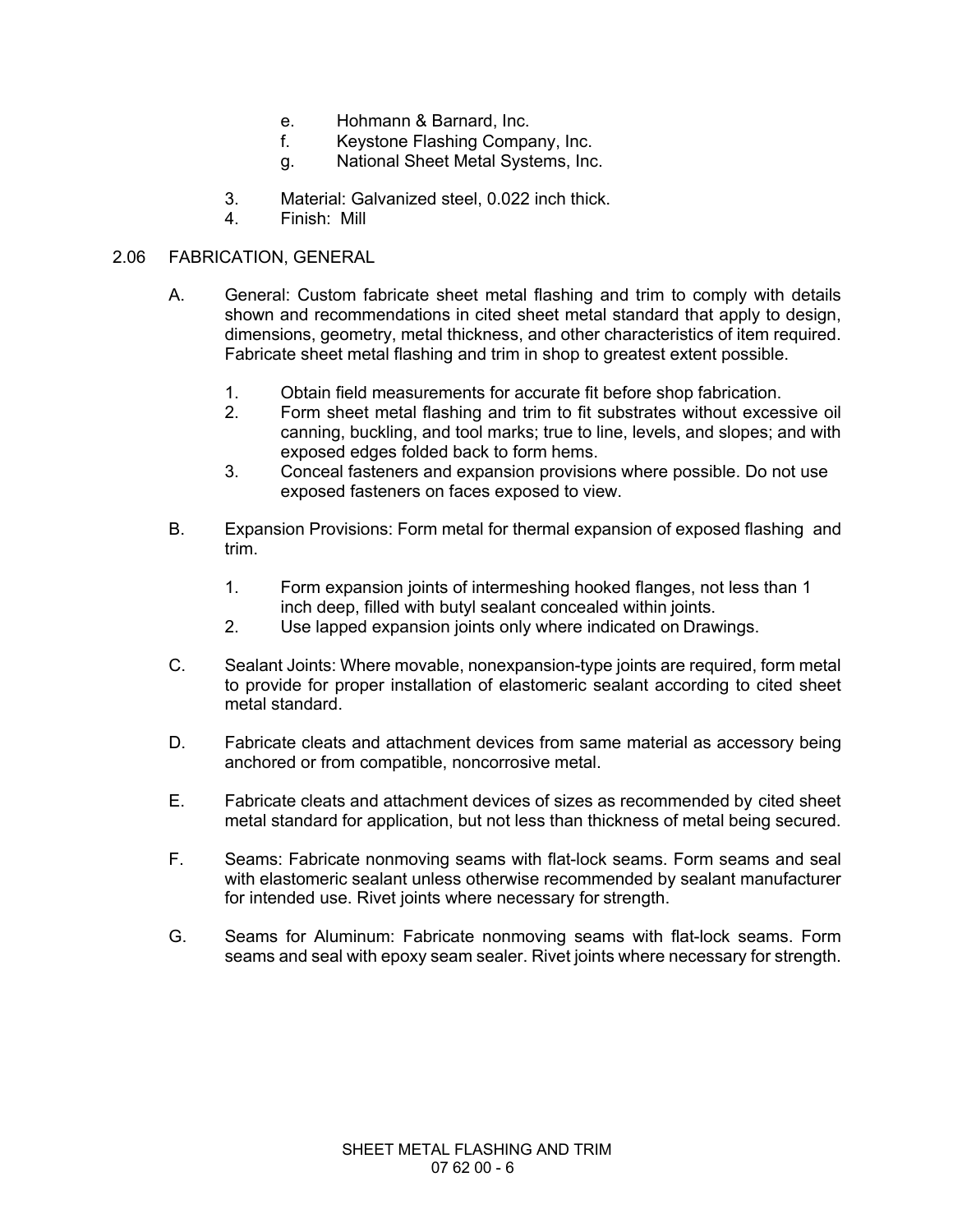## 2.07 ROOF-DRAINAGE SHEET METAL FABRICATIONS

- A. Accessories: Continuous, removable leaf screen with sheet metal frame and hardware cloth screen.
- B. Built-in Drain Sump: Fabricate to cross section required, with riveted and soldered joints, complete with end pieces, outlet tubes, and other special accessories as required.
	- 1. Accessories: removable leaf basket with sheet metal frame and hardware cloth screen
	- 2. Fabricate from the Following Materials:
		- a. Stainless Steel: 0.0781 inch thick.
- C. Downpiping and overflow drains: Fabricate round downpipes and overflow drains to dimensions indicated, complete with curved elbows. .
	- 1. Fabricate from the following materials:
		- a. Cast Iron: Schedule 80 pipe
- D. Conductor Heads: Fabricate conductor heads with flanged back and stiffened top edge and of dimensions and shape required, complete with outlet tubes. Fabricate from the following materials:
	- 1. Galvanized Steel: 0.0785 inch thick.
- 2.08 LOW-SLOPE ROOF SHEET METAL FABRICATIONS
	- A. Roof Edge Flashing (Gravel Stop): Fabricate in minimum 96-inch- long, but not exceeding 12-foot- long sections. Furnish with 6-inch- wide, joint coverplates.
		- 1. Fabricate from the Following Materials: All roof edge flashing are to be supplied by Roofing Manufacturer to match metal roofing and or metal siding.
			- a. Aluminum: 0.0641 inch thick.
			- b. Stainless Steel: 0.0781 inch thick.
			- c. Galvanized Steel: 0.0785 inch thick.
	- B. Copings and Parapet Caps:
		- 1. Fabricate from the Following Materials: All copings and parapet caps are to be supplied by Roofing Manufacturer to match metal roofing and or metal siding.
	- C. Base Flashing: Shop fabricate interior and exterior corners. Fabricate from the following materials:
		- 1. Galvanized Steel: 0.0396 inch thick.
	- D. Counterflashing and Flashing Receivers: Fabricate from the following materials: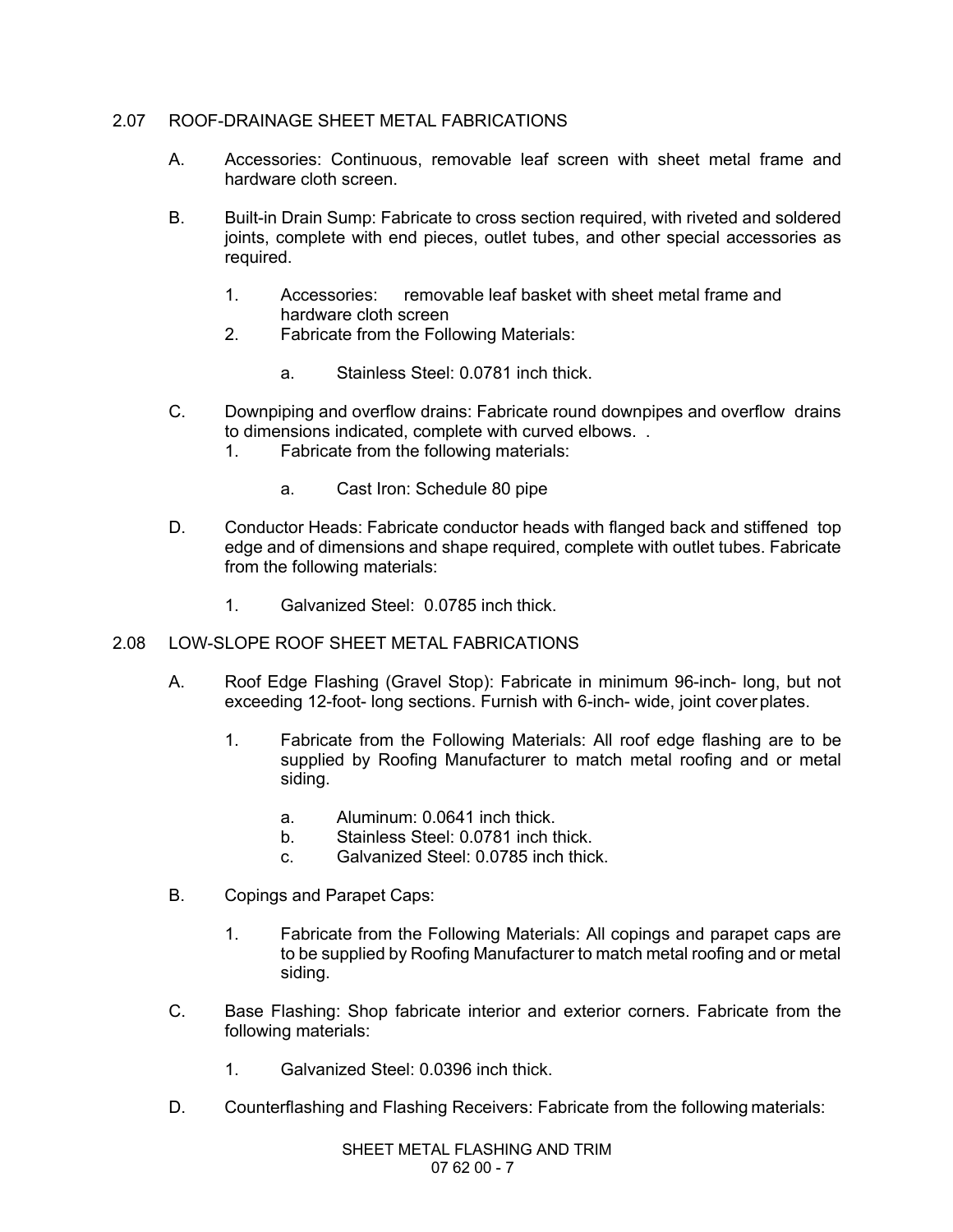- 1. Galvanized Steel: 0. 0396 inch thick.
- E. Roof-Penetration Flashing: Fabricate from the following materials:
	- 1. Stainless Steel: 0.025 inch thick.
	- 2. Galvanized Steel: 0.028 inch thick.
	- 3. Aluminum-Zinc Alloy-Coated Steel: 0.028 inch thick.
- F. Roof-Drain Flashing: Fabricate from the following materials:
	- 1. Stainless Steel: 0.025 inch thick.

## 2.09 STEEP-SLOPE ROOF SHEET METAL FABRICATIONS

- A. Apron, Step, Cricket, and Backer Flashing: Fabricate from the following materials: To be supplied by Roofing Manufacturer to match metal roofing and or metal siding
- B. Valley Flashing: Fabricate from the following materials: To be supplied by Roofing Manufacturer to match metal roofing and or metal siding
- C. Drip Edges: Fabricate from the following materials: To be supplied by Roofing Manufacturer to match metal roofing and or metal siding
- D. Eave, Rake, Ridge, and Hip Flashing: Fabricate from the following materials:. To be supplied by Roofing Manufacturer to match metal roofing and or metal siding

## **PART 3 - EXECUTION**

## 3.01 UNDERLAYMENT INSTALLATION

- A. Felt Underlayment: Install felt underlayment, wrinkle free, using adhesive to minimize use of mechanical fasteners under sheet metal flashing and trim. Apply in shingle fashion to shed water, with lapped joints of not less than 2 inches.
- B. Synthetic Underlayment: Install synthetic underlayment, wrinkle free, according to manufacturers' written instructions, and using adhesive where possible to minimize use of mechanical fasteners under sheet metal.
- C. Self-Adhering Sheet Underlayment: Install self-adhering sheet underlayment, wrinkle free. Prime substrate if recommended by underlayment manufacturer. Comply with temperature restrictions of underlayment manufacturer for installation; use primer for installing underlayment at low temperatures. Apply in shingle fashion to shed water, with end laps of not less than 6 inches staggered 24 inches between courses. Overlap side edges not less than 3-1/2 inches. Roll laps and edges with roller. Cover underlayment within 14 days.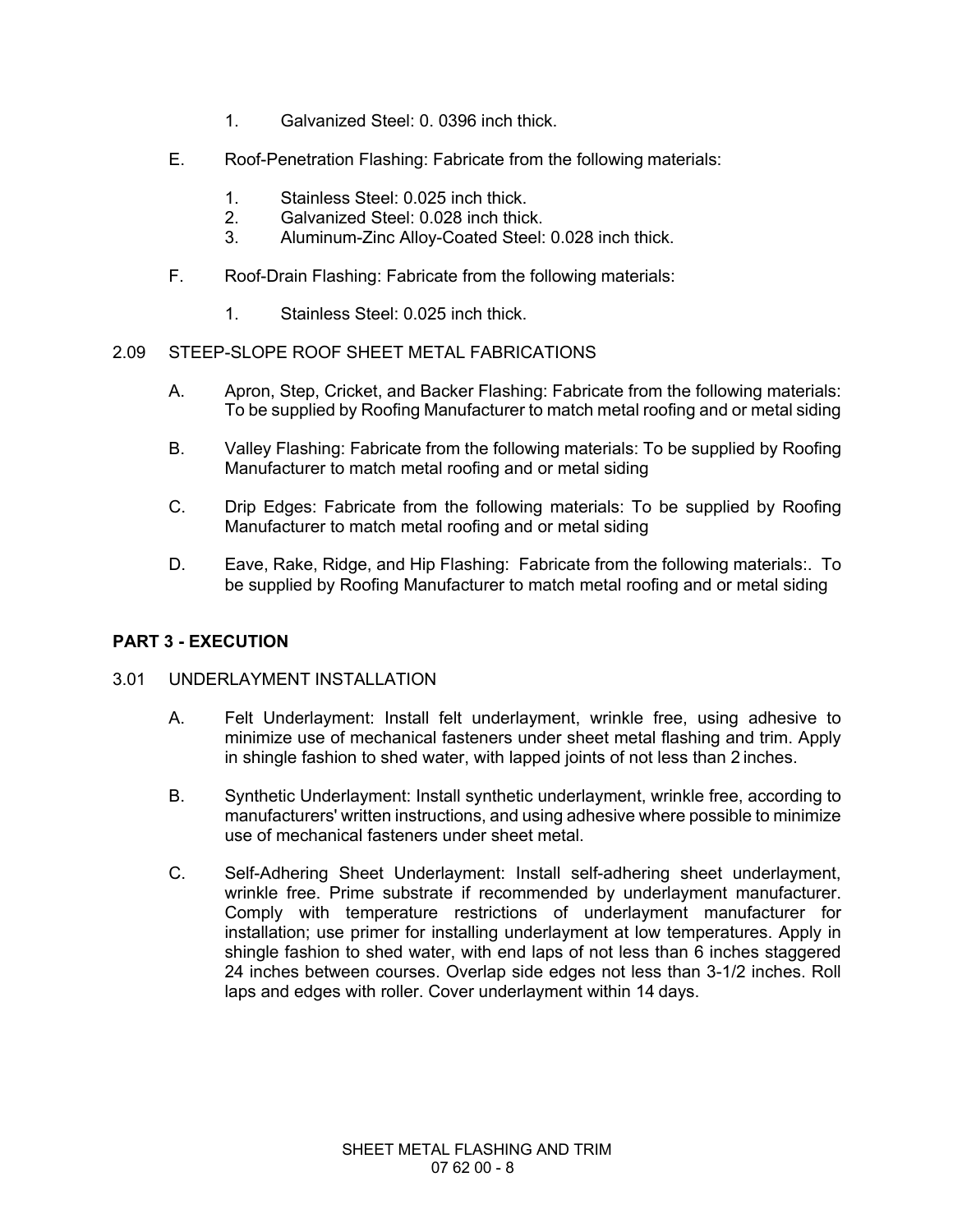## 3.02 INSTALLATION, GENERAL

- A. General: Anchor sheet metal flashing and trim and other components of the Work securely in place, with provisions for thermal and structural movement. Use fasteners, solder, protective coatings, separators, sealants, and other miscellaneous items as required to complete sheet metal flashing and trim system.
	- 1. Install sheet metal flashing and trim true to line, levels, and slopes. Provide uniform, neat seams with minimum exposure of solder, welds, and sealant.
	- 2. Install sheet metal flashing and trim to fit substrates and to result in watertight performance. Verify shapes and dimensions of surfaces to be covered before fabricating sheet metal.
	- 3. Space cleats not more than 12 inches apart. Attach each cleat with at least two fasteners. Bend tabs over fasteners.
	- 4. Install exposed sheet metal flashing and trim with limited oil canning, and free of buckling and tool marks.
	- 5. Torch cutting of sheet metal flashing and trim is not permitted.
- B. Metal Protection: Where dissimilar metals contact each other, or where metal contacts pressure-treated wood or other corrosive substrates, protect against galvanic action or corrosion by painting contact surfaces with bituminous coating or by other permanent separation as recommended by sheet metal manufacturer or cited sheet metal standard.
	- 1. Coat concealed side of uncoated-aluminum and stainless-steel sheet metal flashing and trim with bituminous coating where flashing and trim contact wood, ferrous metal, or cementitious construction.
	- 2. Underlayment: Where installing sheet metal flashing and trim directly on cementitious or wood substrates, install underlayment and cover with slip sheet.
- C. Expansion Provisions: Provide for thermal expansion of exposed flashing and trim. Space movement joints at maximum of 10 feet with no joints within 24 inches of corner or intersection.
	- 1. Form expansion joints of intermeshing hooked flanges, not less than 1 inch deep, filled with sealant concealed within joints.
	- 2. Use lapped expansion joints only where indicated on Drawings.
- D. Fasteners: Use fastener sizes that substrate not less than recommended by fastener manufacturer to achieve maximum pull-out resistance.
- E. Conceal fasteners and expansion provisions where possible in exposed work and locate to minimize possibility of leakage. Cover and seal fasteners and anchors as required for a tight installation.
- F. Seal joints as required for watertight construction. Prepare joints and apply sealants to comply with requirements in Section 07 92 00 - Joint Sealants.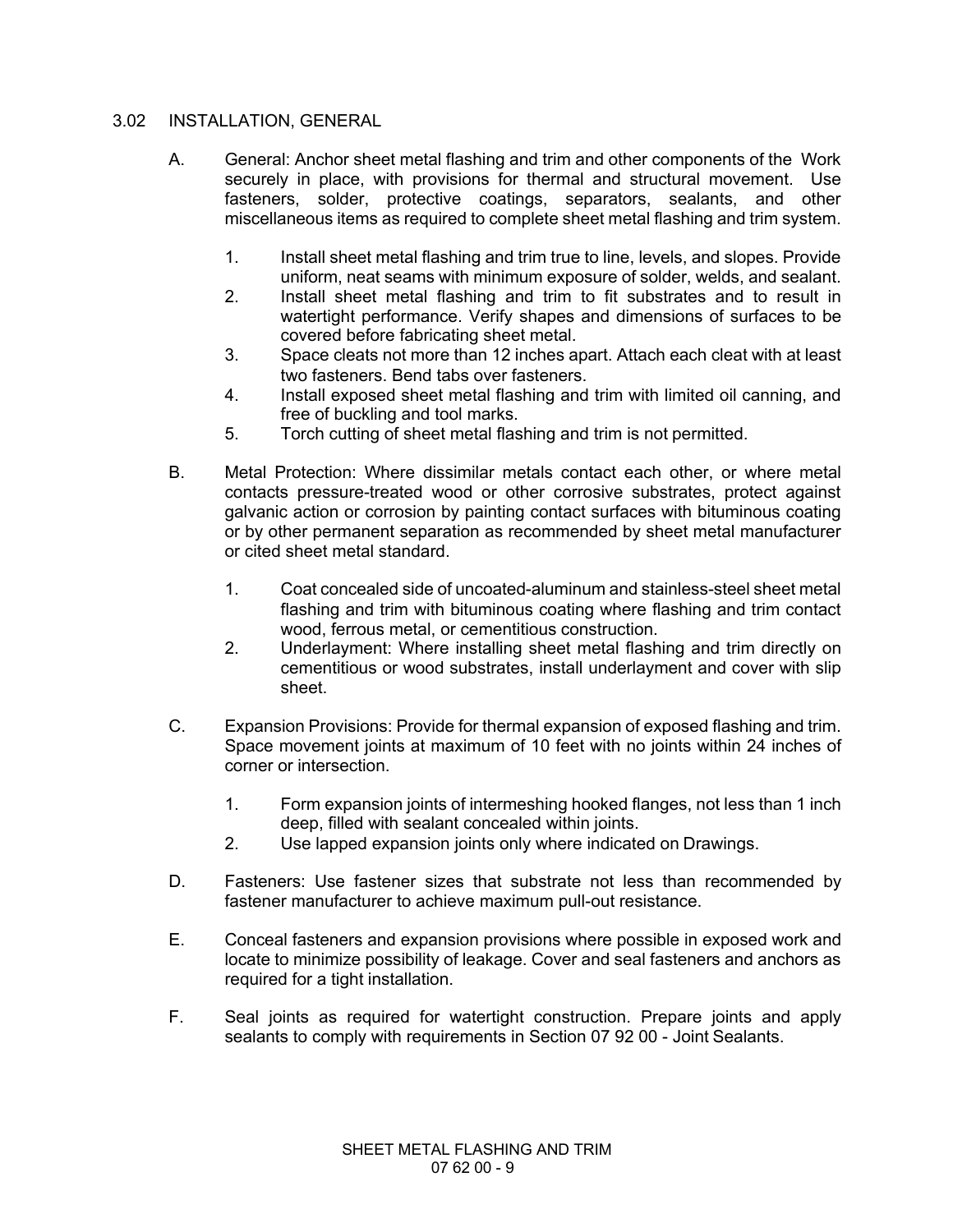- G. Soldered Joints: Clean surfaces to be soldered, removing oils and foreign matter. Pre-tin edges of sheets with solder to width of 1-1/2 inches; however, reduce pretinning where pre-tinned surface would show in completed Work.
	- 1. Do not solder metallic-coated steel and aluminum sheet.
	- 2. Do not use torches for soldering.
	- 3. Heat surfaces to receive solder, and flow solder into joint. Fill joint completely. Completely remove flux and spatter from exposed surfaces.
	- 4. Stainless-Steel Soldering: Tin edges of uncoated sheets, using solder for stainless steel and acid flux. Promptly remove acid flux residue from metal after tinning and soldering. Comply with solder manufacturer's recommended methods for cleaning and neutralization.
- H. Rivets: Rivet joints in uncoated aluminum where necessary for strength.

## 3.03 ROOF-DRAINAGE SYSTEM INSTALLATION

- A. General: Install sheet metal roof-drainage items to produce complete roofdrainage system according to cited sheet metal standard unless otherwise indicated. Coordinate installation of roof perimeter flashing with installation of roofdrainage system.
- B. Hanging Gutters: Join sections with riveted and soldered joints. Provide for thermal expansion. Attach gutters at eave or fascia to firmly anchor them in position. Provide end closures and seal watertight with sealant. Slope to downspouts.
	- 1. Install gutter with expansion joints at locations indicated, but not exceeding, 50 feet apart. Install expansion-joint caps.
	- 2. Install continuous gutter screens on gutters with noncorrosive fasteners, removable for cleaning gutters.
- C. Built-in Gutters: Join sections with riveted and soldered joints. Provide for thermal expansion. Slope to downspouts. Provide end closures and seal watertight with sealant.
	- 1. Install underlayment layer in built-in gutter trough and extend to drip edge at eaves and under underlayment on roof sheathing. Lap sides minimum of 2 inches over underlying course. Lap ends minimum of 4 inches. Stagger end laps between succeeding courses at least 72 inches. Fasten with roofing nails. Install slip sheet over underlayment.
	- 2. Install gutter with expansion joints at locations indicated, but not exceeding, 50 feet apart. Install expansion-joint caps.
- D. Downspouts: Join sections with 1-1/2-inch telescoping joints. Provide hangers with fasteners designed to hold downspouts securely to walls. Locate hangers at top and bottom and at approximately 60 inches o.c.
- E. Splash Pans: Install where downspouts discharge on low-slope roofs Set in asphalt roofing cement or elastomeric sealant compatible with the substrate.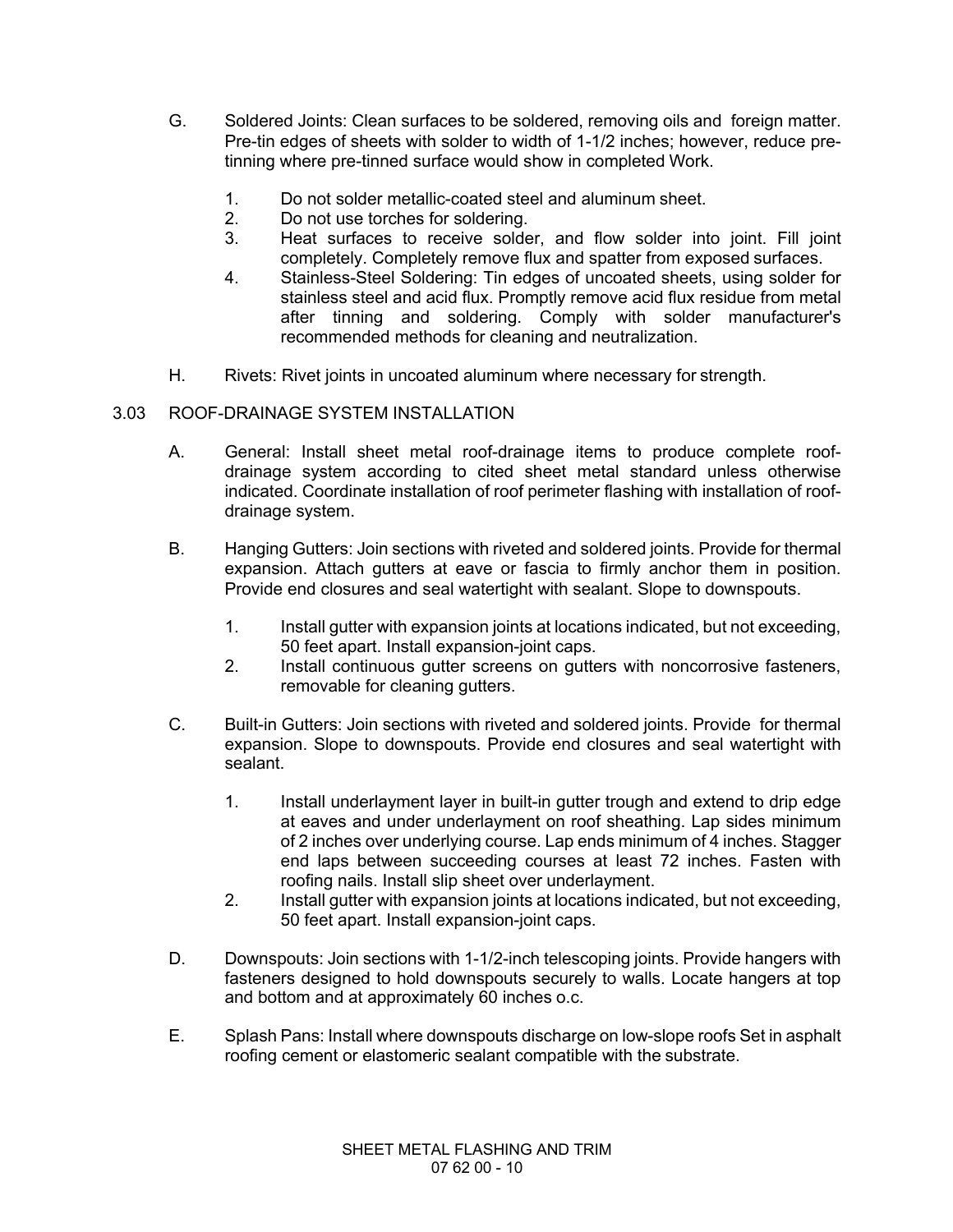- F. Parapet Scuppers: Continuously support scupper, set to correct elevation, and seal flanges to interior wall face, over cants or tapered edge strips, and under roofing membrane.
- G. Conductor Heads: Anchor securely to wall, with elevation of conductor head rim at minimum of 1 inch below scupper or gutter discharge.
- H. Expansion-Joint Covers: Install expansion-joint covers at locations and of configuration indicated. Lap joints minimum of 4 inches in direction of waterflow.

#### 3.04 ROOF FLASHING INSTALLATION

- A. General: Install sheet metal flashing and trim to comply with performance requirements and cited sheet metal standard. Provide concealed fasteners where possible, and set units true to line, levels, and slopes. Install work with laps, joints, and seams that are permanently watertight and weatherresistant.
- B. Roof Edge Flashing: Anchor to resist uplift and outward forces according to recommendations in cited sheet metal standard unless otherwise indicated. Interlock bottom edge of roof edge flashing with continuous cleat anchored to substrate.
- C. Copings: Anchor to resist uplift and outward forces according to recommendations in cited sheet metal standard unless otherwise indicated.
- D. Pipe or Post Counterflashing: Install counterflashing umbrella with close-fitting collar with top edge flared for elastomeric sealant, extending minimum of 4 inches over base flashing. Install stainless-steel draw band and tighten.
- E. Counterflashing: Coordinate installation of counterflashing with installation of base flashing. Insert counterflashing in reglets or receivers and fit tightly to base flashing. Extend counterflashing 4 inches over base flashing. Lap counterflashing joints minimum of 4 inches.
- F. Roof-Penetration Flashing: Coordinate installation of roof-penetration flashing with installation of roofing and other items penetrating roof. Seal with butyl sealant and clamp flashing to pipes that penetrate roof.

#### 3.05 WALL FLASHING INSTALLATION

- A. General: Install sheet metal wall flashing to intercept and exclude penetrating moisture according to cited sheet metal standard unless otherwise indicated. Coordinate installation of wall flashing with installation of wall-opening components such as windows, doors, and louvers.
- B. Opening Flashings in Frame Construction: Install continuous head, sill, jamb, and similar flashings to extend 4 inches beyond wall openings.